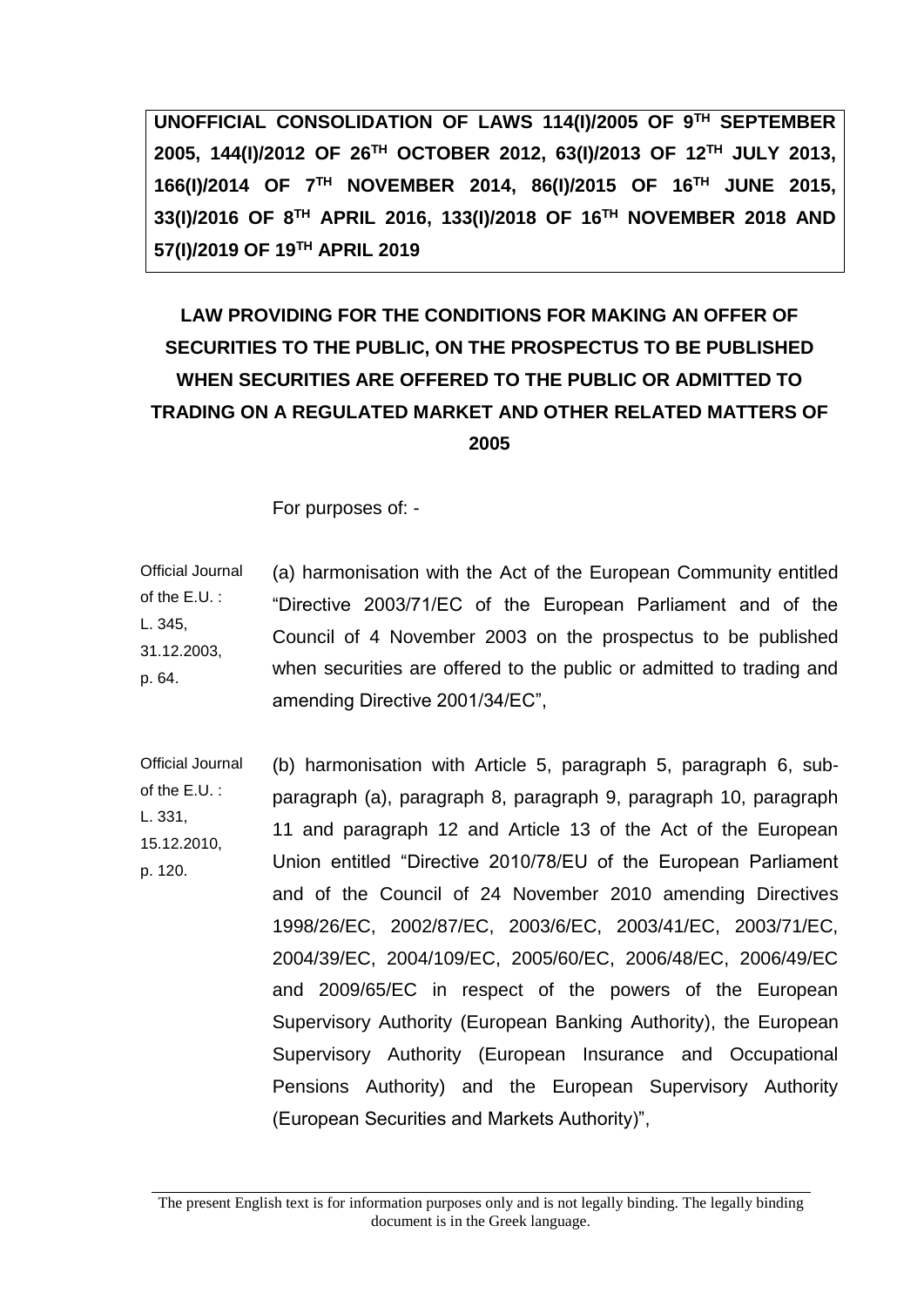Official Journal of the E.U.: L. 327, 11.12.2010 p. 1 (c) harmonisation with Articles 1 and 3 of the Act of the European Union entitled "Directive 2010/73/EU of the European Parliament and of the Council of 24 November 2010 amending Directives 2003/71/EC on the prospectus to be published when securities are offered to the public or admitted to trading and 2004/109/EC on the harmonisation of transparency requirements in relation to information about issuers whose securities are admitted to trading on a regulated market",

Official Journal of the E.U.: L. 153, 22.5.2014 p. 1 (d) harmonisation with paragraph 1 of Article 1 of the Act of the European Union entitled "Directive 2014/51/EU of the European Parliament and of the Council of 16 April 2014 amending Directives 2003/71/EC and 2009/138/EC and Regulations (EC) No 1060/2009, (EU) No 1094/2010 and (EU) No 1095/2010 in respect of the powers of the European Supervisory Authority (European Insurance and Occupational Pensions Authority) and the European Supervisory Authority (European Securities and Markets Authority),

Official Journal of the E.U. : L. 349, 15.11.2004 (e) compatibility of the Act of the European Union entitled "Decision of the EEA Joint Committee No 73/2004 of 8 June 2004 amending Annex IX (Financial services) to the EEA Agreement",

p. 30

**Official** Journal of the EU.: L 294, 6.11.2013 p. 13 33(I)/2016 whose securities are admitted to trading on a regulated market, (f) harmonisation with Article 2 of the Act of the European Union entitled "Directive 2013/50/EE of the European Parliament and of the Council of 22 October 2013 amending Directive 2004/109/EC of the European Parliament and of the Council on the harmonisation of transparency requirements in relation to information about issuers Directive 2003/71/EC of the European Parliament and of the Council on the prospectus to be published when securities are offered to the public or admitted to trading and Commission Directive 2007/14/EC laying down detailed rules for the implementation of certain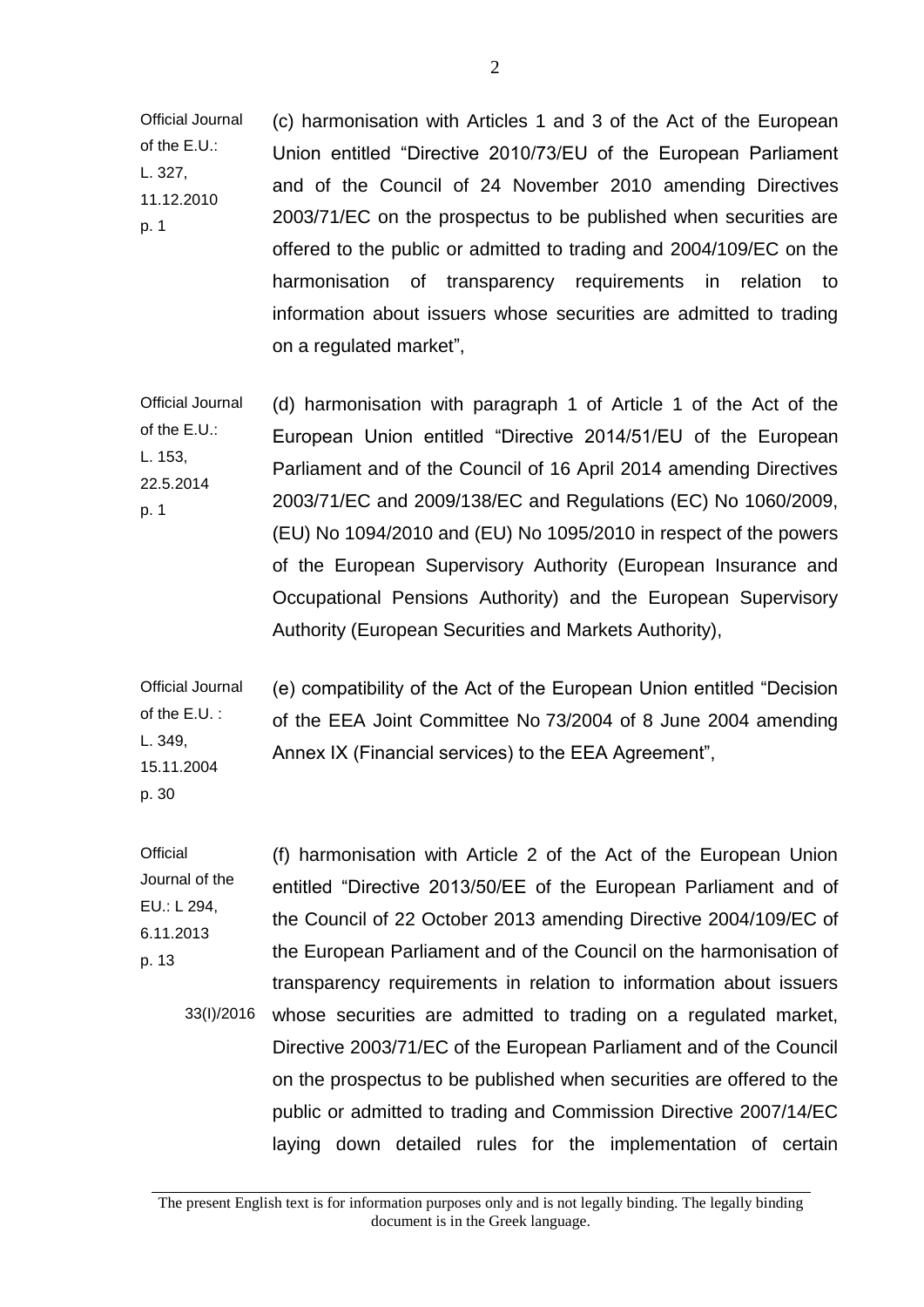#### provisions of Directive 2004/109/EC**,**

**Official** Journal of the EU.: L 345, 31.12.2003 p. 64· L 168, 30.06.2017, p. 12. (g) harmonisation with Articles 1(2), 3(2) and 4(2) the Act of the European Community entitled "Directive 2003/71/EC of the European Parliament and of the Council of 4 November 2003 on the prospectus to be published when securities are offered to the public or admitted to trading and amending Directive 2001/34/EC" as lastly amended by Article 46(1) of "Regulation (EU) 2017/1129 of the European Parliament and of the Council of 14 June 2017 on the prospectus to be published when securities are offered to the public or admitted to trading on a regulated market, and repealing Directive 2003/71/EC",

**Official** Journal of the EU.: L 168, 30.6.2017, p. 12. (h) exercising the discretionary power provided to the European Community member states by Article 3(2) of the act of the European Community entitled "Regulation (EU) 2017/1129 of the European Parliament and of the Council of 14 June 2017 on the prospectus to be published when securities are offered to the public or admitted to trading on a regulated market, and repealing Directive 2003/71/EC",

The House of Representatives has enacted as follows:

Summary Title. 1. This Law shall be cited as the Public Offer and Prospectus Laws of 2005 to 2019.

 114(I) of 2005 144(I) of 2012 63(I) of 2013 166(I) of 2014 86(I) of 2015 33(I) of 2016 133(I) of 2018 57(I) of 2019.

#### **PART I**

## **INTERPRETATION, SCOPE OF APPLICATION**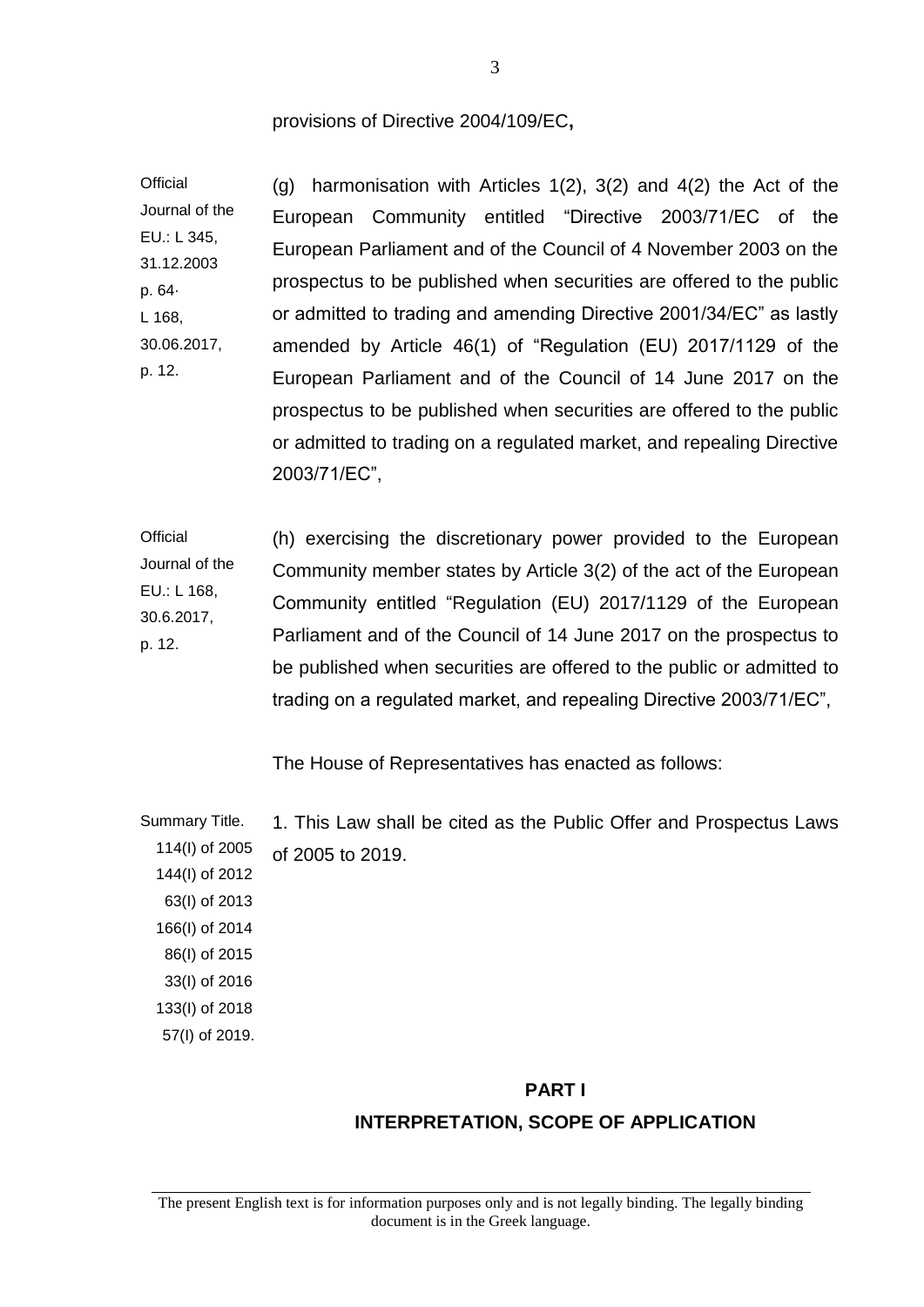Interpretation. 2.-(1) In this Law, except where it follows otherwise from the text-

148(I) of 2002 214(I) of 2002 6(Ι) of 2003 86(Ι) of 2003 194(I) of 2003 "underwriter" means the underwriter pursuant to the Investment Firms Law and includes the underwriter responsible for the drawing up of the prospectus·

195(Ι) of 2003 145(Ι) of 2004

238(I) of 2004.

35(I) of 2002 141(I) of 2003 165(Ι) of 2003 "insurance business" has the meaning given to this term by section 2 of the Conducting of Insurance Business Law, excluding the insurance agents, brokers, or agents of brokers for matters of insurance, as defined in section 2 of the above Law·

69(Ι) of 2004 70(Ι) of 2004 136(Ι) of 2004 152(Ι) of 2004 153(Ι) of 2004 240(Ι) of 2004. 17(Ι) of 2005. …. of 2005.

> "base prospectus" means the prospectus pursuant to sections 11 and 12·

- 63(I) of 2013 "key information" means essential and appropriately structured information which is to be provided to investors with a view to -
	- (a) enabling them to understand the nature and the risks of the issuer, guarantor and the securities that are being offered to them or admitted to trading on a regulated market, and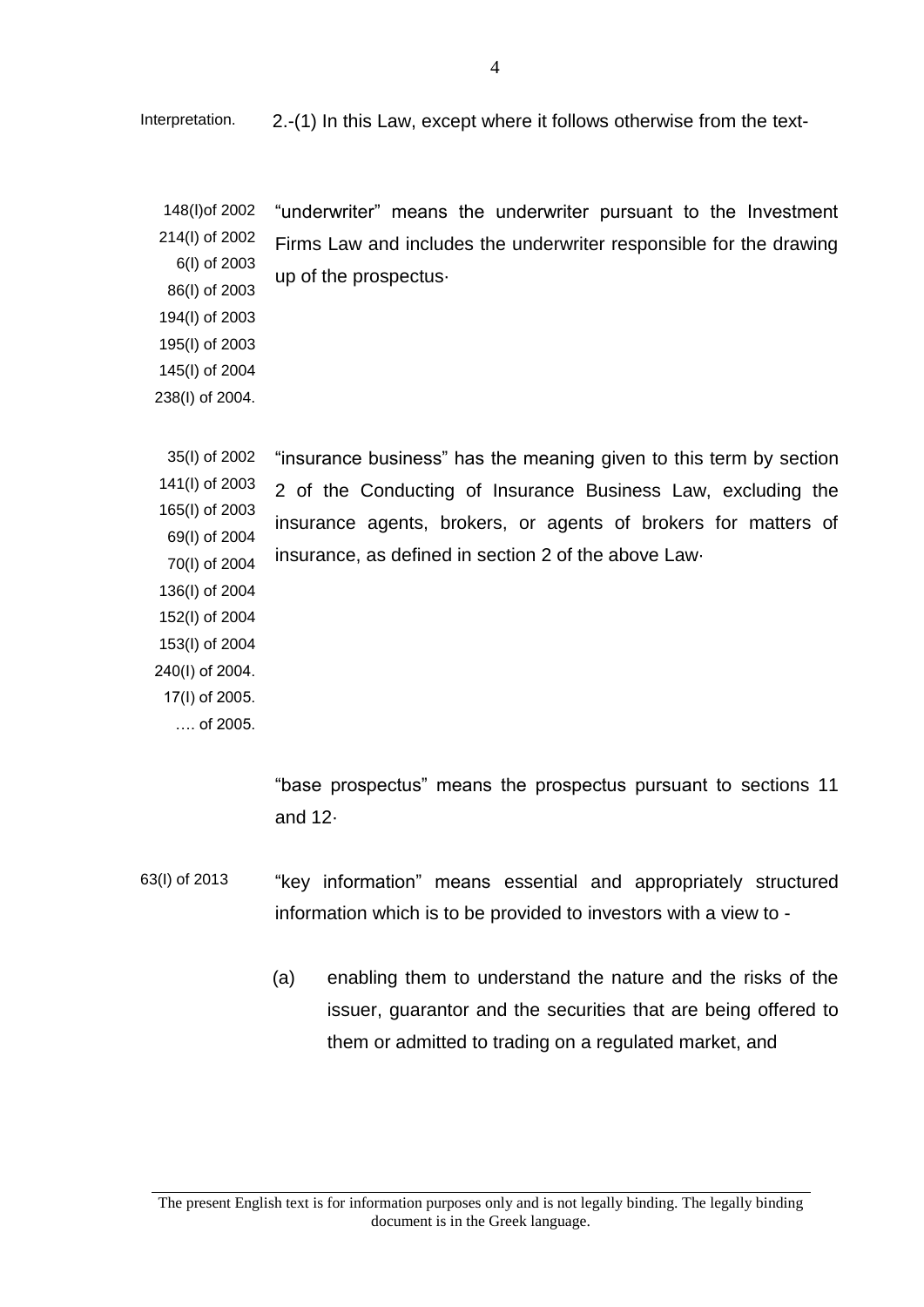(b) decide, without prejudice to the provisions of paragraph (b) of subsection (2) of section 10, which offers of securities to consider further, and

which, in light of the offer and securities concerned, shall include the following elements-

- (i) a short description of the risks associated with the essential characteristics of the issuer and of any guarantor, including the assets, liabilities and financial position·
- (ii) a short description of the risk associated with any of the essential characteristics of the investment in the relevant security, including any rights attached to the securities
- (iii) the general terms of the offer, including the estimated expenses charged to the investor by the issuer or offeror·
- (iv) details of the admission to trading·
- (v) reason for the offer and the use of proceeds·

"offer of securities to the public" or in an identical meaning "public offer" or "invitation to the public" means a communication to persons in any form and by any means, presenting sufficient information on the terms of the offer and the securities to be offered, so as to enable an investor to decide to purchase or subscribe to these securities and includes-

(a) the collection of money from the public for the participation in any kind of investment in securities· and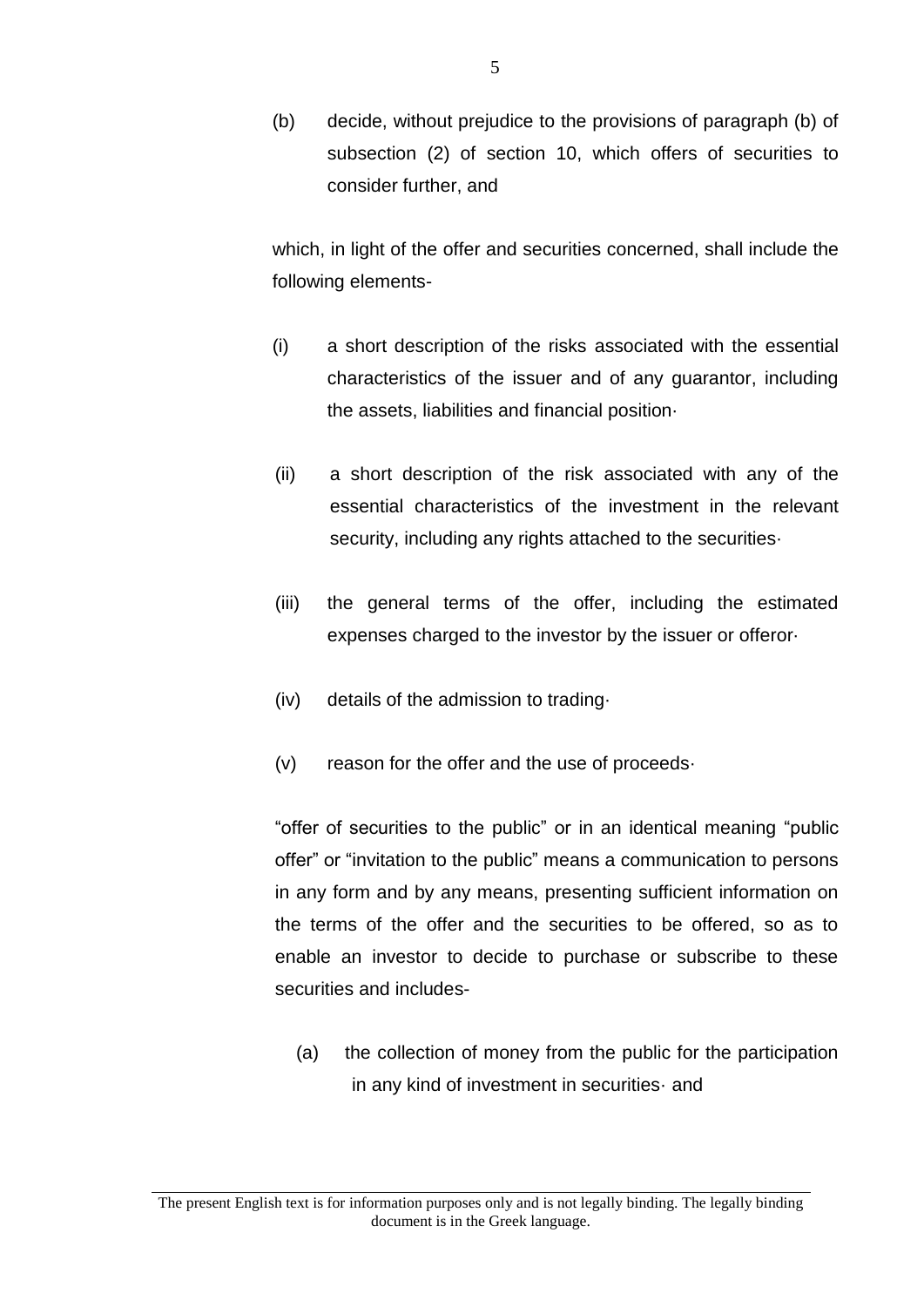(b) the placing and the offer of securities through IFs pursuant to the Investment Firms Law·

"warrant" means security, which provides the right of acquisition of a specified number of shares at a specified price up until the date of its expiration, either through subscription or by exercising the right of option·

"approval of prospectus" means the positive act of the Cyprus Securities and Exchange Commission or of the competent authority of another home member state, as the case may be, following scrutiny of the prospectus establishing that it contains all necessary information, including consistency of the information given and its comprehensibility·

"issuer" means the legal person, which issues or proposes to issue securities, and includes a legal person whose securities constitute the object of a public offer or of an application for admission to trading on a regulated market·

"auditor" means a person that holds the necessary qualifications for appointment as an auditor of a company, pursuant to section 155 of the Companies Law ·

Cap. 113. 9 of 1968 76 of 1977 17 of 1979 105 of 1985 198 of 1986 19 of 1990 46 of 1992 41(Ι) of 1994 15(Ι) of 1995 21(I) of 1997 82(I) of 1999 149(Ι) of 1999 2(Ι) of 2000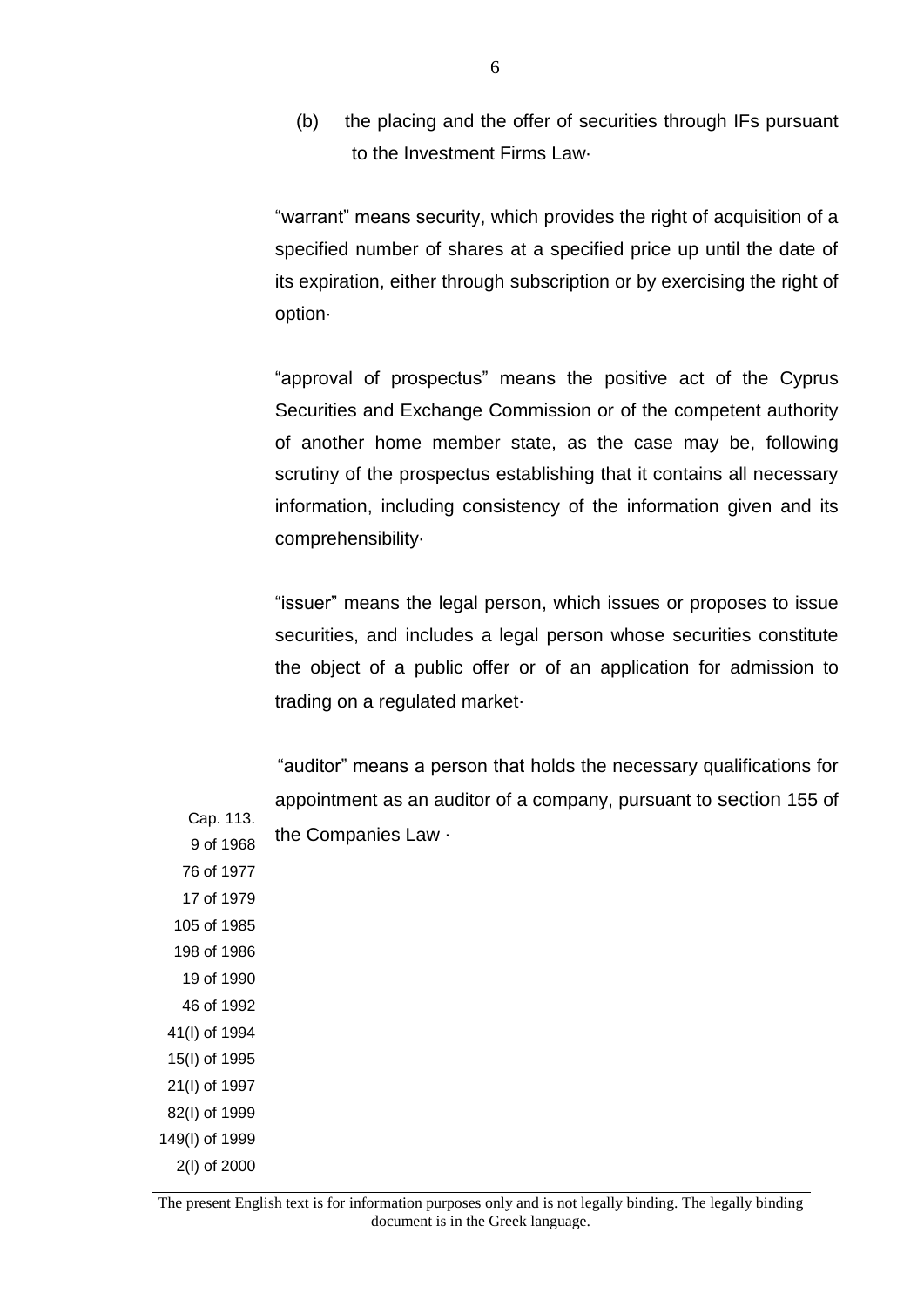135(Ι) of 2000 151(I) of 2000 76(Ι) of 2001 70(Ι) of 2003 167(Ι) of 2003 92(Ι) of 2004 24(Ι) of 2004.

63(I) of 2013 "qualified investors" means the persons or entities that are -

- (a) defined in Part A of the Second Appendix of the Investment Services and Activities and Regulated Markets Law, as corrected;
- (b) on request, treated as qualified investors in accordance with Part B of the Second Appendix of the Investment Services and Activities and Regulated Markets Law, as corrected;
- (c) recognised as eligible counterparties in accordance with section 41 of the Investment Services and Activities and Regulated Markets Law, as corrected;

unless they have requested that they be treated as nonqualified investors·

64(Ι) of 2001 157(Ι) of 2002 187(Ι) of 2004. "Cyprus Securities and Exchange Commission" means the public corporate body established and operating pursuant to the Cyprus Securities and Exchange Commission (Establishment and Responsibilities) Law ·

> "investment firm" or in an identical meaning "IF" means an IF pursuant to the Investment Firms (IF) Law ·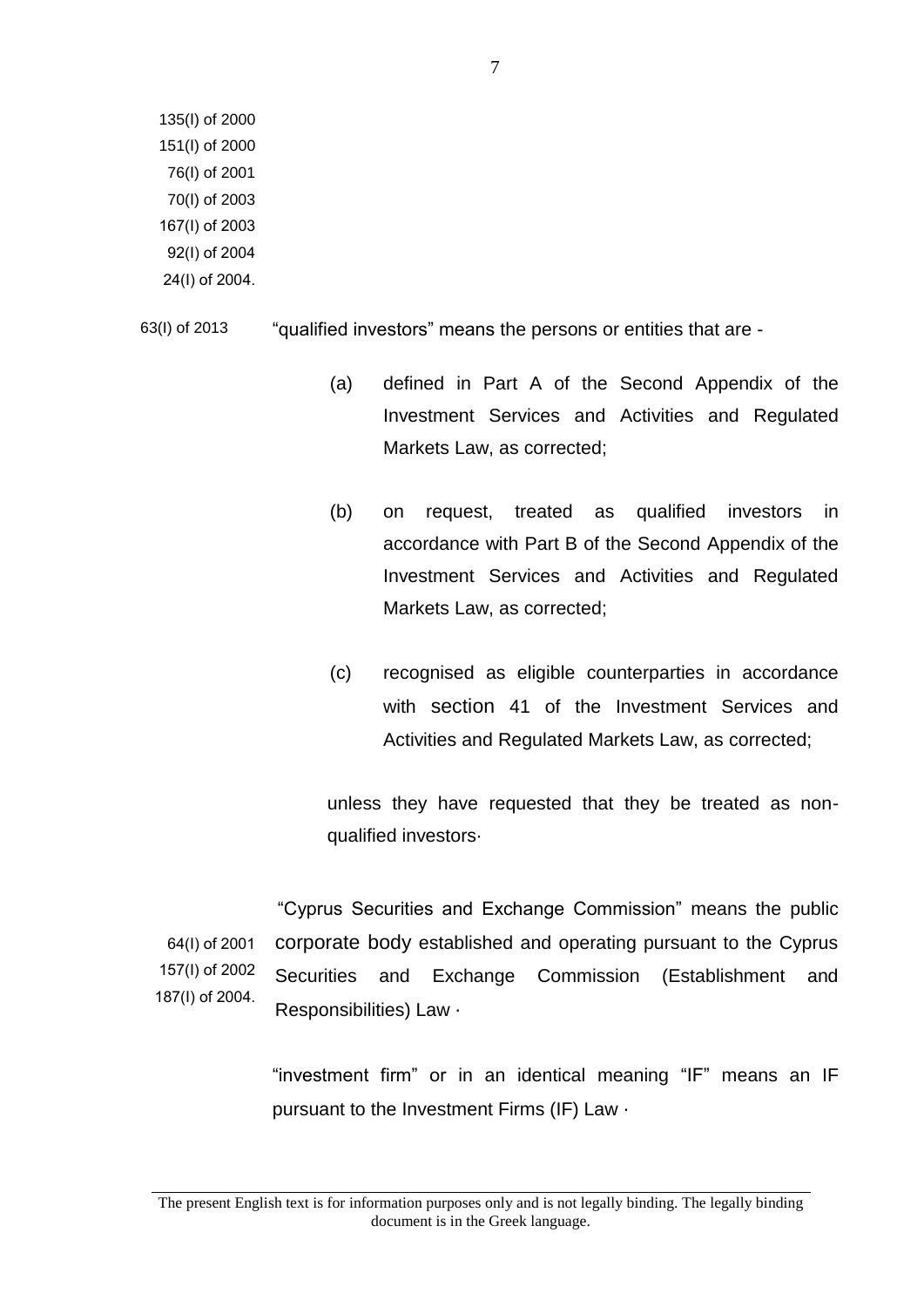"company" means a public company incorporated pursuant to the Companies Law or a legal person incorporated as a company in a state other than the Republic pursuant to the law in force at the place of its incorporation·

- 63(I) of 2013 "company with reduced capitalisation" means a company listed on a regulated market with an average market capitalisation of less than one hundred million Euro (€100.000.000) on the basis of end-year quotes for the previous three (3) calendar years·
- 63(I) of 2013. (REPEALED).
- 63(I) of 2013. "European Commission" means the Commission of the European Union·
- 144(I) of 2012. "European Supervisory Authority (European Securities and Markets Authority) or "ESMA" means the European Supervisory Authority (European Securities and Markets Authority) established pursuant to Regulation No 1095/2010·
- 144(I) of 2012. "European Systemic Risk Board" or "ESRB" means the European Systemic Risk Board established pursuant to Regulation (EU) No 1092/2010 ·
- Official Journal of the E.U.: L. 149, 30.4.2004, p. 1 "Regulation 809/2004" means the Commission Regulation (EC) No 809/2004 of 29 April 2004 implementing Directive 2003/71/EC of the European Parliament and of the Council as regards information contained in prospectuses as well as the format, incorporation by reference and publication of such prospectuses and dissemination of advertisements (EE L 149 of 30.4.2004, p.1) ·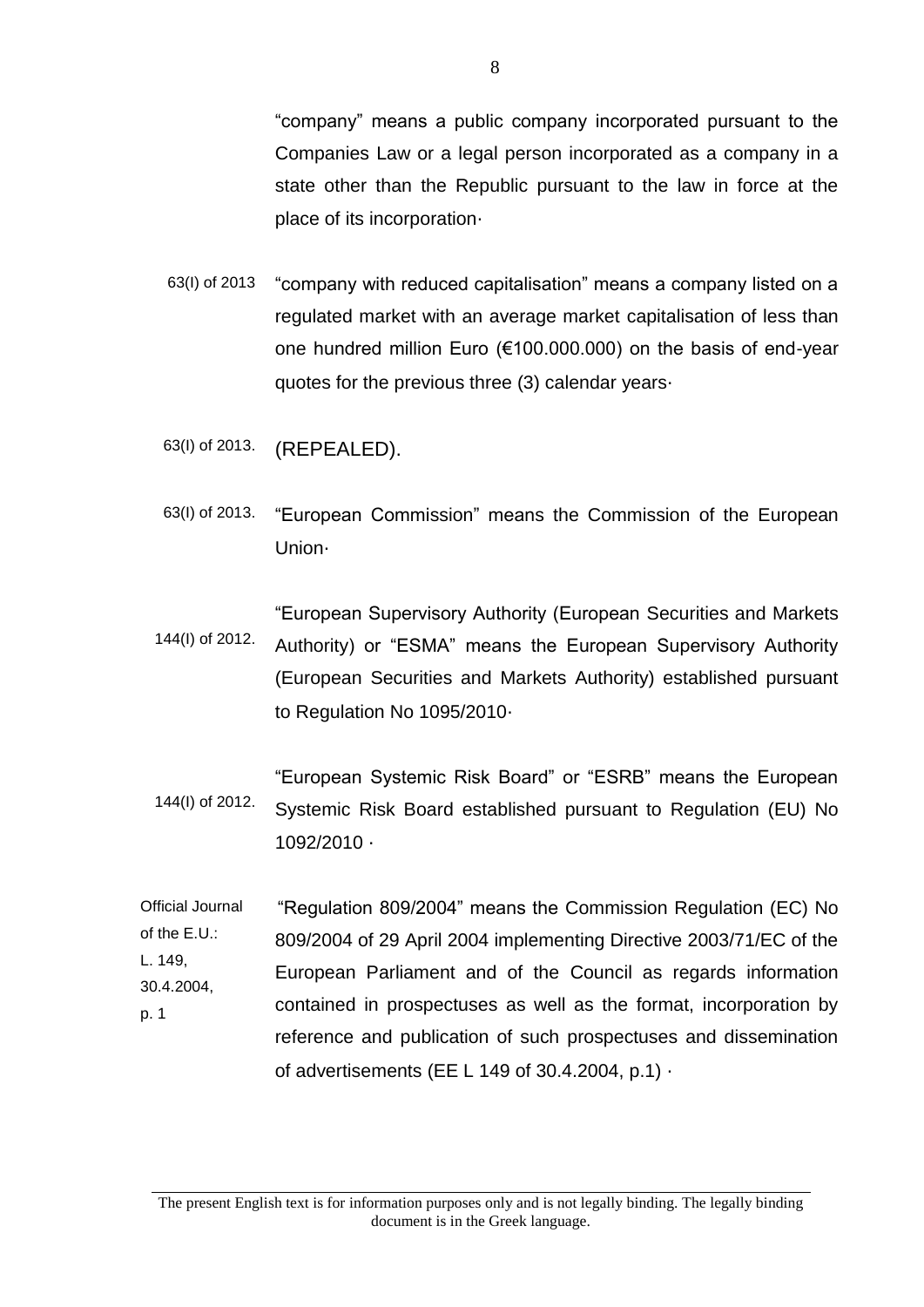Official Journal of the E.U.: L. 331, 15.12.2010, p. 1 144(I) of 2012. "Regulation 1092/2010" means the Act of the European Union titled "Regulation (EU) No 1092/2010 of the European Parliament and of the Council of 24 November 2010 on European Union macroprudential oversight of the financial system and establishing a European Systemic Risk Board" ·

Official Journal of the E.U.: L. 331, 15.12.2010, p. 84, L174, 1.7.2011, p.1 144(I) of 2012. "Regulation 1095/2010" means the Act of the European Union titled "Regulation (EU) No 1095/2010 of the European Parliament and of the Council of 24 November 2010 establishing a European Supervisory Authority (European Securities and Markets Authority), amending Decision No 716/2009/EC and repealing Commission Decision 2009/77/EC", as amended last by Directive 2011/61/EU of the European Parliament and of the Council of 8 June 2011" ·

138(Ι) of 2002 166(Ι) of 2003. "Central Bank" means the Central Bank of Cyprus pursuant to the Central Bank of Cyprus Law·

> "securities" means transferable securities, as defined in section 2 of the Investment Firms (IFs) Law and includes money market instruments, as defined in section 2 of the above Law, irrespective of maturity date ·

> "securities issued in a continuous or repeated manner" means issues on tap or at least two separate issues of securities of a similar type and/or class over a period of 12 months·

63(I) of 2013. "member state" means a member state of the European Union or another state which is a contracting party to the Agreement on the European Economic Area signed at Oporto on 2 May 1992, as adjusted by the Protocol signed in Brussels on 17 May 1993, as the Agreement is further amended ·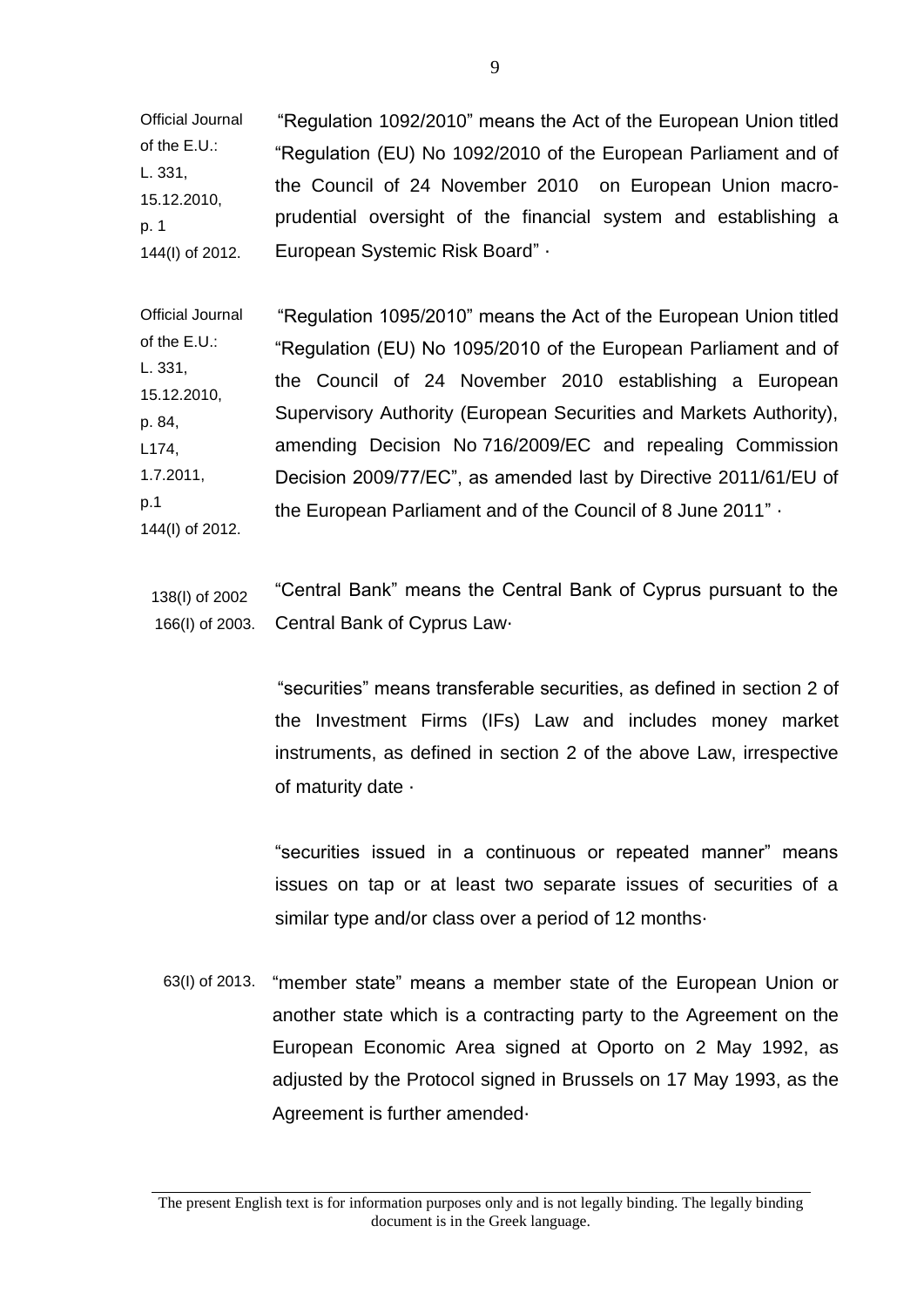63(I) of 2013. "home member state" means-

- (a) for all issuers of securities incorporated in a member state, which do not fall under paragraph (b), the Member State where the issuer has its registered office·
- (b) for any issue of non-equity securities whose denomination per unit amounts to at least a thousand Euro ( $€1.000$ ) and for any issues of non-equity securities giving the right to acquire transferable securities or to receive a cash amount, as a consequence of their being converted or the rights conferred by them being exercised, provided that the issuer of the non-equity securities is not the issuer of the underlying securities or an entity belonging to the group of the latter issuer-
	- (i) the member state where the issuer has its registered office, or
	- (ii) the member state where the securities were or are to be admitted to trading on a regulated market, or
	- (iii) the member state where the securities are offered to the public,

at the choice of the issuer, the offeror or the person asking for admission, as the case may be, while the same regime shall be applicable to non-equity securities in a currency other than Euro, provided that the minimum denomination value per unit is nearly equivalent to thousand Euro (€1.000) ·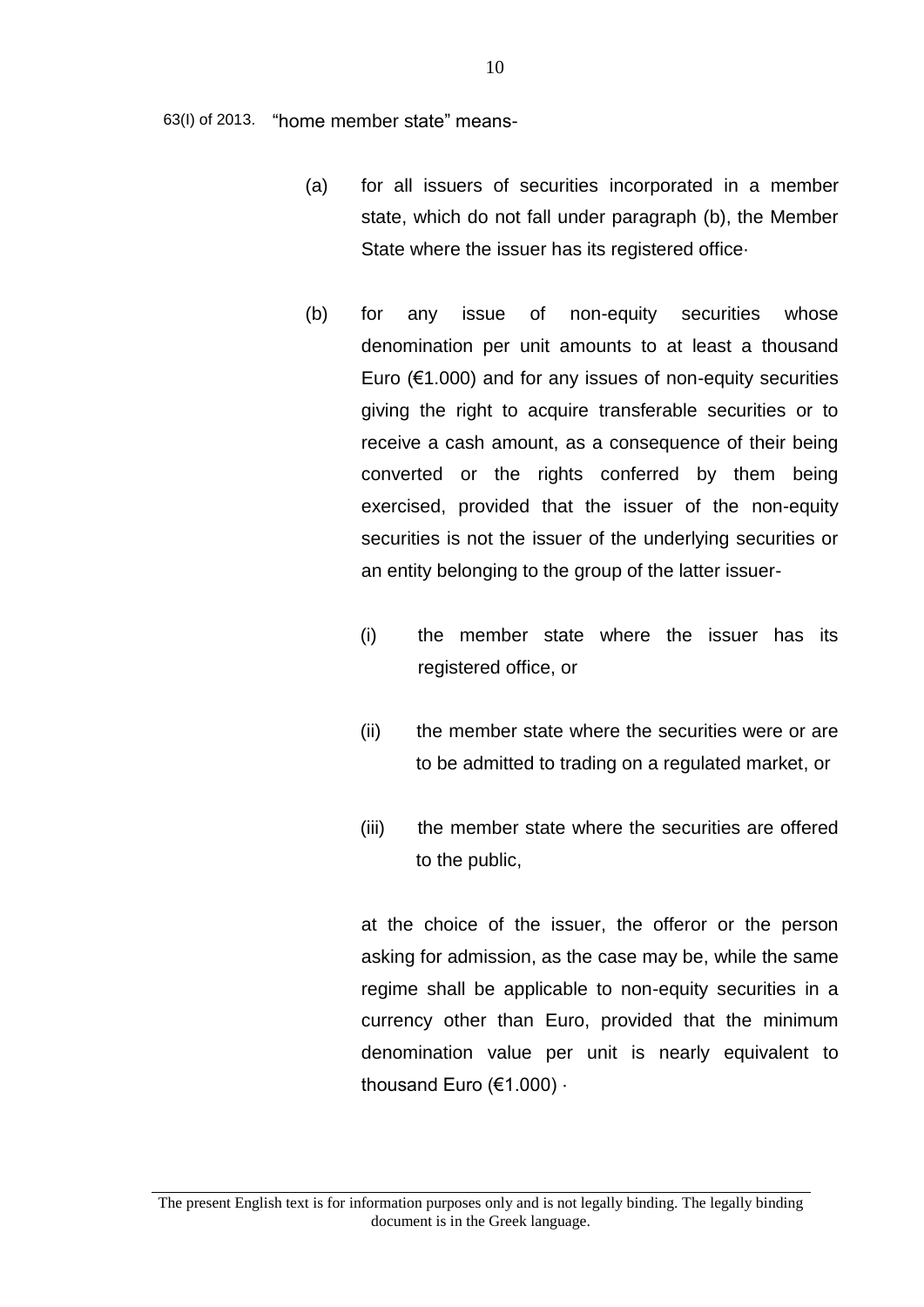- (i) the member state where the securities are intended to be offered to the public for the first time after the 26<sup>th</sup> of November 2015∙ or
- (ii) the member state where the first application for admission to trading on a regulated market is submitted after the 26<sup>th</sup> of November 2015,

 at the choice of the issuer, the offeror or the person asking for admission, as the case may be, subject to a subsequent election by issuers incorporated in a third country where the home member state was not determined by their choice or in accordance to subsection (5) of article 8 of the Transparency Requirements (Securities Admitted to Trading on a Regulated Market) Laws of 2007 to 2016.

190(Ι) του 2007 72(Ι) του 2009 143(Ι) του 2012 60(Ι) του 2013 163(Ι) του 2014 164(Ι) του 2014 35(Ι) του 2016.

200(I) of 2004.

"host member state" means the member state, where an offer to the public is made or admission to trading is sought, when different from the home member state∙

"units of a collective investment undertaking" mean securities issued by a collective investment undertaking and representing the rights of the participants in such an undertaking over its assets and includes units pursuant to the meaning given to the term in section 2 of the Open-ended Undertakings for Collective Investments in Transferable Securities (UCITS) and Related Issues Law·

The present English text is for information purposes only and is not legally binding. The legally binding document is in the Greek language.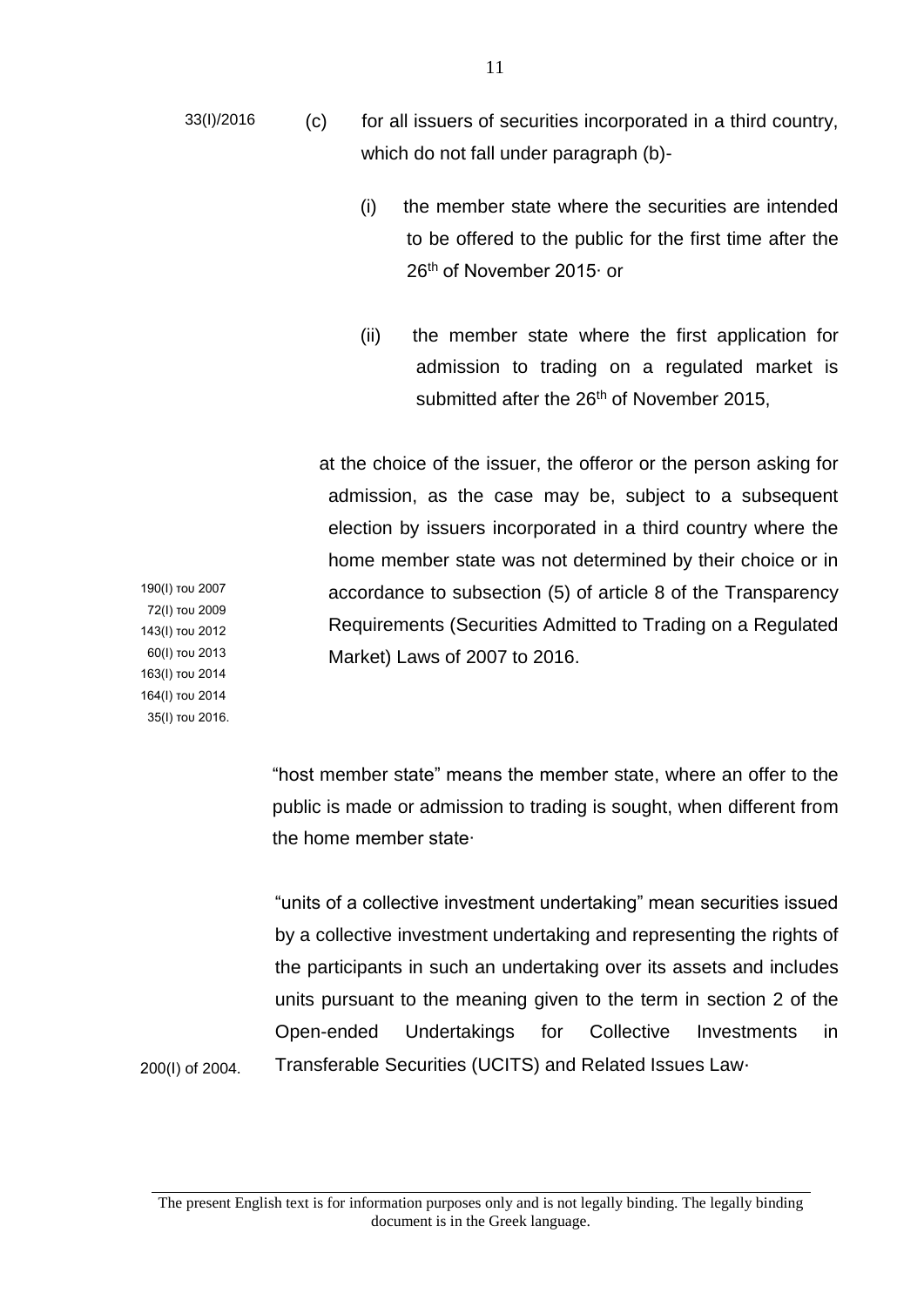"equity securities" means shares and other transferable securities equivalent to shares in companies, as well as any other type of transferable securities giving the right to acquire any of the aforementioned securities as a consequence of their being converted or the rights conferred by them being exercised, provided that securities of the latter type are issued by the issuer of the underlying shares or by an entity belonging to the group of the said issuer·

"non-equity securities" means all securities that are not equity securities·

"small and medium-sized enterprise" or in an identical meaning "SME" means a company, which, according to its last annual or consolidated accounts, meets at least two of the following three criteria:

- (a) an average number of employees during the financial year of less than two hundred fifty ·
- (b) a total balance sheet not exceeding forty-three million euro (€43.000.000) or its equivalent amount in Cyprus pounds· and
- (c) an annual net turnover not exceeding fifty million euro (€50.000.000) or its equivalent amount in Cyprus pounds;·

"Directives" means the directives of regulatory content of the Cyprus Securities and Exchange Commission, which are issued pursuant to the provisions of this Law and published in the Official Gazette of the Republic·

The present English text is for information purposes only and is not legally binding. The legally binding document is in the Greek language.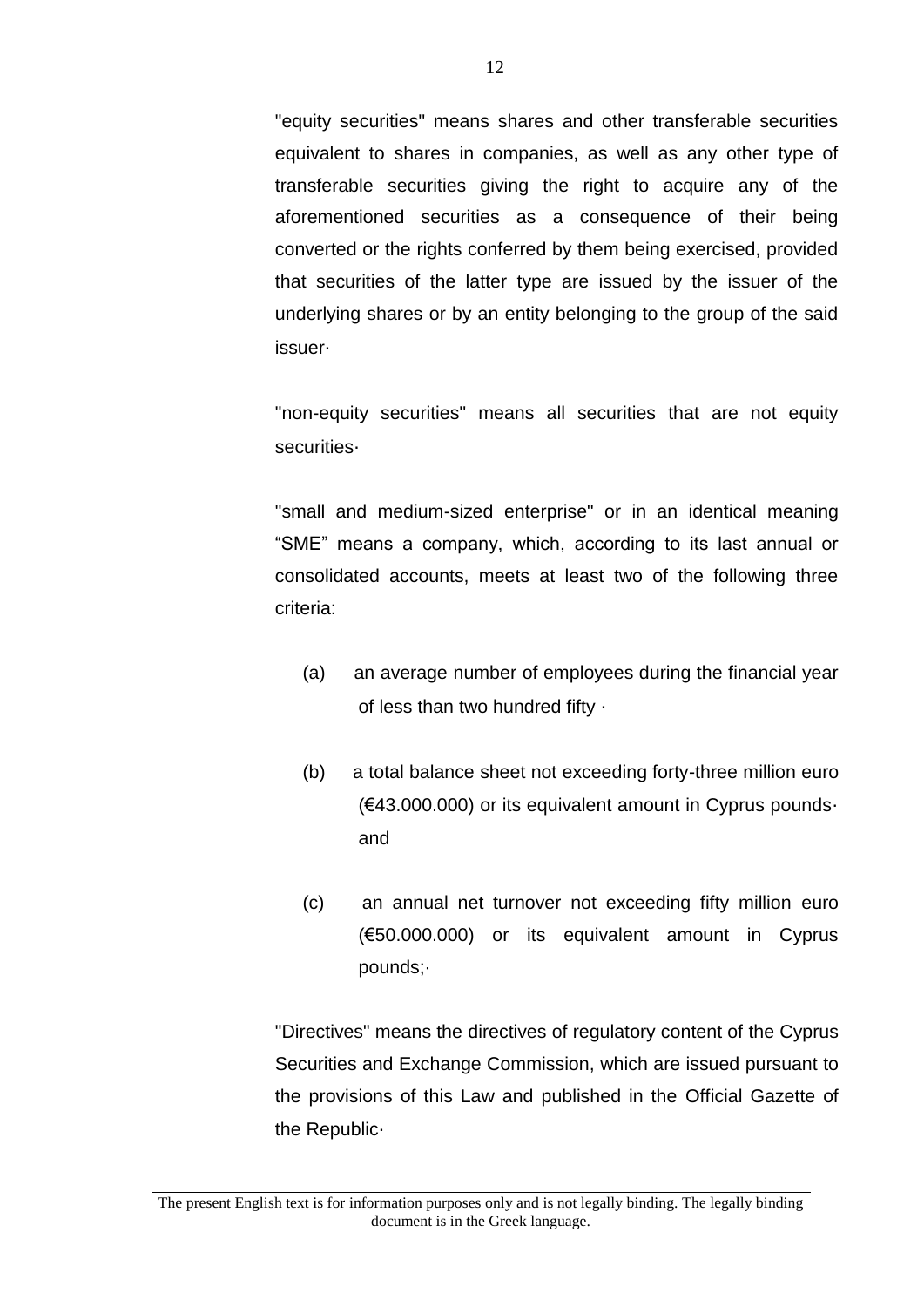Official Journal of the E.U.: L. 345, 31.12.2003, p. 64, L331, 15.12.2010, p.12 144(I) of 2012 "Directive 2003/71/EC" means the Act of the European Union titled "Directive 2003/71/EC of the European Parliament and of the Council of 4 November 2003 on the prospectus to be published when securities are offered to the public or admitted to trading and amending Directive 2001/34/EC", as last amended by Directive 2010/78/EU of the European Parliament and of the Council of 24 November 2010·

> "regulated market" means a market of a member state, where the financial instruments listed in Part II of Annex One of the Investment Firms (IF) Law are traded and which -

- (a) operates regularly ·
- (b) is governed by rules in respect of the operation and participation therein, the conditions governing admission to listing and trading of financial instruments, the submission of information and the transparency as to the transactions which take place therein ·
- (c) is subject to supervision· and
- (d) is notified to the European Commission either by the Cyprus Securities and Exchange Commission in accordance with section 31 of the Investment Firms (IF) Law or by the competent authorities of other member states·

"collective investments undertaking other than undertakings of the closed-type" means the unit trusts and investment companies: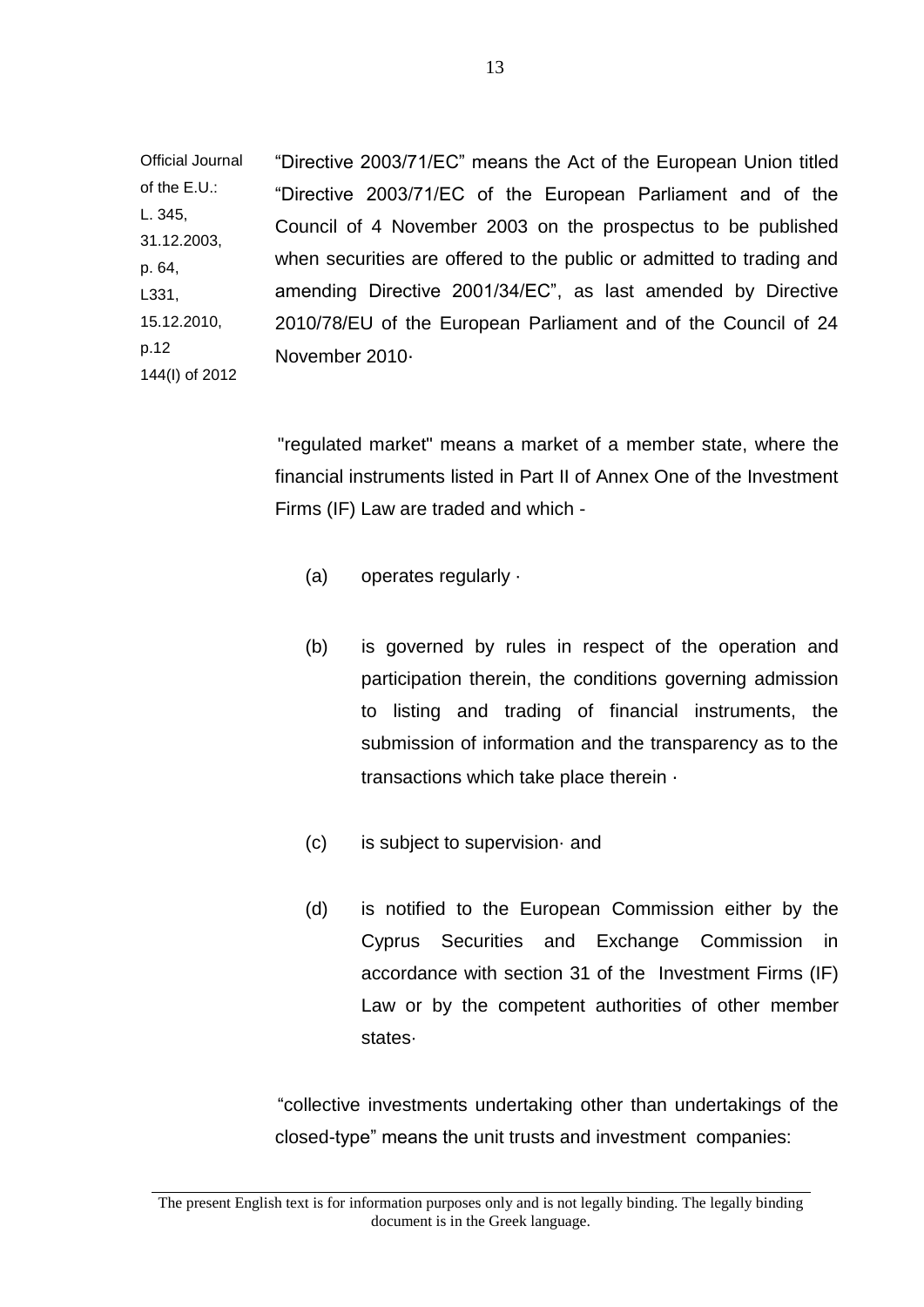- (a) the object of which is the collective investment of the capital provided by the public, and which operate on the principle of risk-spreading, and
- (b) the units of which are, at the holders' request, repurchased or redeemed, directly or indirectly, out of these undertakings' assets,

and includes the undertaking for collective investment within the meaning of section 8 of the Open-Ended Undertakings for Collective Investment in Transferable Securities and Related Issues Law·

63(I) of 2013 (REPEALED).

66(Ι) of 1997 74(Ι) of 1999 94(Ι) of 2000 119(Ι) of 2003. 4(Ι) of 2003 151(Ι) of 2004 231(I) of 2004 235(I) of 2004. 22 of 1985 "credit institution" means a bank within the meaning of the Banking Law and a co-operative institution in accordance to the Co-operative Institutions Law and includes a credit institution operating under an equivalent law of another member state, as well as a credit institution incorporated under the laws of a third country operating legally in the Republic, provided that, in the opinion of the Central Bank, this credit institution is subject to supervision equivalent to that required by the Banking Law·

68 of 1987 190 of 1989 8 of 1992 22(Ι) of 1992 140(Ι) of 1999 140(Ι) of 2000 171(I) of 2000 8(Ι) of 2001 123(Ι) of 2003 124(Ι) of 2003 144(Ι) of 2003 5(Ι) of 2004 170(Ι) of 2004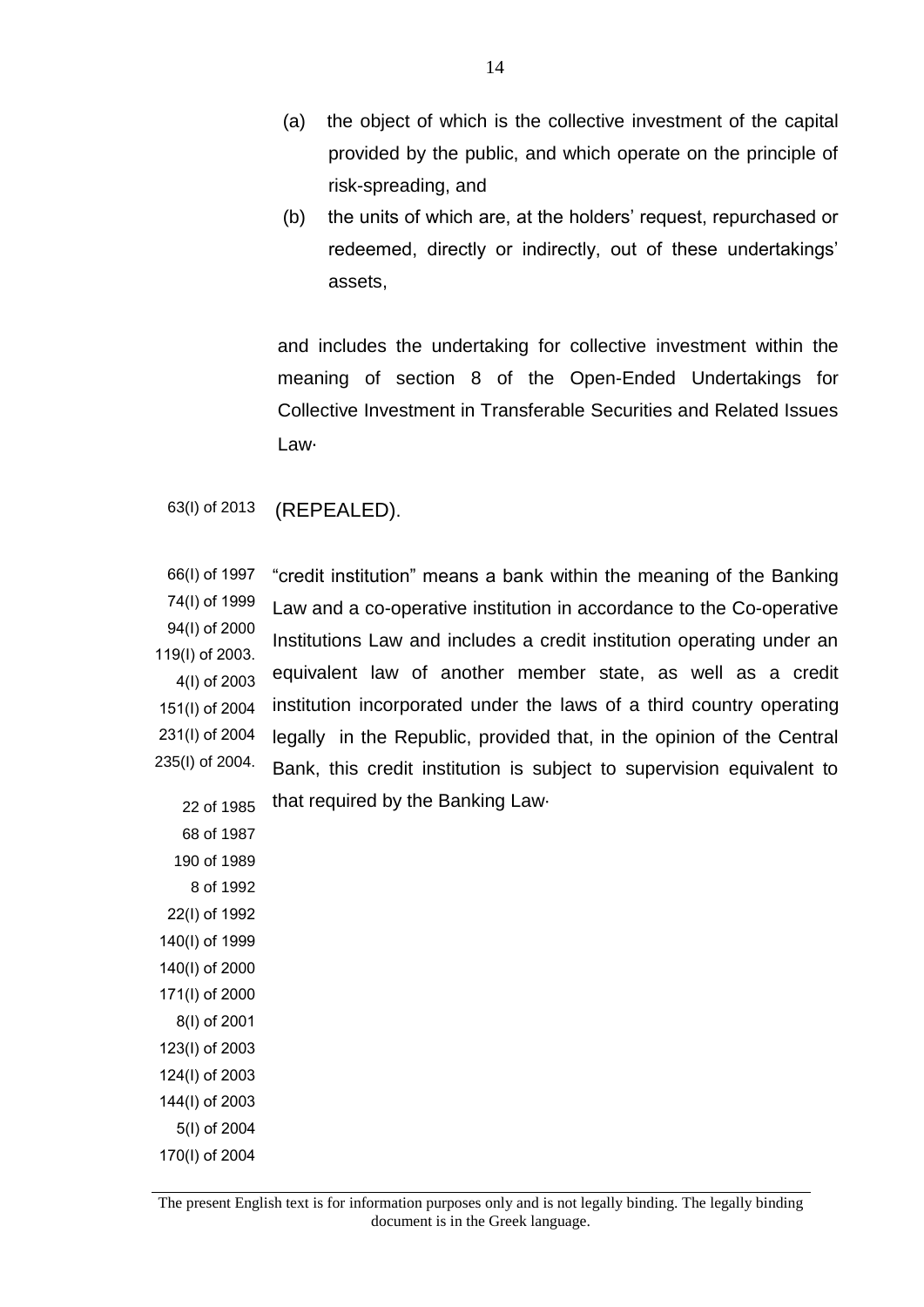"offering programme" means a programme permitting the issuance of non-equity securities, including warrants in any form, having a similar type and/or class, in a continuous or repeated manner, during a specified issuing period·

"offeror" means a legal or natural person which conducts a public offer·

"third country" means a state other than a member state·

 14(Ι) of 1993 32(Ι) of 1993 91(Ι) of 1994 45(Ι) of 1995 74(Ι) of 1995 50(Ι) of 1996 16(Ι) of 1997 62(Ι) of 1997 71(Ι) of 1997 83(Ι) of 1997 29(Ι) of 1998 137(Ι) of 1999 19(Ι) of 2000 20(Ι) of 2000 39(Ι) of 2000 42(Ι) of 2000 49(Ι) of 2000 50(Ι) of 2000 136(Ι) of 2000 137(Ι) of 2000 141(Ι) of 2000 "Cyprus Stock Exchange" or in an identical meaning "Stock Exchange" means the Cyprus Stock Exchange, which has been established pursuant to section 3 of the Cyprus Stock Exchange Law·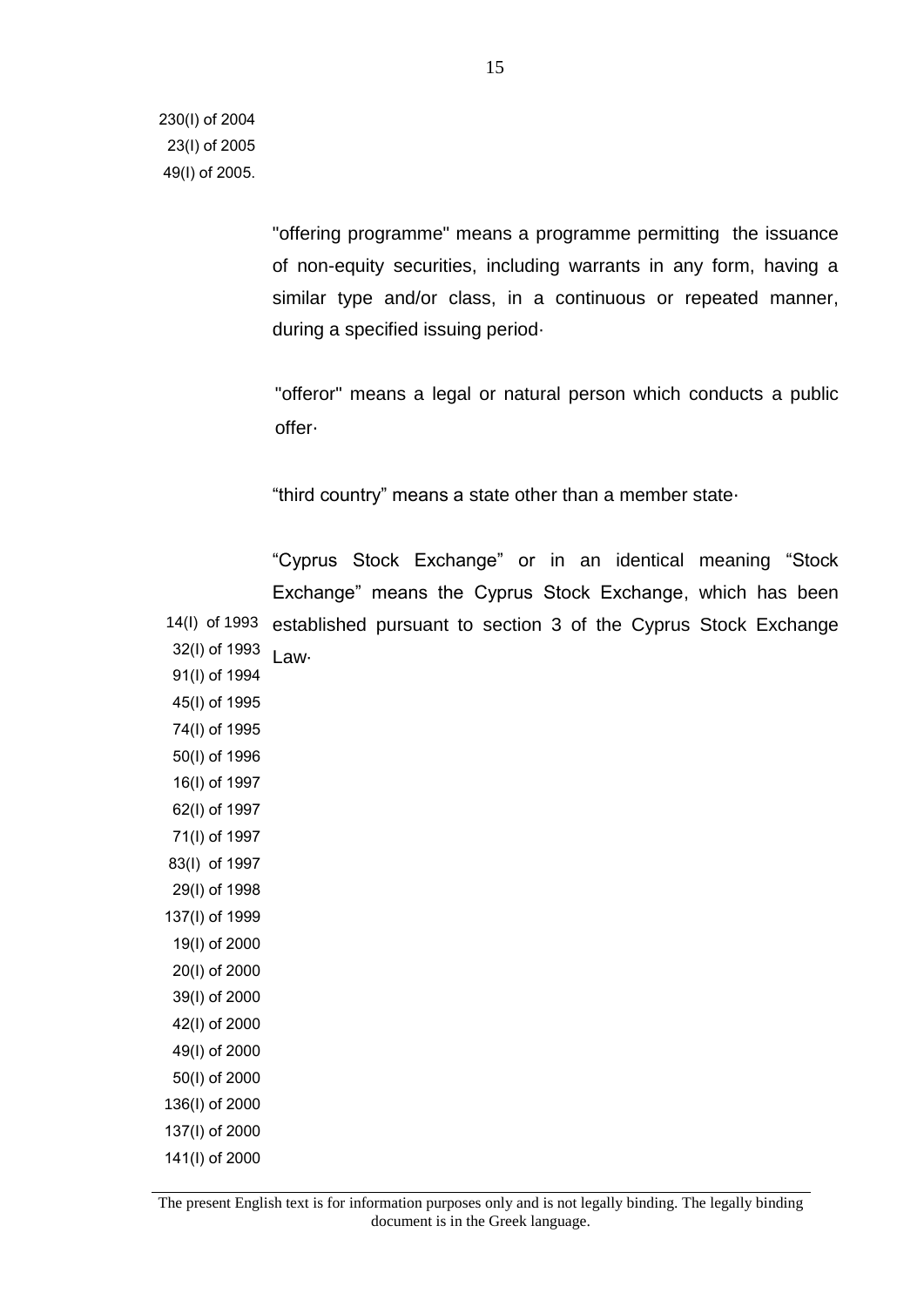142(Ι) of 2000 175(Ι) of 2000 9(Ι) of 2001 37(Ι) of 2001 43(Ι) of 2001 66(Ι) of 2001 79(Ι) of 2001 80(Ι) of 2001 81(I) of 2001 82(Ι) of 2001 105(Ι) of 2001 119(Ι) of 2001 120(Ι) of 2001 1(Ι) of 2002 87(Ι) of 2002 147(Ι) of 2002 162(Ι) of 2002 184(Ι) of 2003 164(Ι) of 2004 205(Ι) of 2004 43(Ι) of 2005 … of 2005.

> "financial instruments" means the instruments listed in Part II of the First Annex of the Investment Firms (IF) Law·

> "financial institution" means an institution which performs at least one of the activities mentioned in subsection (3) of section 13 of the Banking Law.

144(I) of 2012 (2) In this Law and in the regulatory administrative acts issued thereunder, any reference to a Regulation, Directive, Decision or other act of the European Union means the said act as corrected, amended or replaced from time to time, except where the text otherwise indicates.

Scope and 3.-(1) This Law regulates-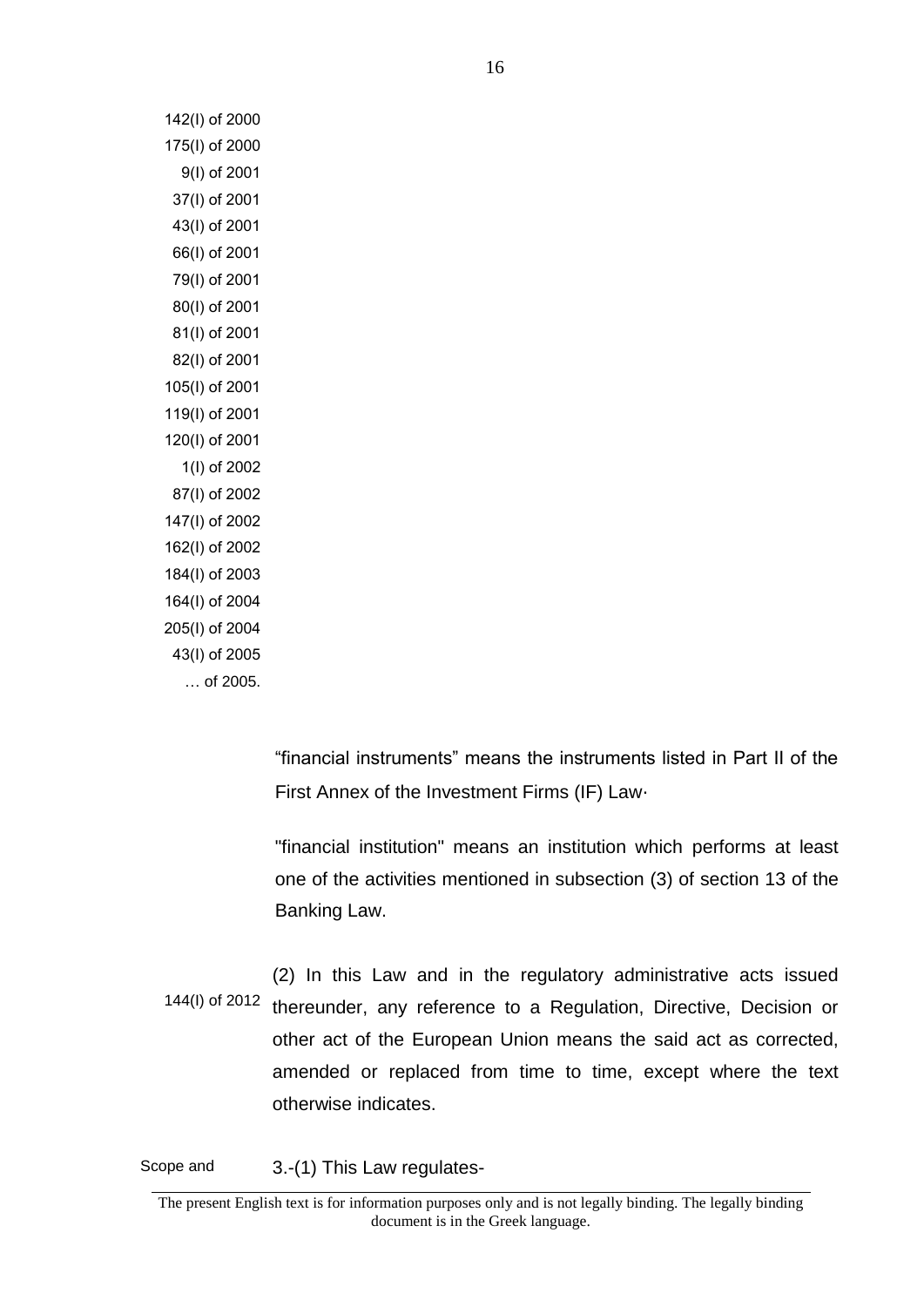- (a) the requirements, under which a public offer is conducted in the Republic for investment in securities· and
- (b) the requirements for the drawing up, approval and publication as well as the content of the prospectus to be published when securities are offered to the public or admitted to trading -
	- (i) on the Stock Exchange or on another regulated market operating in the Republic· and
	- (ii) on any other regulated market outside the Republic, provided that the home member state is the Republic.

(2) Subject to the provisions of subsection (3), this Law shall not apply to -

- (a) units issued by collective investment undertakings other than the closed-end type·
- (b) non-equity securities issued by the Republic or other member state or by regional or local authorities of the Republic or of other member state, by public international organisations of which one or more member states are members or by the European Central Bank or by the Central Bank or by the central bank of other member state·
- (c) shares issued for the capital of the Central Bank or of the central bank of other member states·

The present English text is for information purposes only and is not legally binding. The legally binding document is in the Greek language.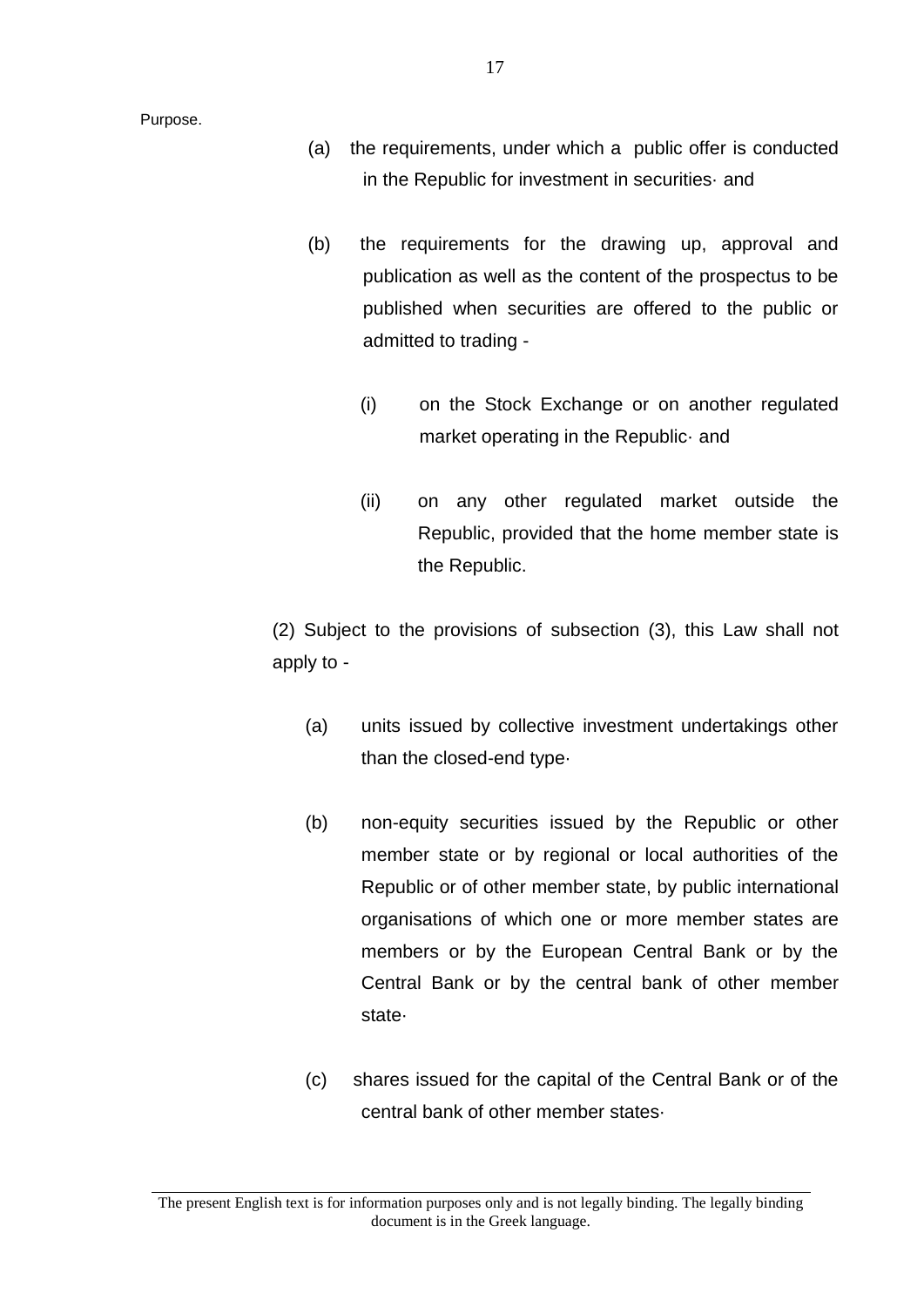- (d) securities unconditionally and irrevocably guaranteed by the Republic or other member state or by a regional or local authority of the Republic or of other member state·
- (e) securities issued by associations of persons with special legal status or by non-profit-making bodies, recognised by the Republic or by other member state, with a view to their obtaining the means necessary to achieve their nonprofit-making objectives·
- (f) non-equity securities issued in a continuous or repeated manner by credit institutions provided that these securities-
	- (i) are not subordinated, convertible or exchangeable,
	- (ii) do not give a right to subscribe to or acquire other types of securities and that they are not linked to a derivative instrument,
	- (iii) materialise reception of repayable deposits,

Official Gazette Third Annex (I): 03.03.2000 23.11.2001 02.05.2003 25.07.2003 (iv) are covered by a Deposit Guarantee Scheme according to the Establishment and Operation of a Protection Scheme Regulations or by any other equivalent system of deposit guarantees of a member state ·

> (g) non-fungible shares of capital, whose main purpose is to provide the holder with a right to use a residence, an apartment or other form of immovable property or part thereof, where the said shares cannot be sold on or disposed of without this right being given up·

16.07.2004.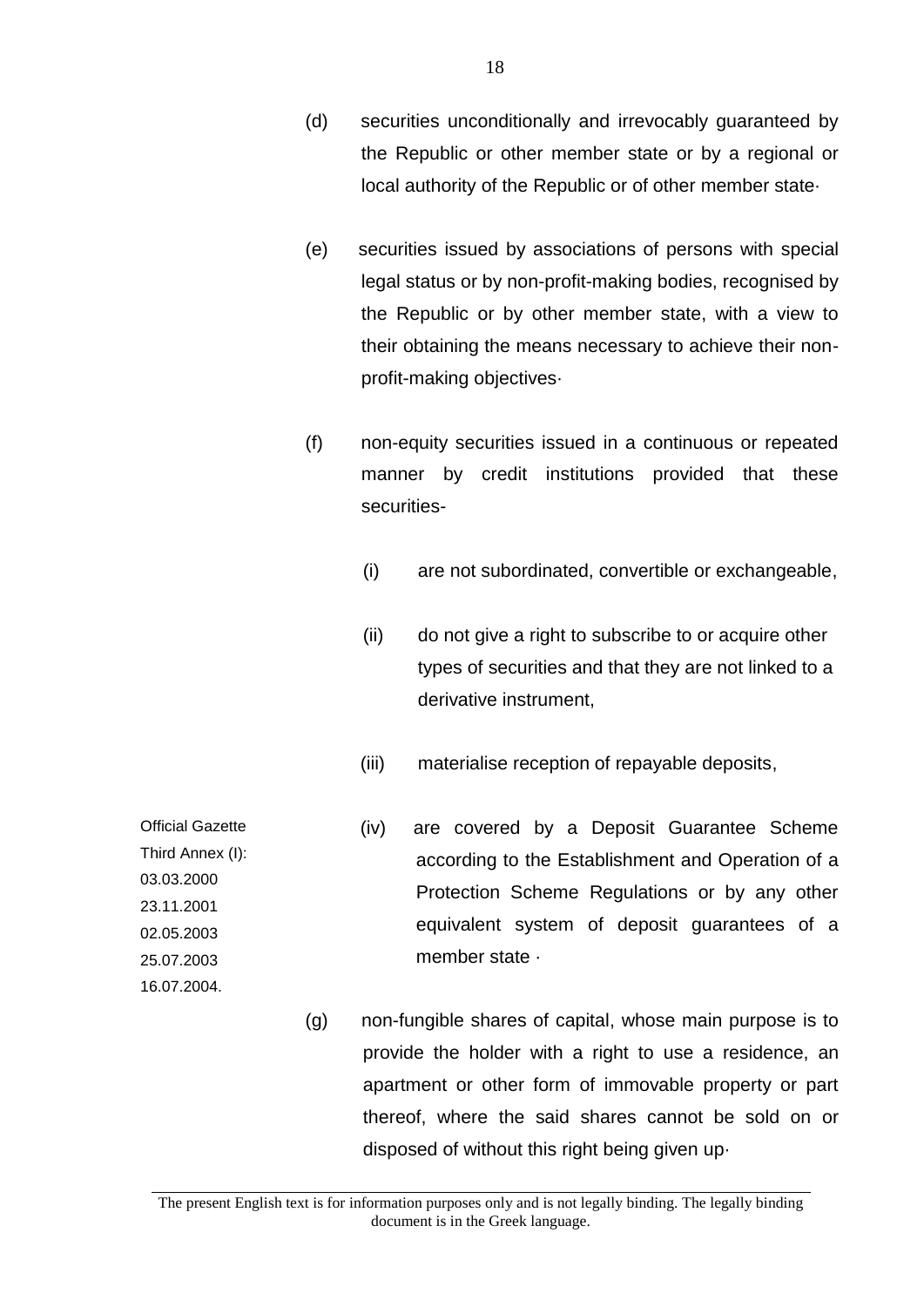63(I) of 2013 133(I) of 2018. (h) (REPEALED).

- (i) "bostadsobligationer" issued repeatedly by credit institutions in Sweden, whose main purpose is to grant mortgage loans, provided that:
	- (i) the "bostadsobligationer" issued are of the same series,
	- (ii) the "bostadsobligationer" are issued on tap during a specified issuing period,
	- (iii) the terms and conditions of the "bostadsobligationer" are not changed during the issuing period, and
	- (iv) the sums deriving from the issue of the said "bostadsobligationer", in accordance with the articles of association of the issuer, are placed in assets which provide sufficient coverage for the liability deriving from securities·
- 63(I) of 2013 166(I) of 2014 (j) non-equity securities issued in a continuous or repeated manner by credit institutions, where the total consideration for the offer in the European Union does not exceed the amount of seventy-five million euro (€75.000.000), which limit shall be calculated over a period of twelve (12) months, provided that those securities-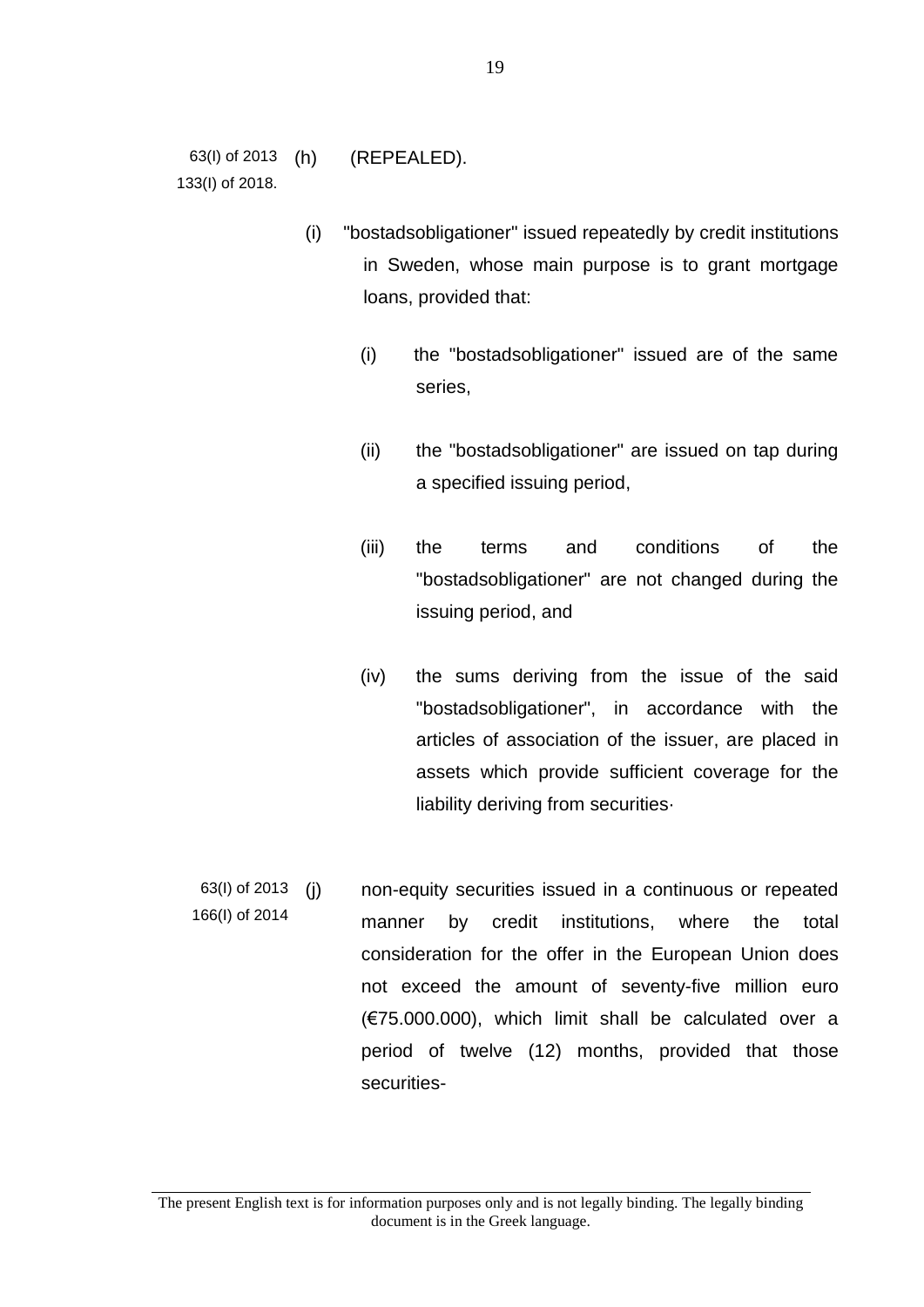- (i) are not subordinated, convertible or exchangeable with shares,
- (ii) do not give a right to subscribe to or acquire other types of securities and that they are not linked to a derivative instrument.

(3) Notwithstanding the provisions of paragraphs (b), (d), (h), (i) and (j) of subsection (2), an issuer, an offeror or a person asking for admission of securities to trading on a regulated market shall be entitled to draw up a prospectus when securities are offered to the public or admitted to trading on a regulated market and seek for its approval in accordance with the provisions of this Law.

63(I) of 2013 (4) The Cyprus Securities and Exchange Commission may, by way of Directives, regulate any special matters and all necessary details relating to the application of the provisions of this section.

## **PART II**

## **PUBLICATION OF A PROSPECTUS AS A CONDITION FOR MAKING AN OFFER TO THE PUBLIC**

Prohibition of making an offer to the public without the prior publication of a prospectus. 63(I) of 2013

4.- (1) Subject to the provisions of section 32, the making of a public offer of securities in the Republic is prohibited without prior publication of a prospectus, which has been approved in accordance with the provisions of Part V:

It is provided that, the publication of a prospectus pursuant to the provisions of this section, is also required in respect of the placement of securities through financial intermediaries, including IFs, provided that this placement falls under the meaning of a public

The present English text is for information purposes only and is not legally binding. The legally binding document is in the Greek language.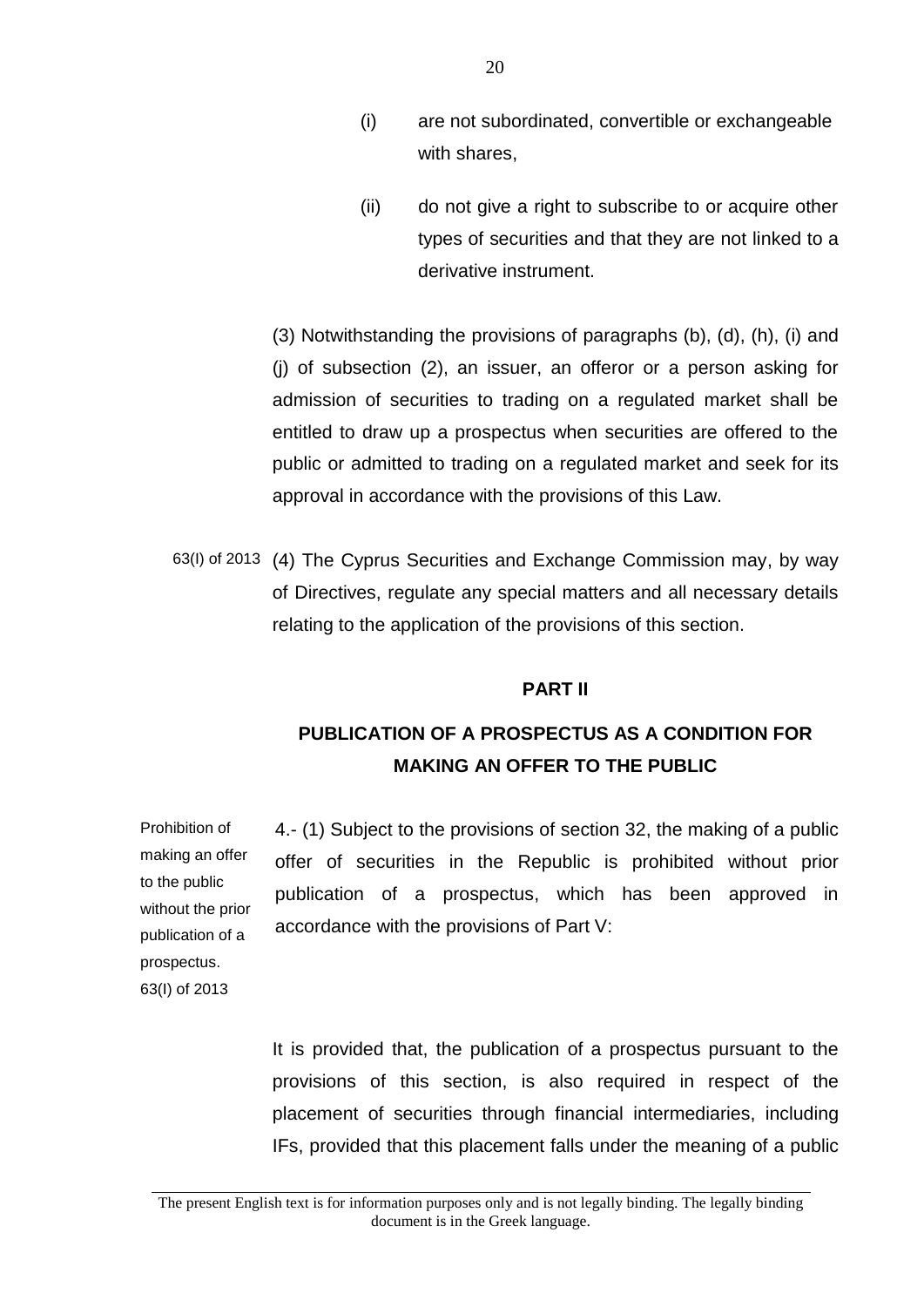offer and is not exempted pursuant to paragraphs (a) to (e) of subsection (3).

(2) Any person violating the provisions of subsection (1) commits an offence punishable, if convicted, in accordance with the provisions of section 39.

- 63(I) of 2013 (3) The obligation to publish a prospectus shall not apply to the following types of offer:
	- (a) an offer of securities addressed solely to qualified investors ·
	- (b) an offer of securities addressed to fewer than one hundred and fifty (150) natural or legal persons per member state, which are not qualified investors·
	- (c) an offer of securities for the acquisition of which a deposit of a total consideration of one hundred thousand euro  $(6100.000)$  per investor is required, for each separate offer ·
	- (d) an offer of securities whose denomination per unit amounts to at least one hundred thousand euro  $(€100.000)$  ·
- 133(I) of 2018 57(I) of 2019. (e) an offer of securities, whose total consideration for such offer in the European Union is less than five million euro (€5.000.000), which limit shall be calculated over a period of twelve (12) months, provided that such offer is not subject to notification in accordance with Article 25 of the act of the European Community entitled «Regulation (EU) 2017/1129 of the European Parliament and of the Council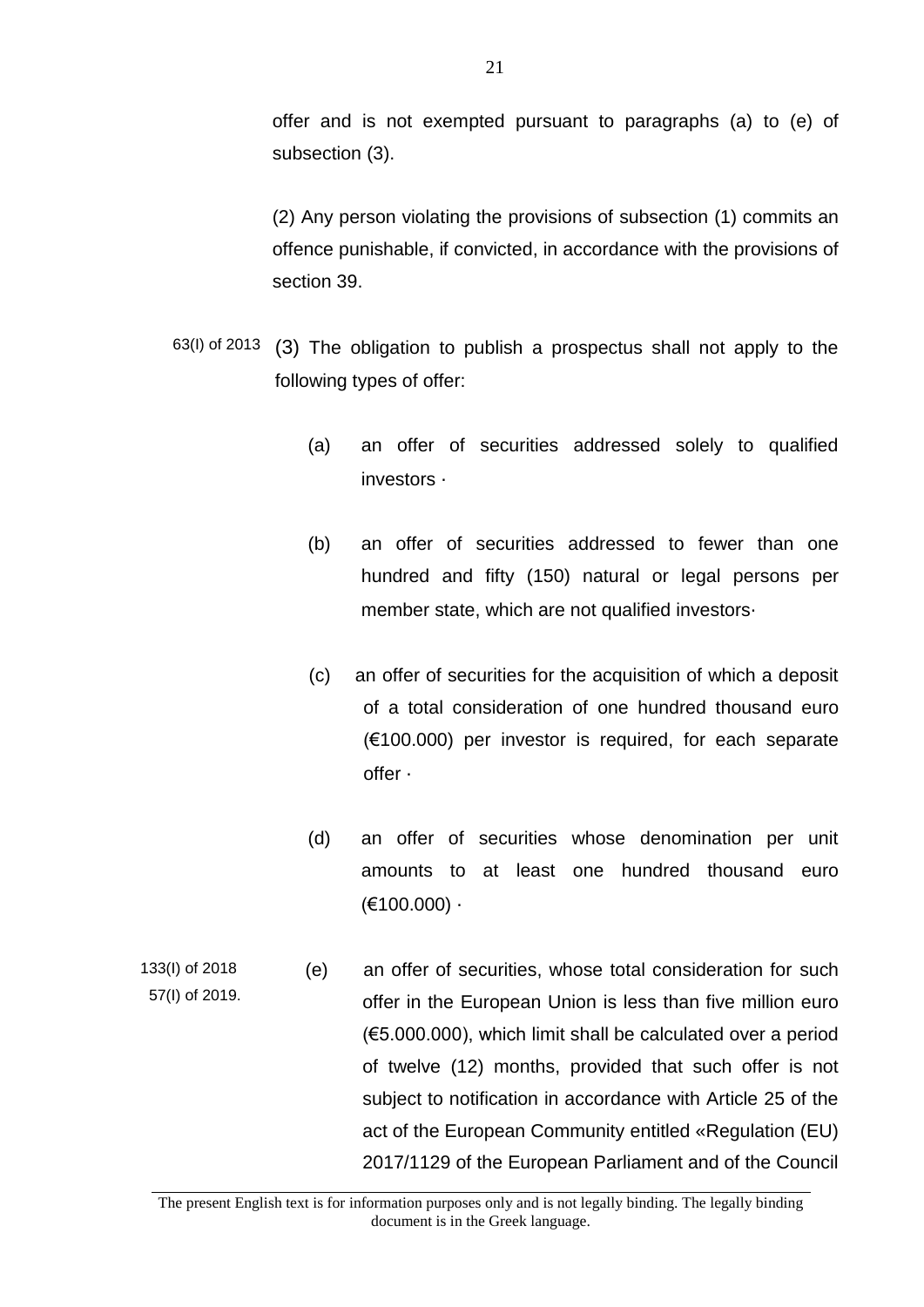of 14 June 2017 on the prospectus to be published when securities are offered to the public or admitted to trading on a regulated market, and repealing Directive 2003/71/EC».

- 63(I) of 2013. (3A) For the purposes of paragraph (a) of subsection (3) and generally for the purposes of this Law-
- 138(I) of 2001 37(I) of 2003 105(I) of 2012. (a) without prejudice to the provisions of the Processing of Personal Data (Protection of the Individual) Law as amended or replaced from time to time, investment firms and credit institutions, at the issuer's request, shall inform him of the classification of persons or entities as qualified investors·

(b) an investment firm authorised to consider its existing professional clients as qualified pursuant to sections 151 of the Investment Services and Activities and Regulated Markets Law as corrected, is authorised to treat those clients as qualified investors.

(4) Any subsequent resale of securities which were previously the object of one or more of the types of offer mentioned in subsection (3), is considered as a separate offer and the definition of a public offer in section 2 shall apply for the purpose of deciding whether it is a public offer of securities.

- 63(I) of 2013. (4A) In case of resale of securities or placement of securities through financial intermediaries, it shall not be required to publish another prospectus as long as-
	- (a) a valid prospectus is available in accordance with section 16, and
	- (b) the issuer or the person responsible for drawing up such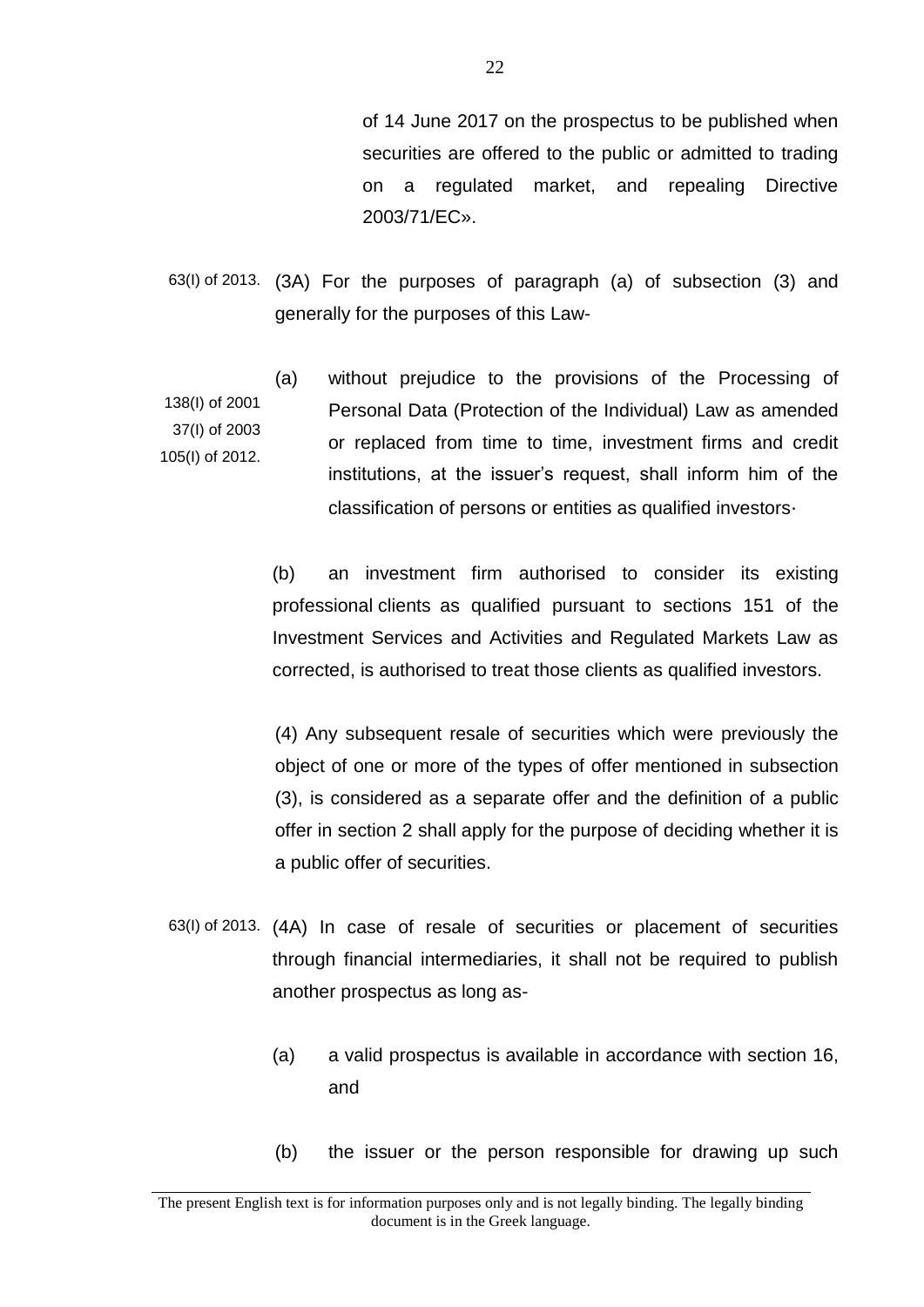prospectus consents to its use by means of a written agreement.

(5) The offeror, as well as anyone acquiring securities by the offeror, directly or consecutively, are required to provide to the Cyprus Securities and Exchange Commission all information it considers necessary, so as to establish whether there has occurred any violation of the provisions of this Part.

63(I) of 2013 (6) The Cyprus Securities and Exchange Commission may, by way of Directives, regulate any special matters and all necessary details relating to the application of the provisions of this section.

Exemptions from the obligation to publish a 5. - (1) There is no obligation to publish a prospectus for a public offer of the following types of securities:

prospectus. 63(I) of 2013

- (a) shares issued in substitution for shares of the same class already issued, if the issuing of such new shares does not involve any increase in the issued share capital·
- (b) securities offered in connection with a takeover by means of an exchange offer, provided that, within the takeover, a document is made available to the public containing information, which is regarded by the Cyprus Securities and Exchange Commission as being equivalent to that of the prospectus, taking into account the requirements of the relevant legislation in force·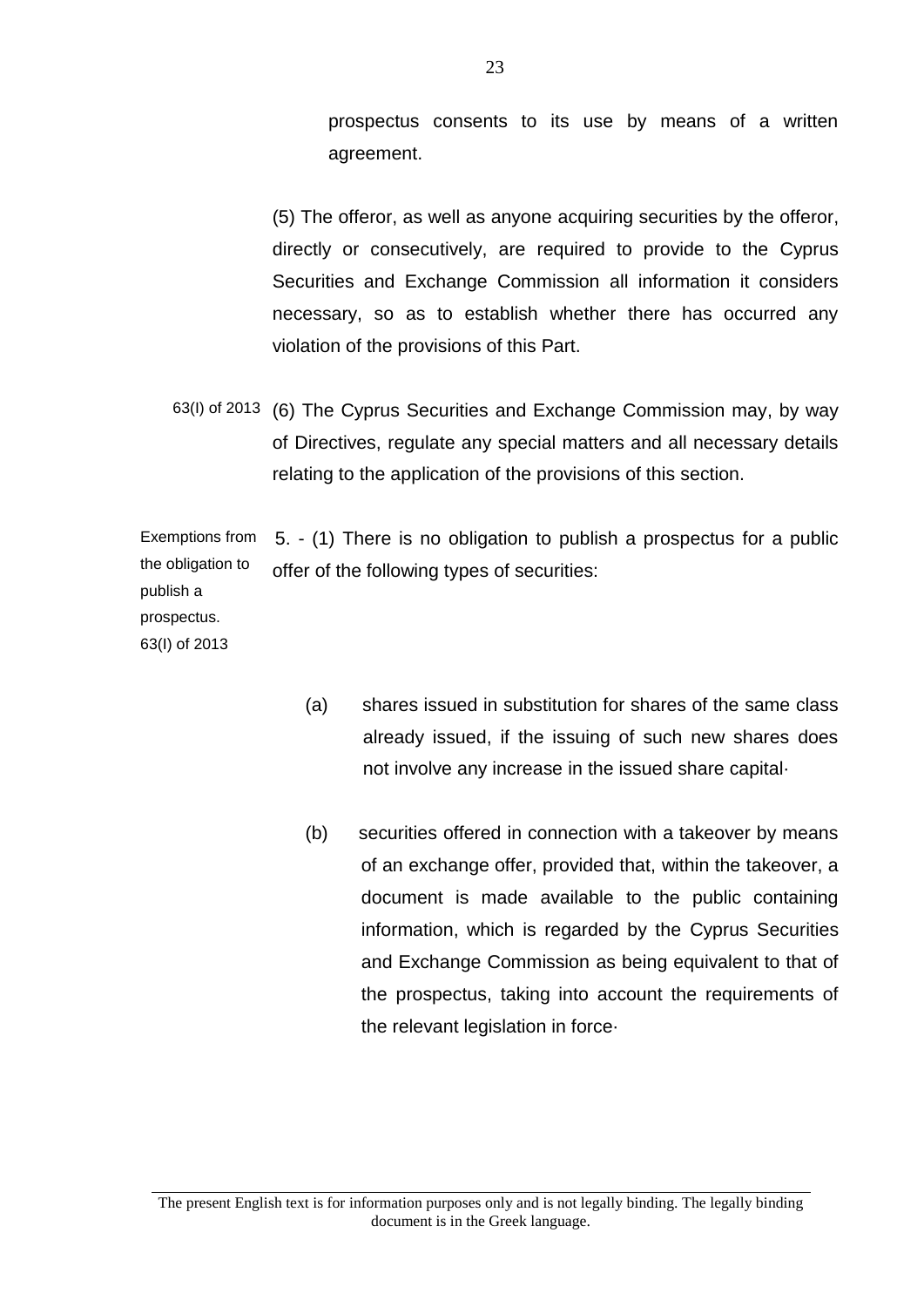- 63(I) of 2013 (c) securities offered, allotted or to be allotted in connection with a merger or division, provided that a document is made available to the public containing information, which is regarded by the Cyprus Securities and Exchange Commission as being equivalent to that of the prospectus, taking into account the requirements of the EU legislation in force·
- 63(I) of 2013 (d) dividends paid out to existing shareholders in the form of shares of the same class as the shares in respect of which such dividends are paid, provided that a document is made available to the public containing information on the number and nature of the shares, as well as the reasons for and details of the offer·
- 63(I) of 2013 (e) securities offered, allotted or to be allotted to existing or former directors and/or employees by their employer company or by an affiliated undertaking, provided that the company has its head office or registered office in the European Union and provided that a document is made available to the public containing information on the number and nature of the securities, as well as the reasons for and details of the offer or any other form of allotment:

 It is provided that, for the purposes of paragraph (e), the term "affiliated company" means a company, which it is part of the same group of companies with the employer company and includes a parent or subsidiary company or a company connected thereto.

The present English text is for information purposes only and is not legally binding. The legally binding document is in the Greek language.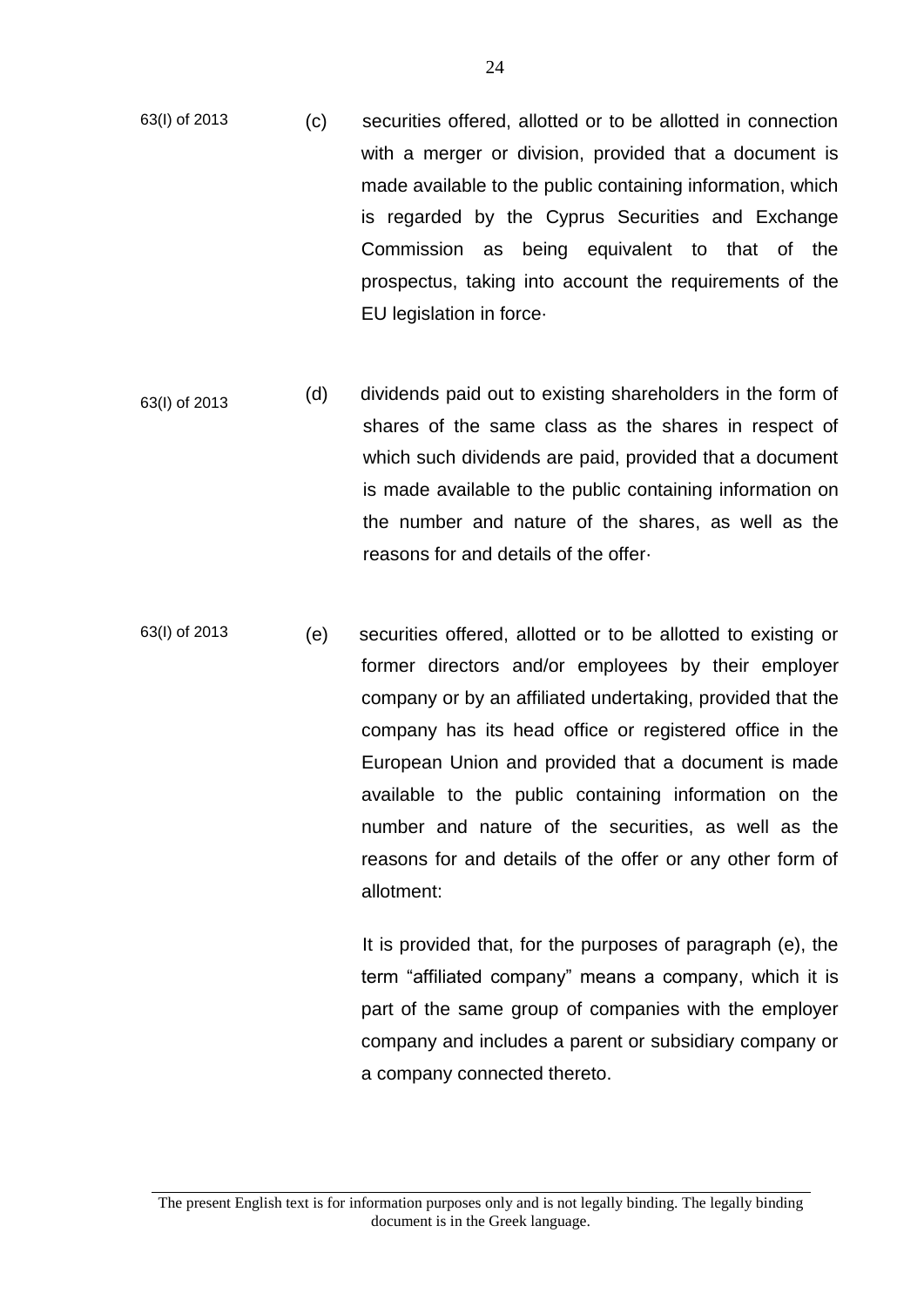- 63(I) of 2013 (1A) The provisions of paragraph (e) of subsection (1) shall also apply to a company established outside the European Union, whose securities are admitted to trading-
	- (a) on a regulated market, or
	- (b) on a third-country market, provided that-
		- (i) adequate information, including the document referred to in paragraph (e) of subsection (1), is available at least in a language customary in the sphere of international finance, and
		- (ii) the European Commission has adopted an equivalence decision regarding the third-country market concerned in accordance with paragraph 1, Article 4, of Directive 2010/73/EC.
- 63(I) of 2013 (2) The Cyprus Securities and Exchange Commission may, by way of Directives, regulate any special matters relating to the application of the provisions of this section.

## **PART III**

## **OBLIGATION TO PUBLISH A PROSPECTUS WHEN SECURITIES ARE ADMITTED TO TRADING ON A REGULATED MARKET**

Publication of a prospectus as a condition for admission of securities on a regulated 6. – Subject to subsection (1) of section 7, for the admission of securities on the Stock Exchange or on any other regulated market operating in the Republic, the publication of a prospectus is required pursuant to the provisions of Part V.

market.

The present English text is for information purposes only and is not legally binding. The legally binding document is in the Greek language.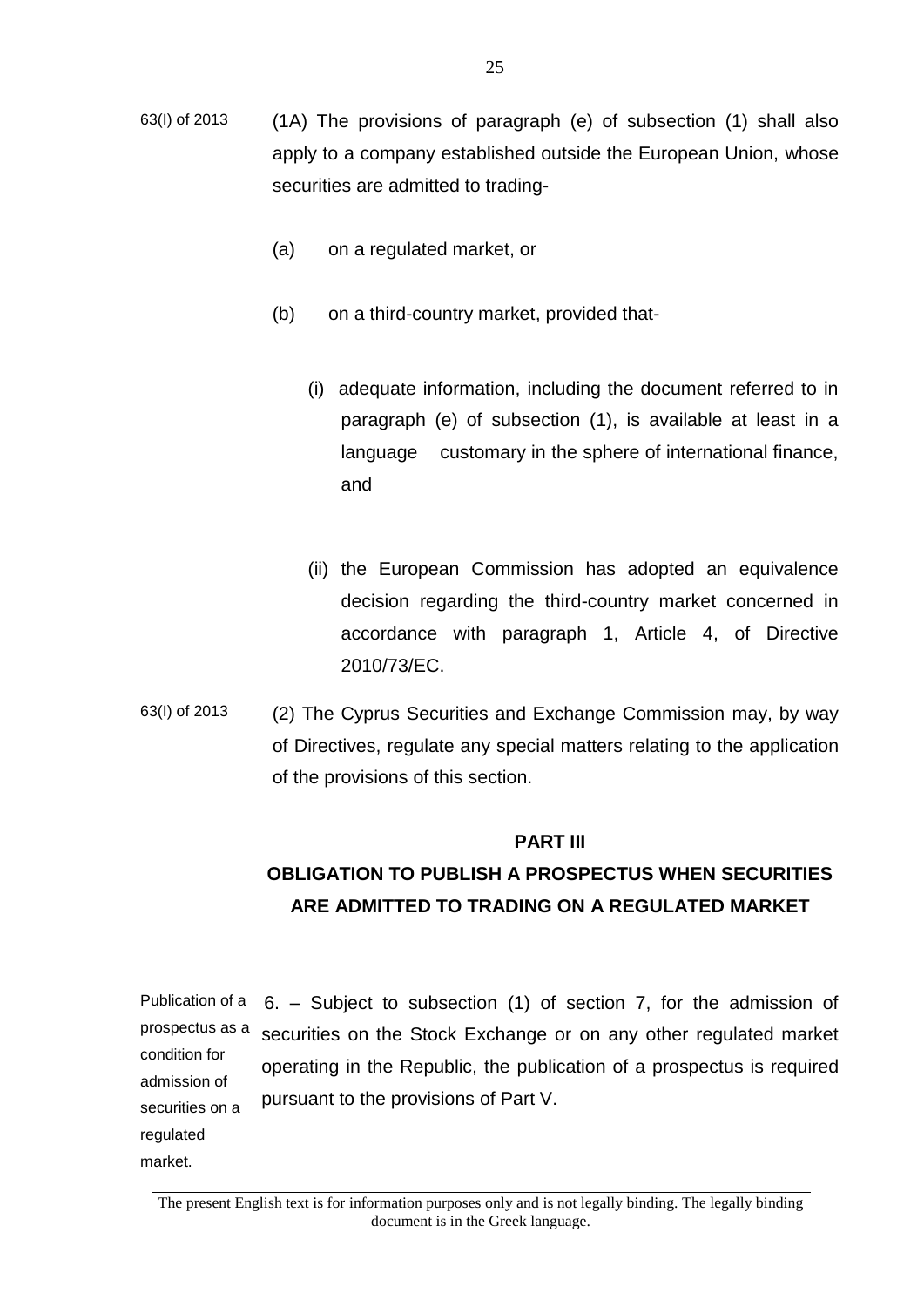**Exceptions** from the obligation to publish a prospectus. 7. - (1) There is no obligation to publish a prospectus for the admission to trading on the Stock Exchange or on any other regulated market operating in the Republic of the following types of securities:

#### 133(I) of 2018. (a) (REPEALED).

- (b) shares issued in substitution for shares of the same class already admitted to trading on the same regulated market, if the issuing of such shares does not involve any increase in the issued capital·
- (c) securities offered in connection with a takeover by means of an exchange offer provided that a document is made available to the public containing information which is regarded by the Cyprus Securities and Exchange Commission as being equivalent to that of the prospectus, taking into account the requirements of the relevant legislation in force·
- 63(I) of 2013. (d) securities offered, allotted or to be allotted in connection with a merger or division, provided that a document is made available to the public containing information which is regarded by the Cyprus Securities and Exchange Commission as being equivalent to that of the prospectus, taking into account the requirements of the EU legislation in force·
	- (e) shares offered, allotted or to be allotted free of charge to existing shareholders and dividend paid out to existing shareholders in the form of shares of the same class as

The present English text is for information purposes only and is not legally binding. The legally binding document is in the Greek language.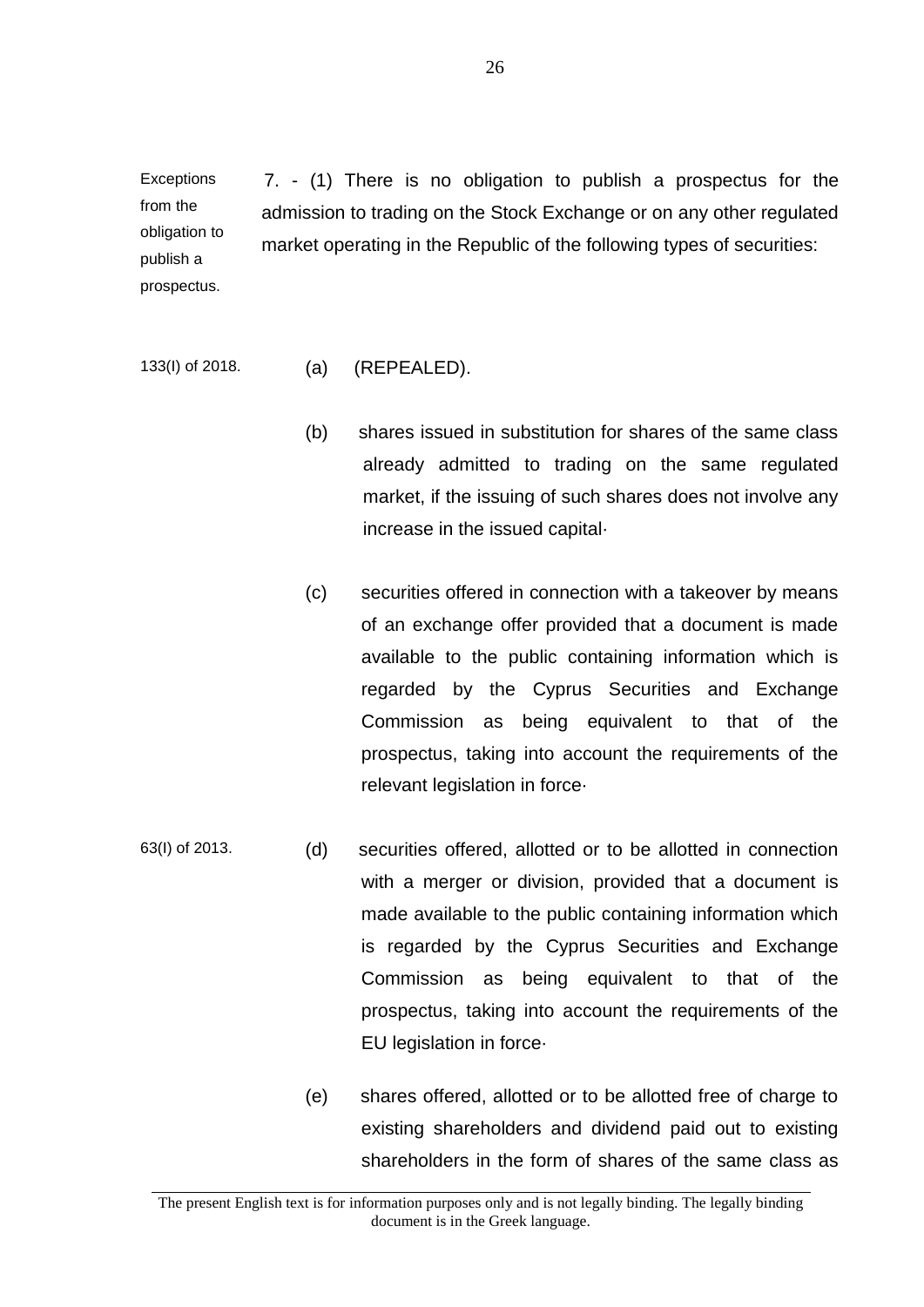the shares in respect of which such dividend is paid, provided that-

- (i) the said shares are of the same class as the shares already admitted to trading on the same regulated market, and
- (ii) a document is made available to the public containing information on the number and nature of the shares and the reasons for and details of the offer or other form of allotment;
- (f) securities offered, allotted or to be allotted to existing or former directors and/or employees by their employer company or by an affiliated undertaking, provided that-
	- (i) the said securities are of the same class as the securities already admitted to trading on the same regulated market, and
	- (ii) a document is made available to the public containing information on the number and nature of the securities and the reasons for and detail of the offer or any other form of placement:

It is provided that, for the purposes of paragraph (f), the term "affiliated company" means a company which is part of the same group of companies with the employer company and includes a parent or subsidiary company or a company connected thereto·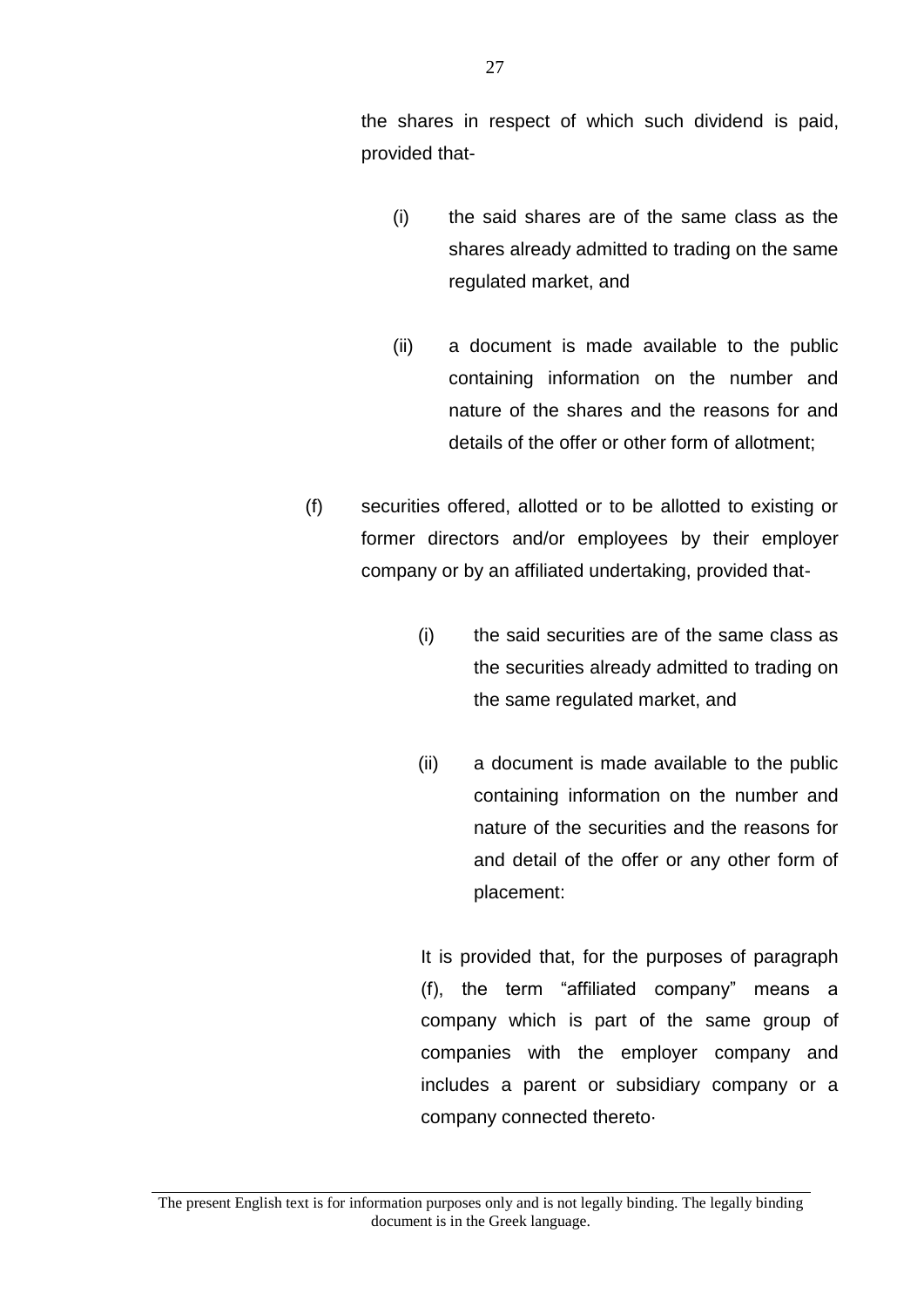- 133(I) of 2018. (g) (REPEALED).
	- (h) securities already admitted to trading on another regulated market, on the following conditions-
		- (i) that these securities or securities of the same class, have been admitted to trading on that other regulated market for more than eighteen months·
- 63(I) of 2013. (ii) that, for securities first admitted to trading on the Stock Exchange or on a regulated market operating in the Republic after 31 December 2003, the admission to trading on that other regulated market, pursuant to point (i), was associated with an approved prospectus made available to the public in accordance with the provisions of section 27, or the national laws of another member state under which the other market operates, which correspond to those of section 27·
	- (iii) that, except where point (ii) applies, for securities first admitted to listing after 30 June 1983, a prospectus was approved in accordance with the provisions of the national laws of the member states where the regulated market operates ·
	- (iv) that the obligations in force for trading on that other regulated market have been fulfilled·
	- (v) that the person seeking the admission of a security to trading under the exemption in the present paragraph makes available to the public a summary document in a language accepted by the Cyprus Securities and Exchange Commission ·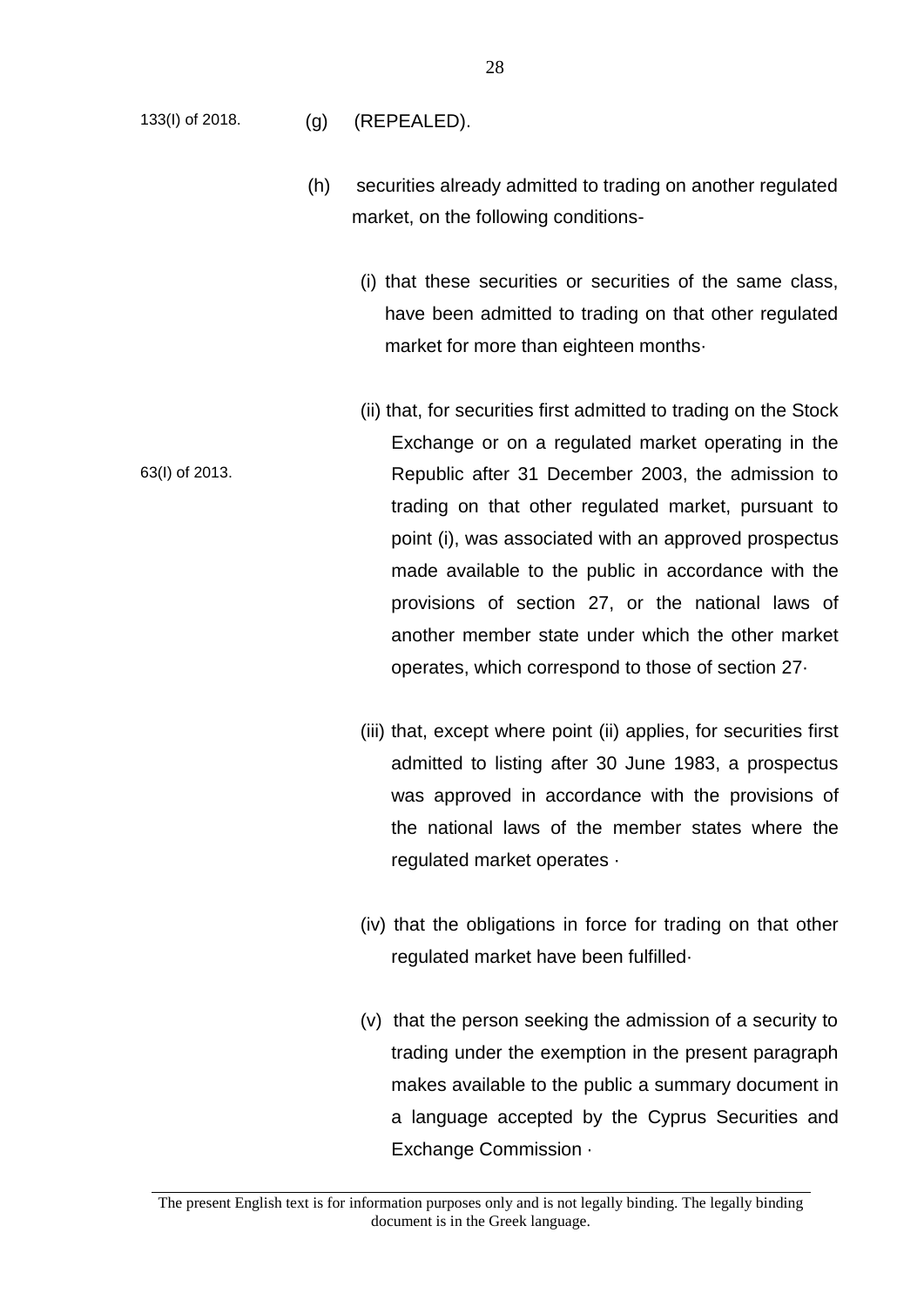(vi) that the summary document referred to in point (v) is made available to the public in the Republic pursuant to the provisions of 27 ·

63(I) of 2013. (vii) that the contents of the summary document comply with section 10 and Regulation No 809/2004, provided that this document states where the most recent prospectus can be obtained and where the financial information published by the issuer in accordance with the disclosure obligations in force is available.

> (2) The Cyprus Securities and Exchange Commission may, by way of Directives, regulate any special matters relating to the application of the provisions of this section.

#### **PART IV**

## **DRAWING UP OF THE PROSPECTUS**

Purpose and content of the prospectus. 8.-(1) Subject to section 15, the prospectus shall contain all the information which, according to the particular nature of the issuer and of the securities offered to the public or admitted to trading on a regulated market, is necessary to enable investors to make an informed assessment of the assets and liabilities, financial position, profit and losses, and prospects of the issuer and of any guarantor, and of the rights attached to such securities.

> (2) The information contained in the prospectus should be presented in an easily analysable and comprehensible form.

> (3) Unless otherwise expressly provided, the provisions of this Part shall apply for the drawing up of the prospectus, where responsible

The present English text is for information purposes only and is not legally binding. The legally binding document is in the Greek language.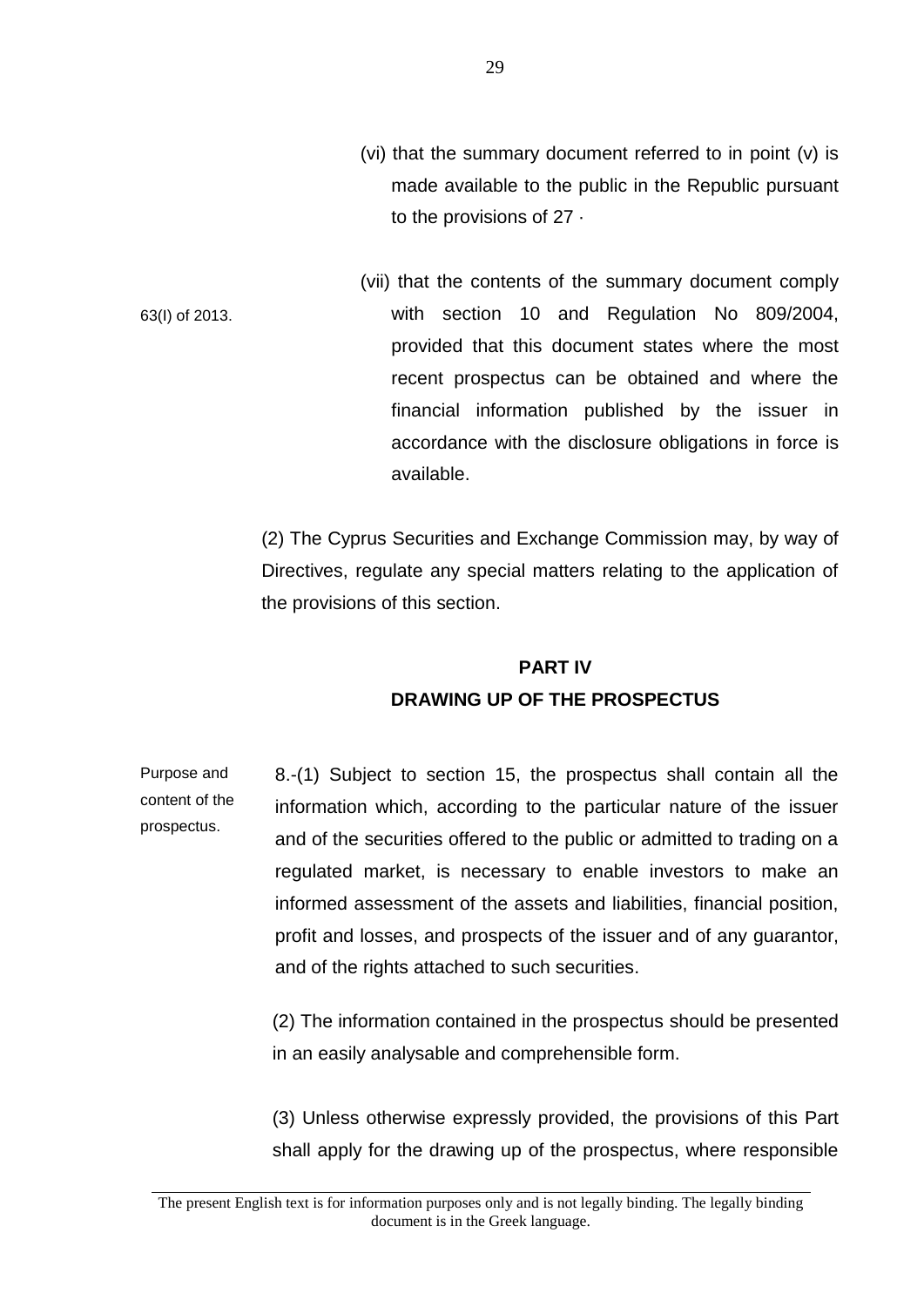for its approval is the Cyprus Securities and Exchange Commission.

Form of the prospectus. 63(I) of 2013. 9.-(1) The issuer, offeror or person asking for the admission to trading on a regulated market may draw up the prospectus as a single document or separate documents.

> (2) Subject to the provisions of section 10, the prospectus which is drawn up as a single document shall consist of-

- (a) the main body, containing information concerning the issuer and the securities to be offered to the public or to be admitted to trading on a regulated market ·and
- (b) a summary note ·
- 63(I) of 2013. the content of which is specified in Regulation No 809/2004.

(3) Subject to the provisions of sections 10 and 19, the prospectus composed of as separate documents shall consist of:

- (a) a registration document, containing the information relating to the issuer·
- (b) a securities note, containing the information concerning the securities offered to the public or to be admitted to trading on a regulated market· and
- (c) a summary note·
- 63(I) of 2013. the content of which is specified in Regulation 809/2004.

Summary note. 63(I) of 2013. 10.-(1) The summary note referred to in subsections (2) and (3) of section 9 must be brief and in non- technical language and provide

The present English text is for information purposes only and is not legally binding. The legally binding document is in the Greek language.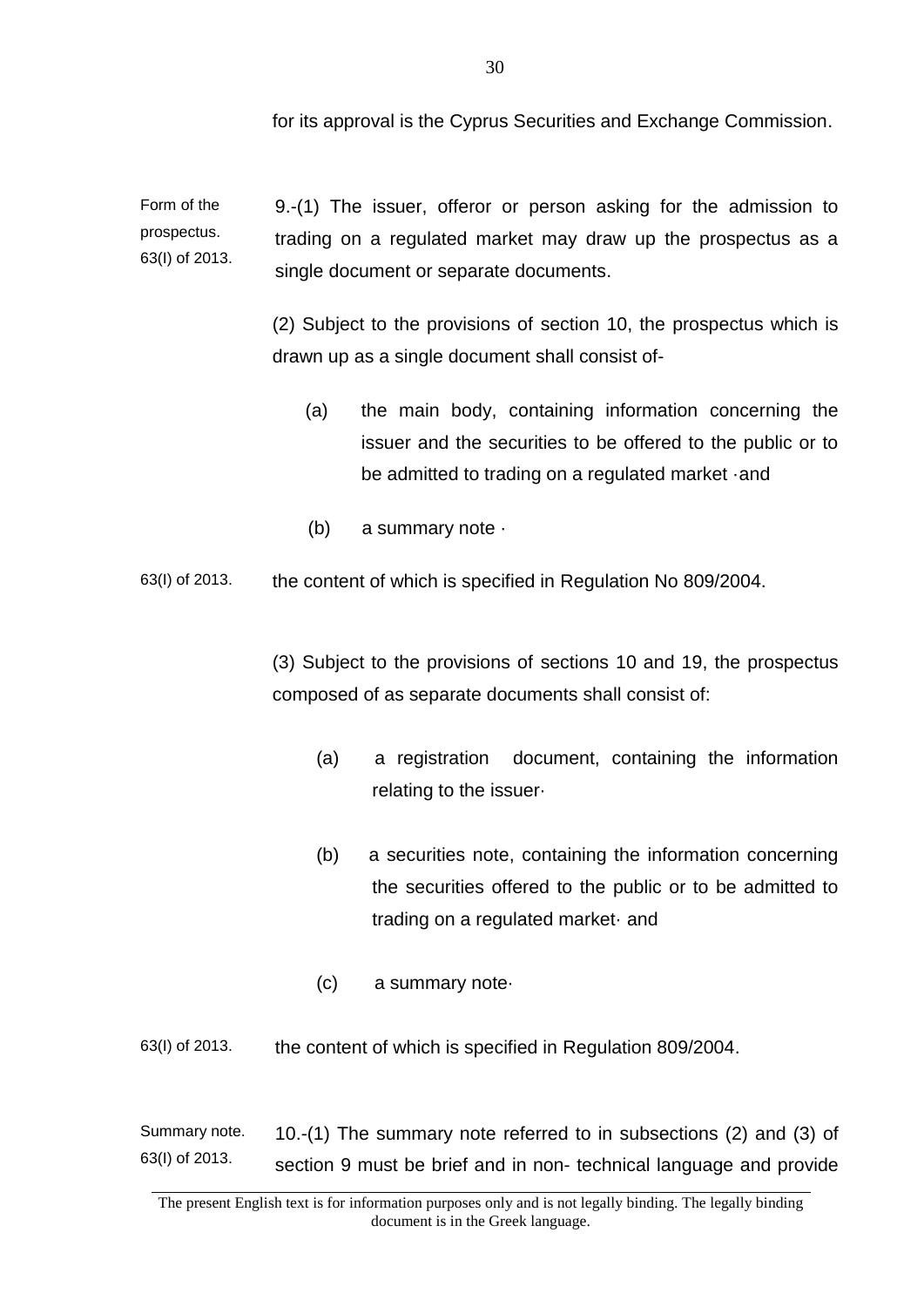key information.

(1A) Subject to the provisions of Regulation 809/2004, the format and content of the summary note shall provide, in conjunction with the prospectus, appropriate information about essential elements of the securities concerned in order, to aid investors when considering whether to invest in such securities and more specifically the summary note shall -

- (a) be drawn up in a common format in order to facilitate comparability of summary notes of similar securities, and
- (b) convey the key information of the securities concerned.
- 63(I) of 2013. (2) The summary note also shall contain a warning-
	- (a) that it should be read as an introduction to the prospectus·
	- (b) that the investor should base any decision to invest in the securities on consideration of the prospectus as a whole·
	- (c) that where a claim is brought before a court relating to the information contained in a prospectus, the costs of translating the prospectus in relation to the legal proceedings initiated shall bear the plaintiff investor· and
	- (d) that those persons who have filed the summary note including any translation thereof and applied for its publication or notification, shall bear a civil liability only if the said summary note is misleading, inaccurate or inconsistent when read together with the other parts of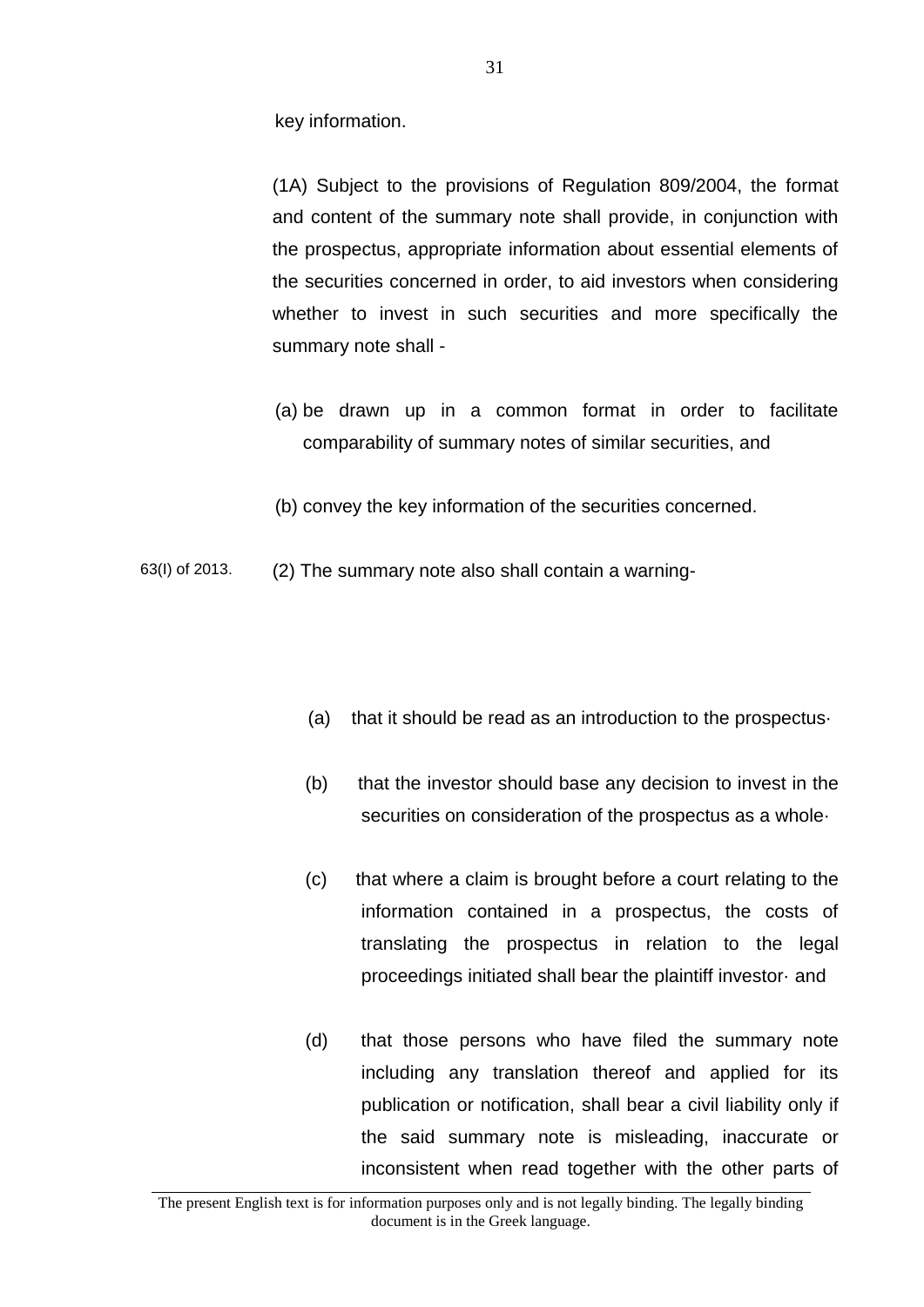the prospectus.

(3) The summary note shall be drawn in the same language as the one used for the prospectus.

- 63(I) of 2013. (4) There is no requirement to draw up or publish a summary note if the prospectus relates to the admission to trading on a regulated market of non-equity securities having a denomination of at least one hundred thousand Euro (€100.000) per unit.
- Base prospectus. 11. At the choice of the issuer, offeror or person asking for the admission of securities to trading on a regulated market, the prospectus may consist of a base prospectus for the following types of securities:
	- (a) non-equity securities, including warrants in any form, issued under an offering programme·
	- (b) non-equity securities issued in a continuous or repeated manner by credit institutions, where-
		- (i) the sums deriving to the credit institution from the issue of the said non-equity securities are placed in assets which provide sufficient coverage for the liability deriving from such securities until their maturity date, and
		- (ii) in the event of insolvency of the credit institution issuing the non-equity securities, the sums due by the credit institution in relation to the said nonequity securities are disposed, as a priority, to repay the capital and the interest falling due, subject to the provisions of the Banking Law or, as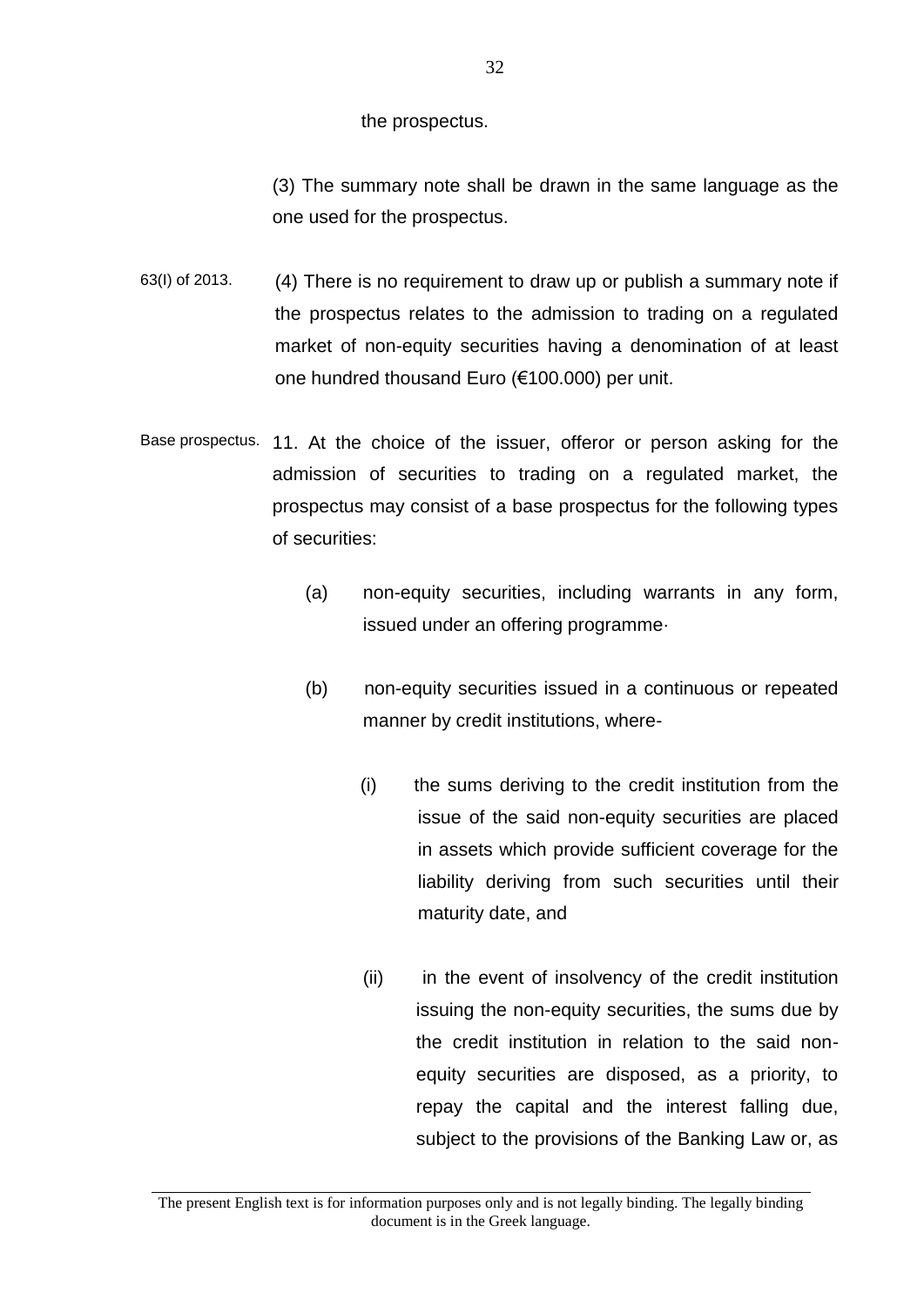the case may be, the law of the member state which governs the credit institution.

Content of base prospectus. 12.-(1) The base prospectus shall contain all relevant information concerning the issuer and the securities offered to the public or to be admitted to trading on a regulated market and may, at the choice of the issuer, offeror or person asking for the admission of securities to trading on a regulated market, contain the final terms of the offer, subject to the provision of section 13.

> (2) If necessary, the information given in the base prospectus may be supplemented with updated information about the issuer and the securities to be offered to the public or to be admitted to trading on a regulated market, which is published in a supplement to the prospectus in accordance with section 14.

- 63(I) of 2013. (3)(a) Where the final terms of the offer are neither included in the base prospectus nor in a supplement, the final terms in a public offer -
	- (i) shall be communicated to the investors,
	- (ii) shall be filed either with the Cyprus Securities Exchange Commission when the home member state is the Republic or with the competent authority of any other home member state, and
- 86(I) of 2015. (iii) where applicable, shall be notified by the Cyprus Securities and Exchange Commission, when the home member state is the Republic, to the competent authority of the host member state,

86(I) of 2015. as soon as practicable upon the making of a public offer and, where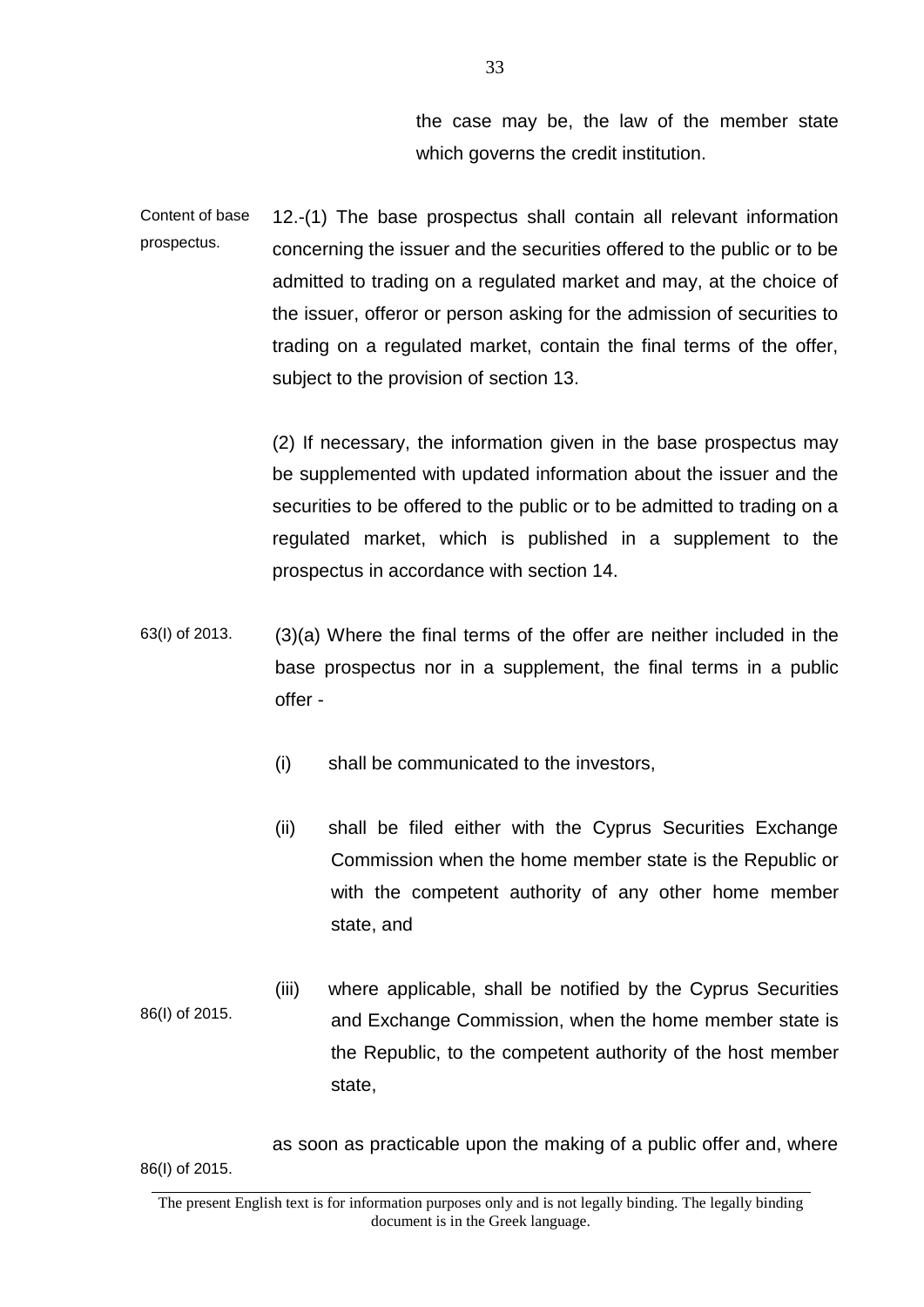possible, before the beginning of the public offer or admission to trading.

(b) In the case provided for in paragraph (a), the final terms shall contain only information that relates to the securities note and shall not be used to supplement the base prospectus.

(c) In the case provided for in paragraph (a), the subsection (1) of section 13 shall apply mutatis mutandis.

86(I) of 2015. (d) The Cyprus Securities and Exchange Commission, when the home member state is the Republic, shall communicate the final terms to ESMA.

Conditions for omitting the final terms of the offer. 13.-(1) Subject to subsection (2), the prospectus issued for a public offer shall include the final offer price and the amount of securities to be offered to the public.

> (2) Where at least one of the elements of subsection (1) cannot be included in the prospectus, then this must include the criteria and/or the conditions in accordance with the above omitted elements shall be determined, or, in case of price, the maximum offer price.

> (3) Where the prospectus does not include at least one of the elements in subsections (1) or (2), the investor shall have the right to withdraw the acceptance of the purchase or cancel his subscription for the purchase of the securities within a period of not less than two working days after the date of determination and publication of the final offer price and/or the amount of securities which will be offered to the public:

> It is provided that the prospectus shall expressly state the said rights of the investors.

The present English text is for information purposes only and is not legally binding. The legally binding document is in the Greek language.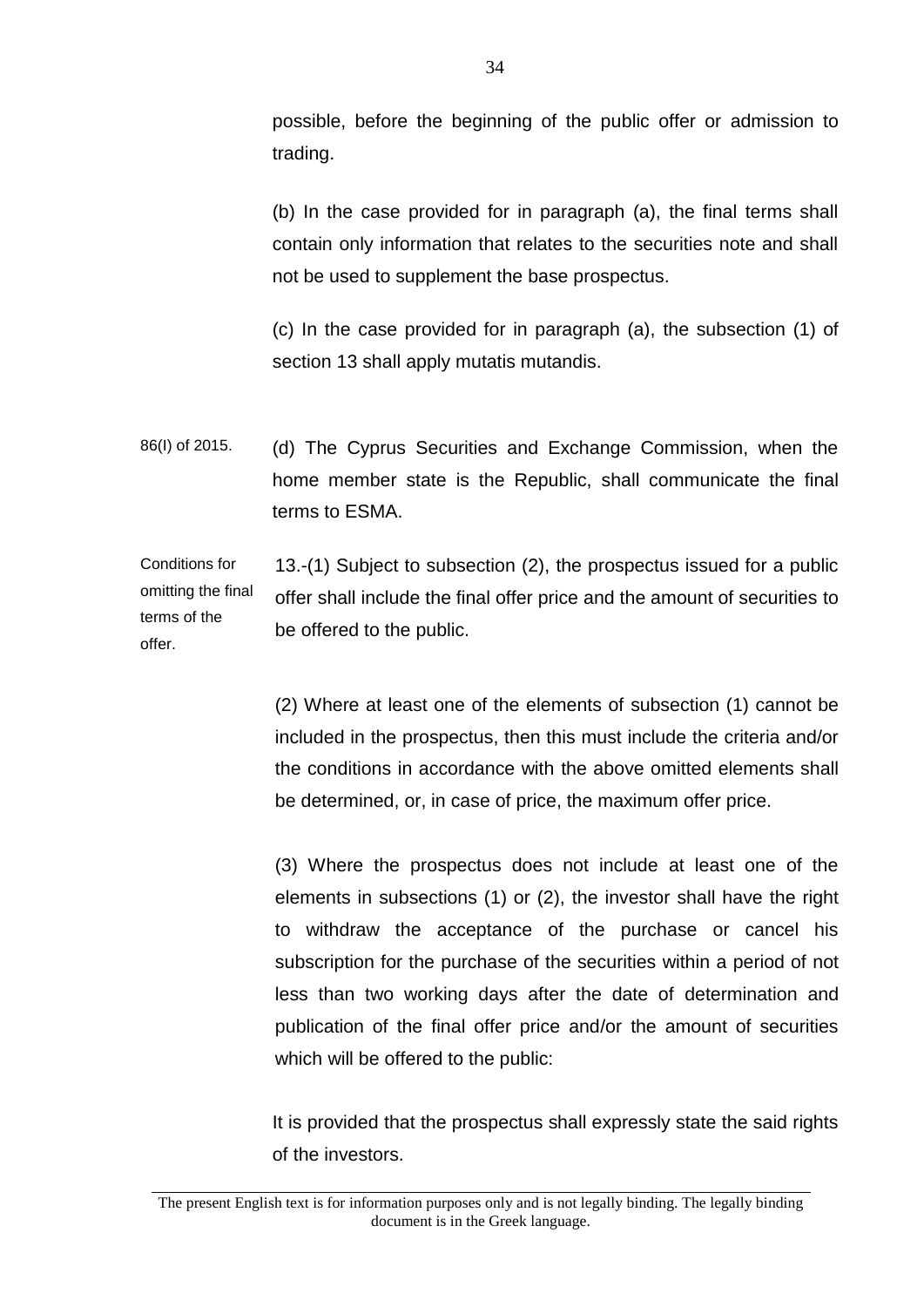(4) The final offer price and the final amount of securities offered to the public shall be notified to the Cyprus Securities and Exchange Commission and published in accordance with section 27.

Supplement to the prospectus. 63(I) of 2013. 14.-(1) Every significant new factor, material mistake or material inaccuracy relating to the information included in the prospectus-

- (a) which is capable of affecting the assessment by investors of the securities offered, and
- (b) which arises or is noted between the time when the prospectus is approved up to the latter of the following events:
	- (i) the final closing of the offer to the public,
	- (ii) the time when trading on a regulated market begins,

shall be mentioned in a supplement to the prospectus.

144(I) of 2012. (1A) If, pursuant to subsection (1), a significant new factor or material mistake or material inaccuracy occurs after the approval of the prospectus by the Cyprus Securities and Exchange Commission, the latter shall request the publication of a supplement to the prospectus provided the said supplement to the prospectus is previously approved by it and the person to whom such requirement is communicated must comply therewith.

> (2) The provisions of section 20, 21 and 24 shall be in force and applicable as appropriate with respect to the supplement to the prospectus:

The present English text is for information purposes only and is not legally binding. The legally binding document is in the Greek language.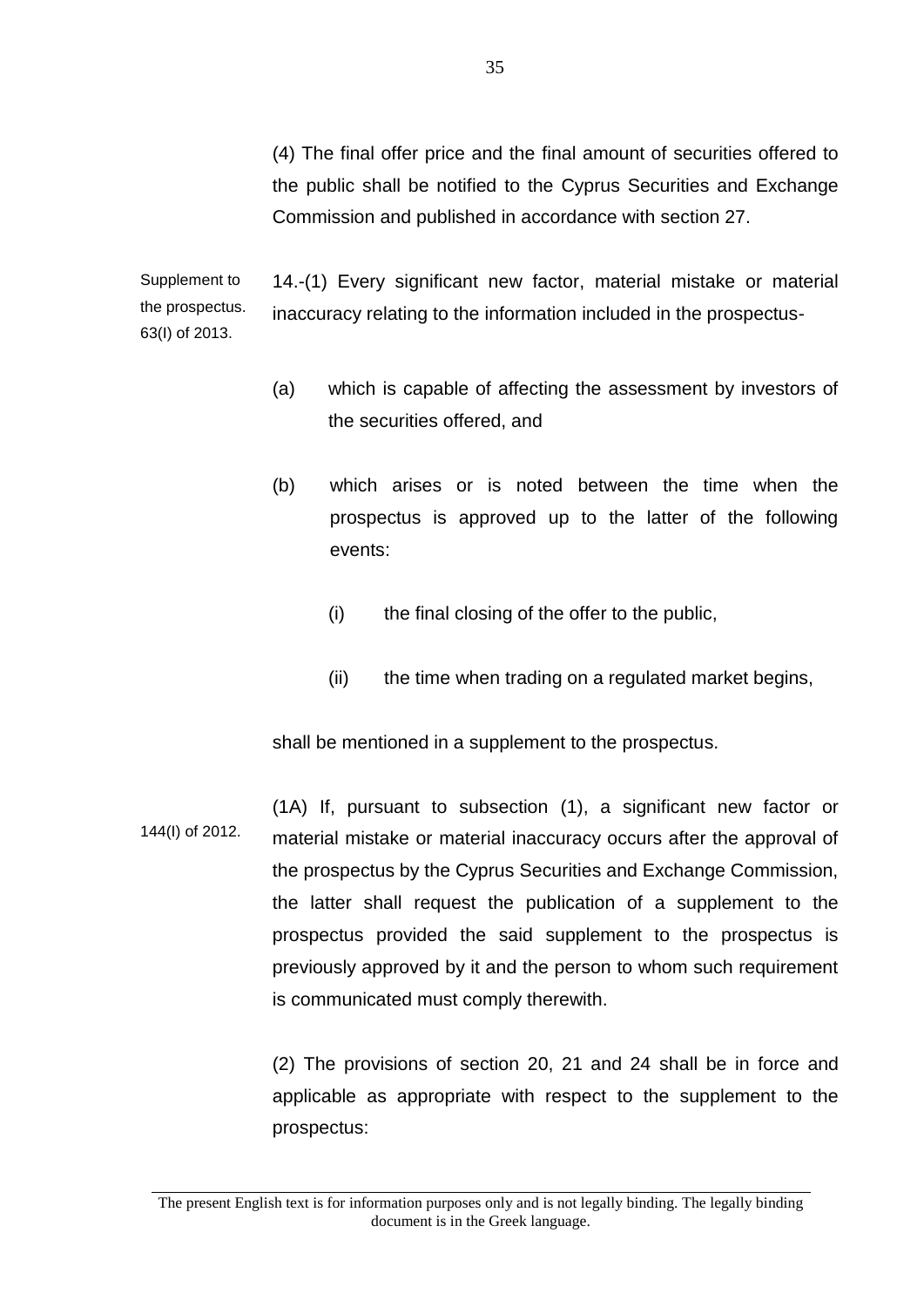It is provided that, where the supplement to the prospectus is also signed by the underwriter responsible for the drawing up of the prospectus, he shall also be liable regarding its content pursuant to the provisions of section 23:

It is provided further that, where the underwriter responsible for the drawing up of the prospectus has signed only the prospectus and not the supplement to the prospectus, the latter document shall outline the reasons why it is not signed by the underwriter.

(3) The supplement to the prospectus shall be approved by the Cyprus Securities and Exchange Commission in the same way and procedure as provided in the present Law for the approval of the prospectus and it shall be published at least by the same means and in the same procedure as the original prospectus.

63(I) of 2013. (4) The supplement to the prospectus shall be approved by the Cyprus Securities and Exchange Commission in a maximum of seven working days from the day of its submission.

> (5) The summary note and any translations thereof, shall be supplemented, if necessary, to take into account the new information included in the supplement to the prospectus.

63(I) of 2013. (6) Where the prospectus relates to an offer of securities to the public and a supplement to the prospectus is issued under the present section, investors who have agreed or have committed in any manner prior publication of the supplement to the prospectus to purchase or subscribe for the securities to which the prospectus refers to based on the information therein, may withdraw and be released with no liability in respect of the obligation and commitment they have undertaken, provided that the new factor or material mistake or inaccuracy, referred to in subsection (1), arose before the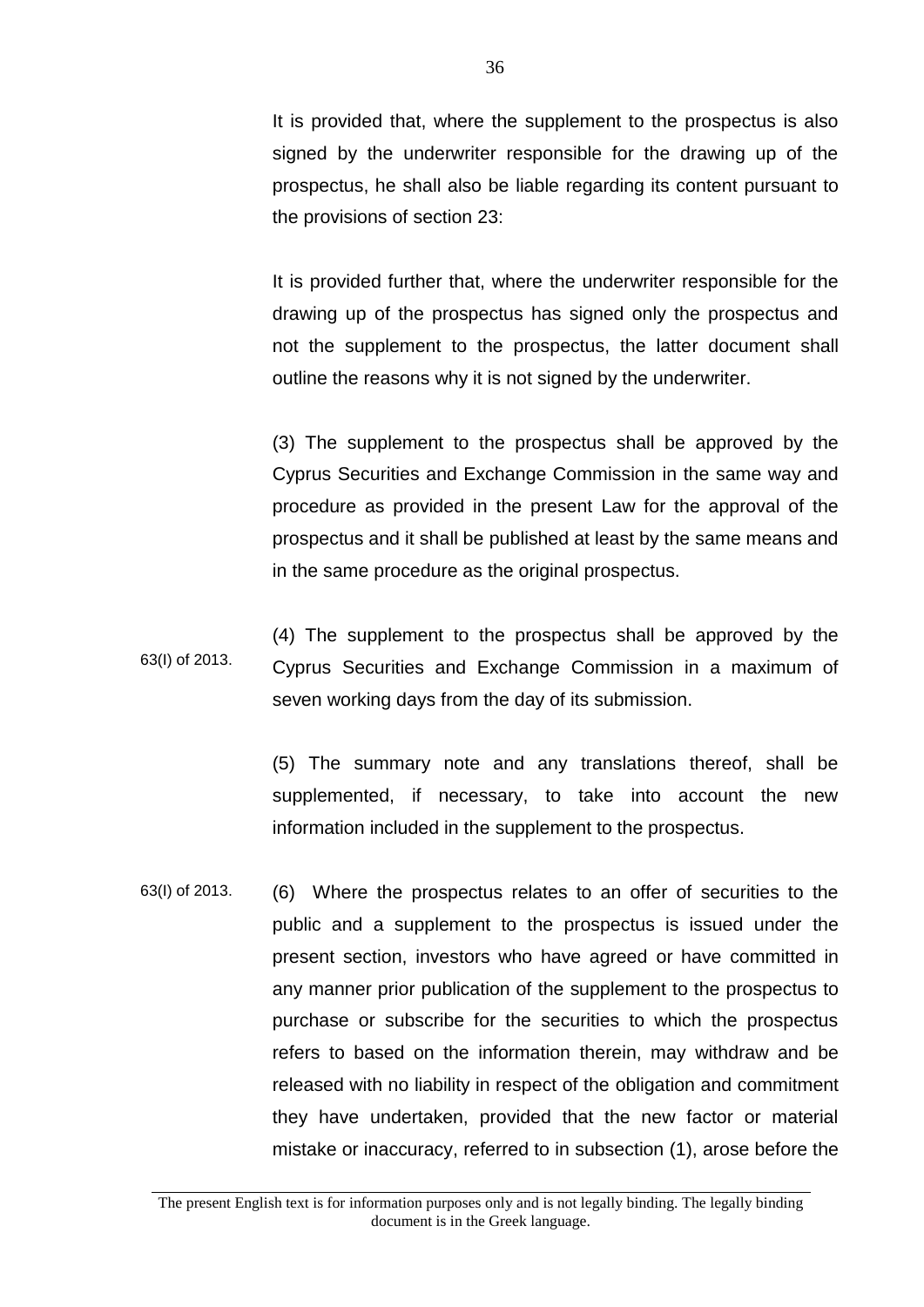final closing of the offer to the public and the delivery of securities.

63(I) of 2013. (7) The right to withdraw and statement of release shall be exercised within two (2) working days from the publication of the supplement to the prospectus.

> It is provided that the aforementioned time limit may be extended by the issuer or the offeror and, in any case, the final date shall be stated in the supplement to the prospectus.

Omission of certain information in the prospectus. 63(I) of 2013. 15. –(1) The Cyprus Securities and Exchange Commission, following an application by the issuer, offeror or person asking for the admission of securities to trading on a regulated market, as the case may be, may authorise the omission from the prospectus of certain information provided d by this Law, by the Directives issued pursuant of this Law, by Regulation No 809/2004 and/or any other act of the European Commission issued pursuant to Article 7 of Directive 2003/71/EC if it considers that there exists at least one of the following circumstances:

- (a) the disclosure of such information would be contrary to the public interest·
- (b) the disclosure of such information would be seriously detrimental to the issuer, provided that the omission of such information would not mislead the public with regard to facts and circumstances required to be published l for an informed assessment of the issuer, offeror or guarantor, if any, and of the rights attached to the securities to which the prospectus relates· or
- (c) such information is of minor importance as to a specific offer or admission to trading on a regulated market and is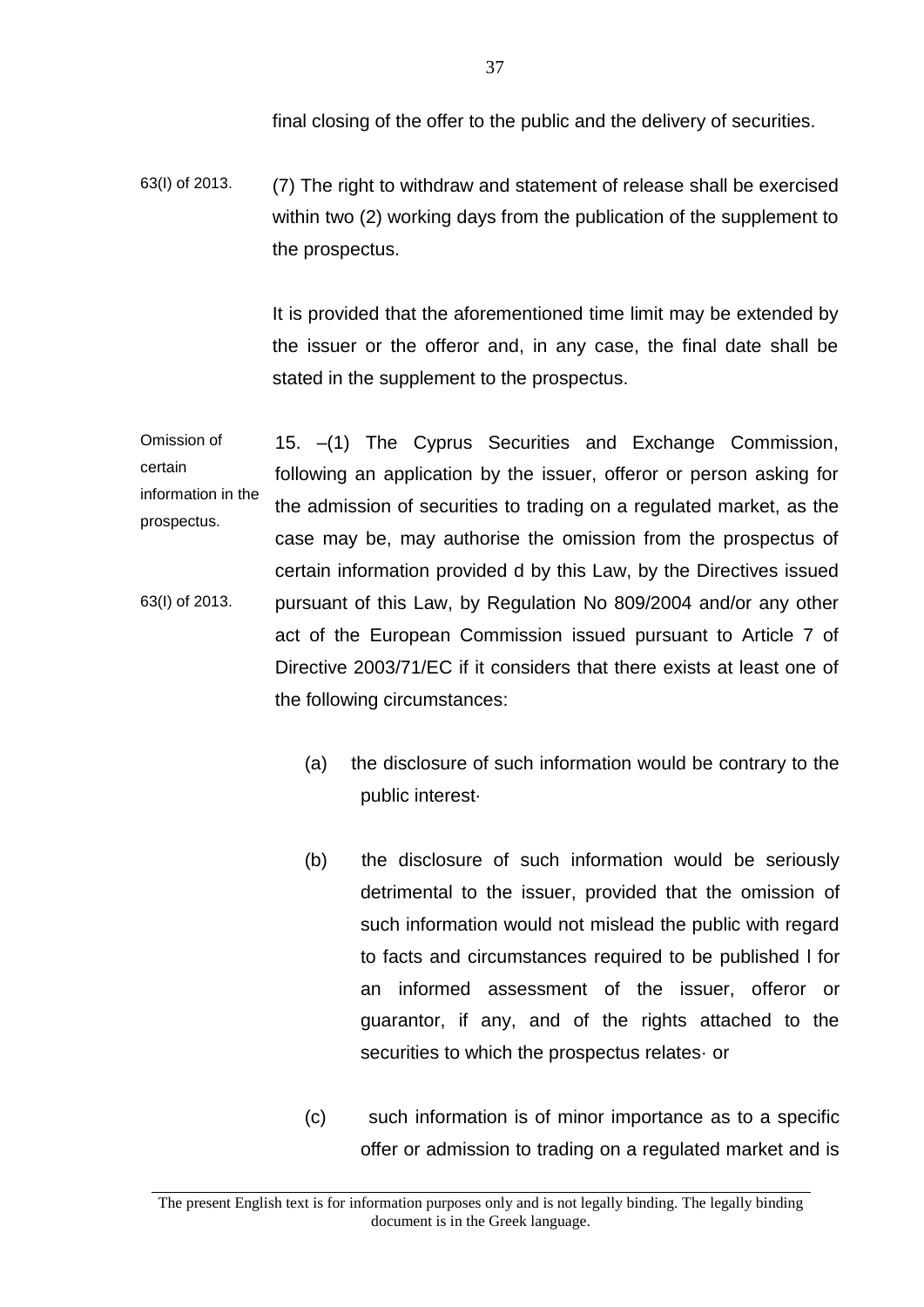not such as will influence the assessment of the financial position and prospects of the issuer, offeror or guarantor, if any.

63(I) of 2013. (2) Where, exceptionally, certain information that must be included in the prospectus according to Regulation No 809/2004 and/or any other act of the European Commission issued by authorisation of Article 7 of Directive 2003/71/EC, is inconsistent to the issuers' sphere of activity or to the legal form of the issuer or to the securities to which the prospectus relates, the prospectus shall contain information equivalent to the required information, so as to ensure the proper information of the investors:

> It is provided d that, if there is no such information, this requirement shall not apply.

63(I) of 2013. (3) Where securities are guaranteed by a member state, an issuer, an offeror and/or a person asking for admission to trading on a regulated market shall be entitled to omit, when drawing up a prospectus in accordance with subsection (3) of section 3, the information about such guarantor.

Validity of prospectus, base prospectus and issuer's registration document. 16. - (1) A prospectus shall be valid for offers to the public or admissions to trading on a regulated market for twelve (12) months after its approval, provided that the prospectus is completed by any supplements required pursuant to section14.

63(I) of 2013

(2) In the case of an offering programme, the base prospectus, previously filed, shall be valid for a period of up to twelve months of its publication.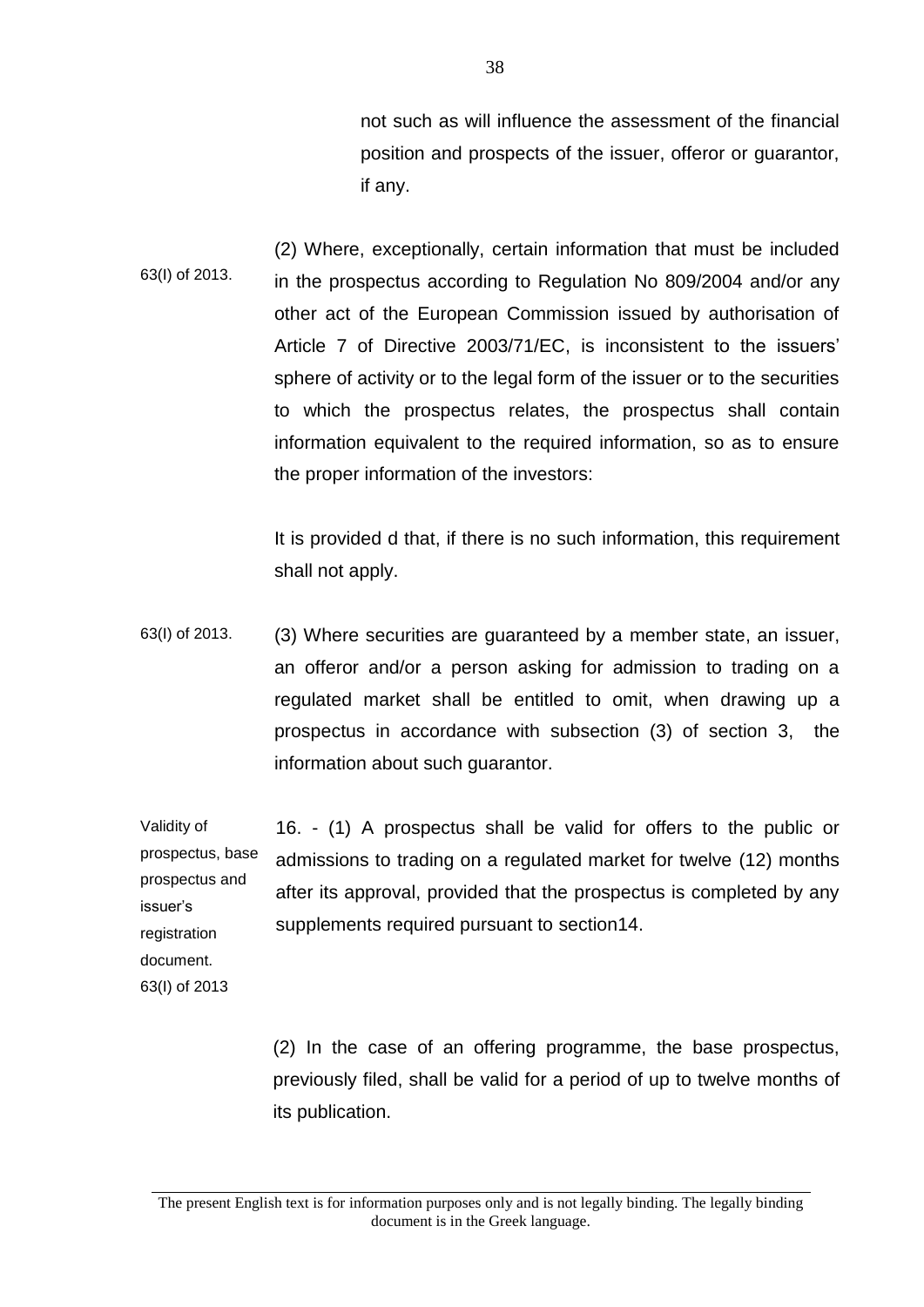(3) The base prospectus issued in case of non-equity securities according to paragraph (b) of section11, shall be valid until the securities concerned cease to be issued in a continuous or repeated manner.

- 63(I) of 2013. (4) The issuer's registration document, as provided for in paragraph (a), of subsection e (3) of section 9, shall be valid for a period of twelve (12) months provided:
	- (a) it has been previously filed with the Cyprus Securities and Exchange Commission and has been approved·
	- (b) it is accompanied by the securities note and the summary note· and
	- (c) it is updated in accordance with section 14 or subsection (2) of section 19.

Annual bulletin. 63(I) of 2013. 17. (REPEALED).

Incorporation by reference. 63(I) of 2013 190(I) of 2007 accordance with the Transparency Requirements (Securities 72(I) of 2009 143(I) of 2012 60(I) of 2013. 18.-(1) Subject to the provisions of Article 28 of Regulation 809/2004, the prospectus may incorporate information by reference to one or more previously or simultaneously published documents that have been approved by or filed with the Cyprus Securities and Exchange Commission in accordance with this Law, or in Admitted to Trading on a Regulated Market) Law.

63(I) of 2013. (2) The information incorporated by reference in the prospectus pursuant to subsection (1), must be the more recent available to the issuer.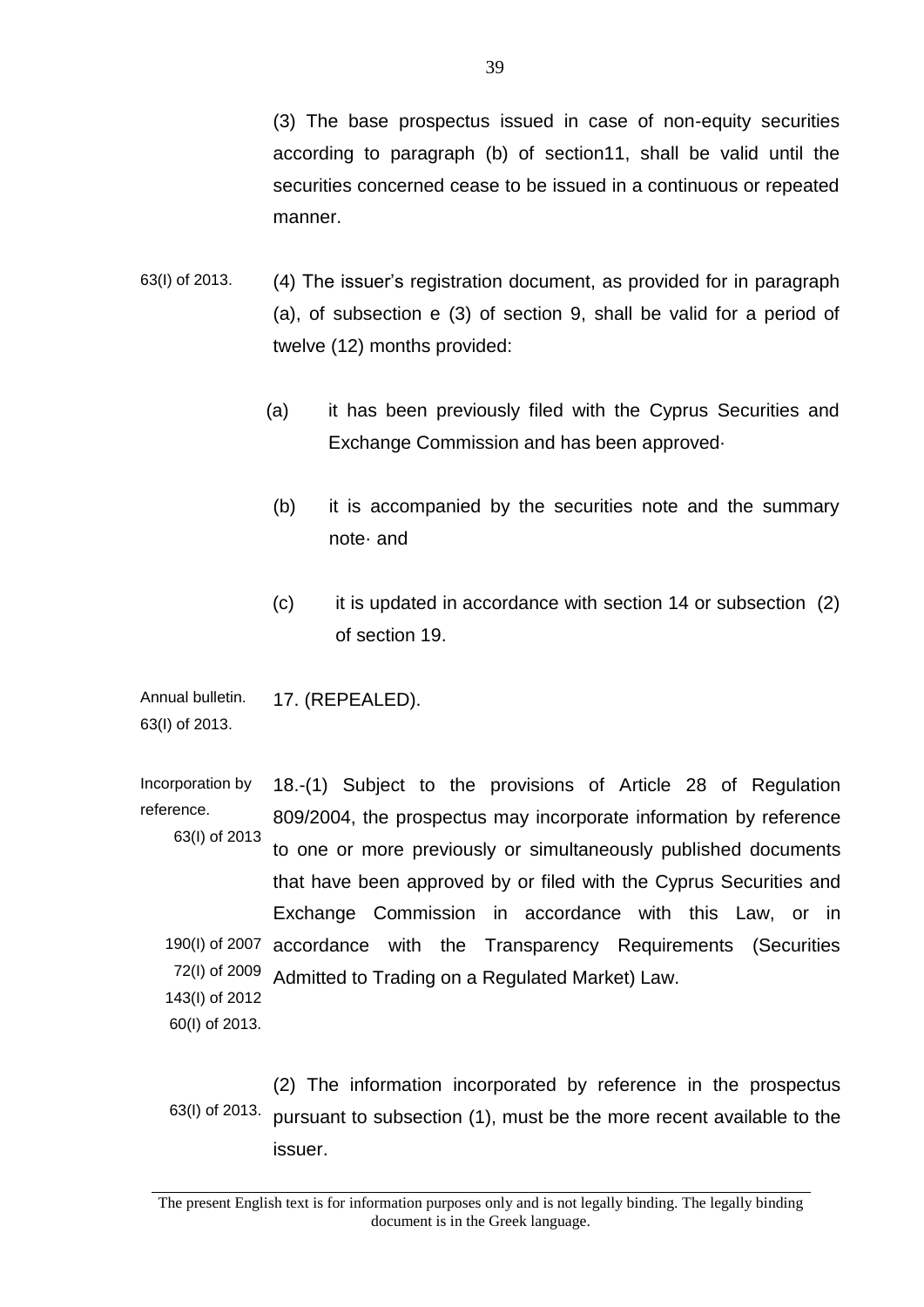(3) The summary note shall not incorporate information by reference.

(4) Where the prospectus incorporates information by reference, it shall provide a cross-reference list in order to enable investors to identify easily specific items of information.

Prospectus consisting of separate documents. 19.-(1) An issue, which already has a registration document approved by the Cyprus Securities and Exchange Commission in accordance with subsection (4) of section 16, shall draw up only the securities note and the summary note when securities are offered to the public or admitted to trading on a regulated market.

63(I) of 2013. (2) In the case of subsection (1), where there has been a material change or recent developments since the latest update of the registration document, which change or developments could affect investors' assessments as to the issuer or the securities, such information that would normally be provided in the registration document, shall be provided in the securities note, unless such information is provided in a supplement in accordance with section 14.

> (3) The securities note and the summary note shall be submitted for approval separately.

> (4) Where an issuer has only filed a registration document without having been yet approved, it must submit the entire documentation for approval, including updated information.

Persons signing the prospectus and responsibility attached for its 20.-(1) The issuer, offeror or person asking for the admission of securities to trading on a regulated market, as the case may be, shall sign the prospectus:

accuracy and

The present English text is for information purposes only and is not legally binding. The legally binding document is in the Greek language.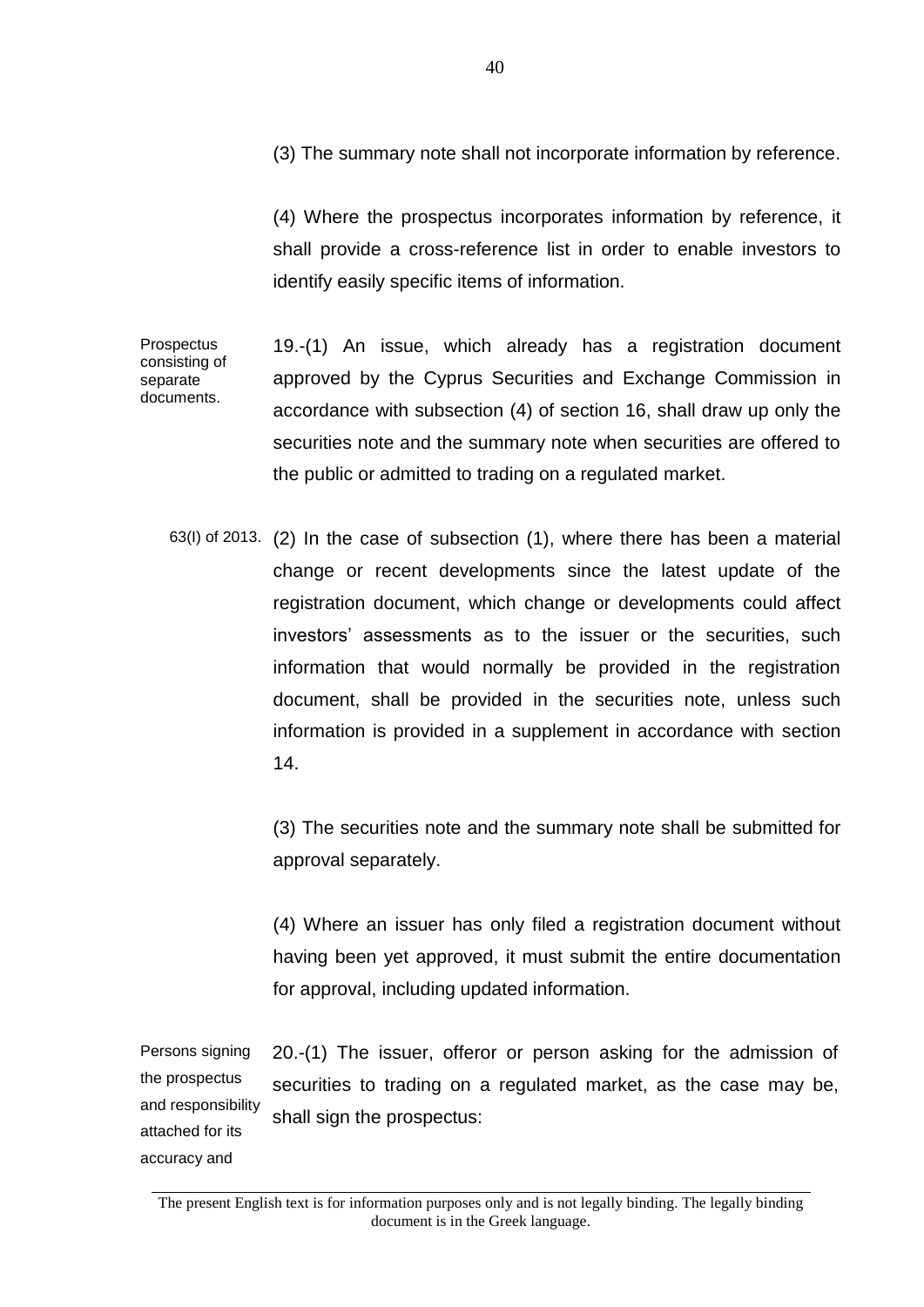It is provided that, where the offeror or the person asking for the admission of securities to trading is a legal person, the prospectus shall be signed by its legal representatives.

(2) Where the offeror or the person asking for the admission of securities to trading has the form of a legal person, the prospectus shall be signed in any case, namely and separately, by at least three executive members of the board of directors and at all times, by the president of the board and the managing director or managing directors, where there is more than one.

(3) Subject to the provisions of subsections (1) and (2), the prospectus shall also be signed by the persons stated in the prospectus as responsible for providing the information presented therein.

(4) The persons signing the prospectus pursuant to subsections (1), (2) and (3) shall be responsible as to the accuracy, completeness, clarity and update of the prospectus.

(5) The prospectus shall clearly identify the persons responsible for the provision of information presented therein, and must compulsorily state therein, their names and functions or, in the case of legal persons, their names, registered offices and the address of their head offices.

- (6) All natural and legal persons signing the prospectus-
	- (a) shall provide a responsibility declaration, included in the prospectus, stating that, having exercised due care so as to form a responsible opinion, they confirm that the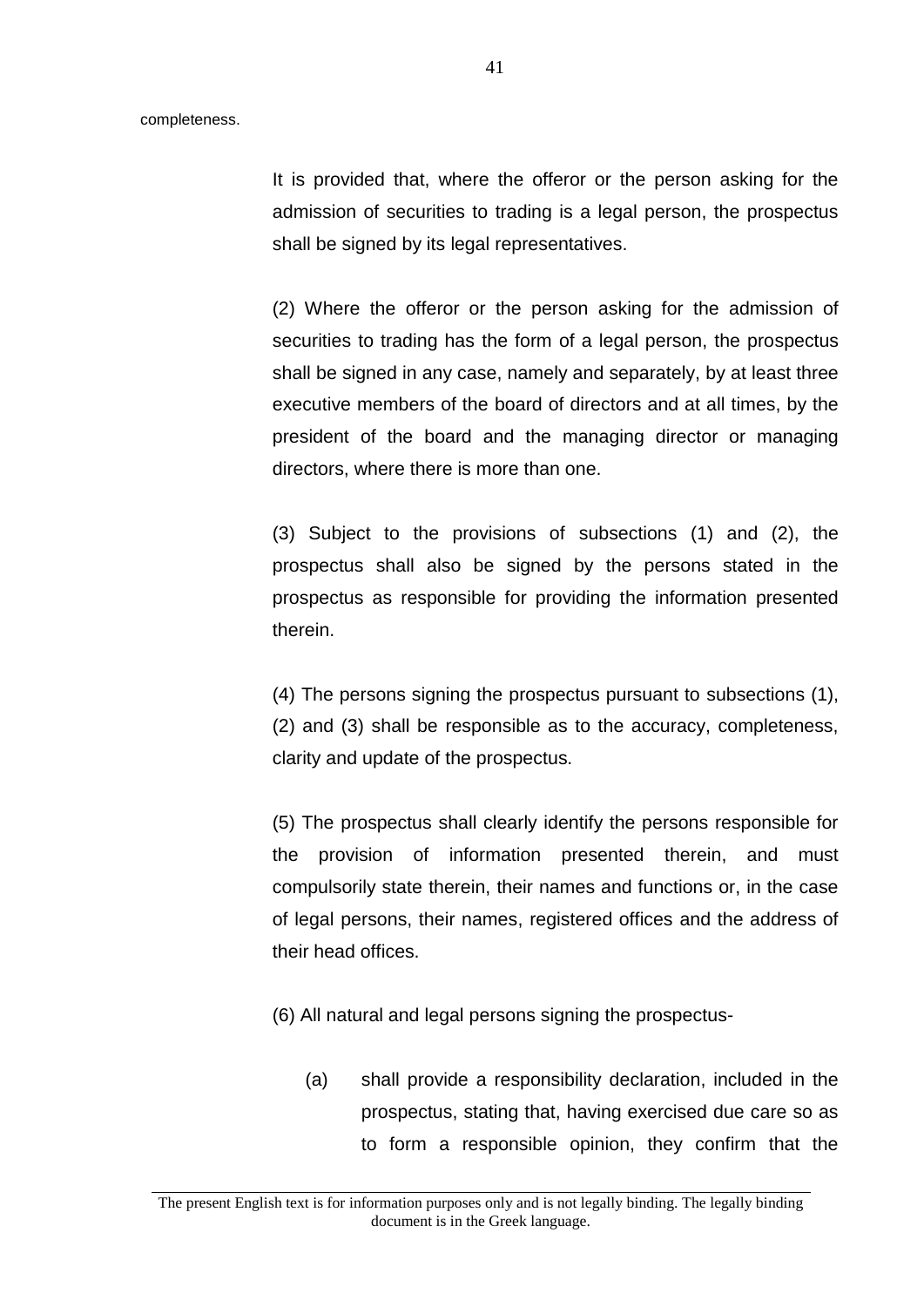information contained in the prospectus is true and complete, with no omissions likely to alter the content of the prospectus and/or mislead investors∙

(b) shall exercise by law due care in the preparation of the prospectus, particularly in connection to the accuracy, completeness, clarity and update of its content, so as a true, complete and an objective information is given to investors, bearing total liability, jointly and severally, towards investors for any loss they have sustained as a result of any inaccuracies or and omissions in the prospectus.

Liability of the persons signing the prospectus against the investors. 21.- (1) In any claim for damages against persons signing the prospectus, the burden of proof shall lie with the persons signing the prospectus for-

- (a) the accuracy, completeness, clarity and update of the prospectus∙ or
- (b) lack of liability as to any errors in the prospectus∙

as the case may be.

- 63(I) of 2013. (2)(a) The persons signing the prospectus shall bear no civil liability solely on the basis of the summary note and any translation thereof, unless the summary note-
	- (i) is misleading, inaccurate or inconsistent when read together with the other parts of the prospectus, or
	- (ii) does not provide, when read together with the other parts of the prospectus, key information in order to aid investors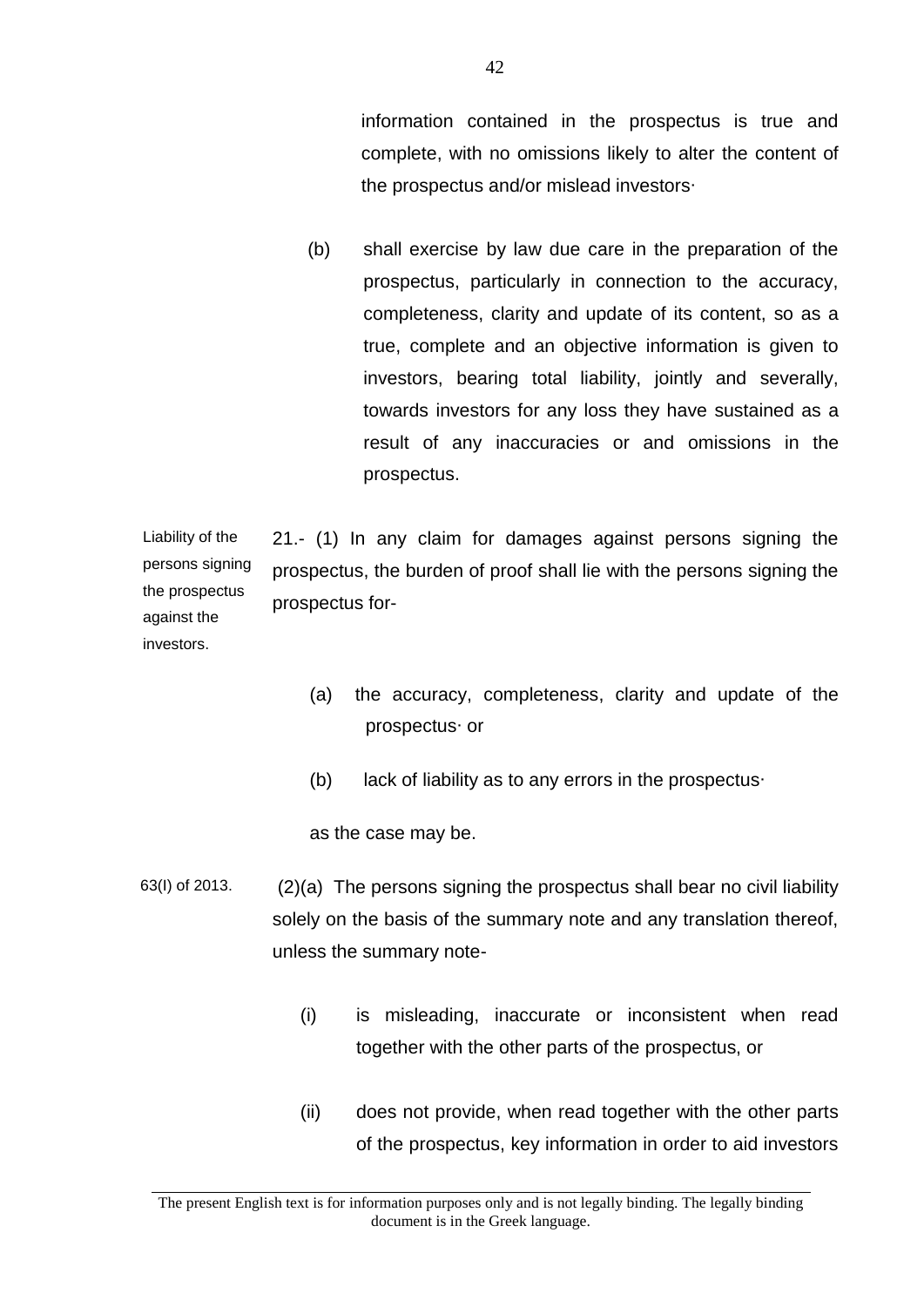when considering whether to invest in such securities.

(b) The summary note shall contain a clear warning for the civil liability provided for in paragraph (a).

(3) Subject to subsection (4), as well as subsection (8) of section 23, any claim pursuant to the present section against the persons signing the prospectus according to subsections (2) and (3) of section 20, two years after the allocation of the securities, or as the case may be, their admission to trading on a regulated market, shall bear a statutory bar.

(4) In case of malicious intention by the persons signing the prospectus, the statutory bar of two years referred to in subsection (3) shall not apply in respect of the persons who have acted maliciously.

(5) Where none of the persons required to sign the prospectus is the issuer of the securities offered to the public or of the securities to be admitted to trading on a regulated market, the issuer-

- (a) at the request of the offeror or the person asking for the admission to trading, shall make available to them upon request, all relevant information required by law for the drawing up of the prospectus, at their expense∙ and
- (b) may take a written stand as to the accuracy, completeness, clarity and update of the prospectus, which is submitted for approval pursuant to Part V:

 It is provided that the aforementioned stand by the issuer should be objective and complete to the extent possible.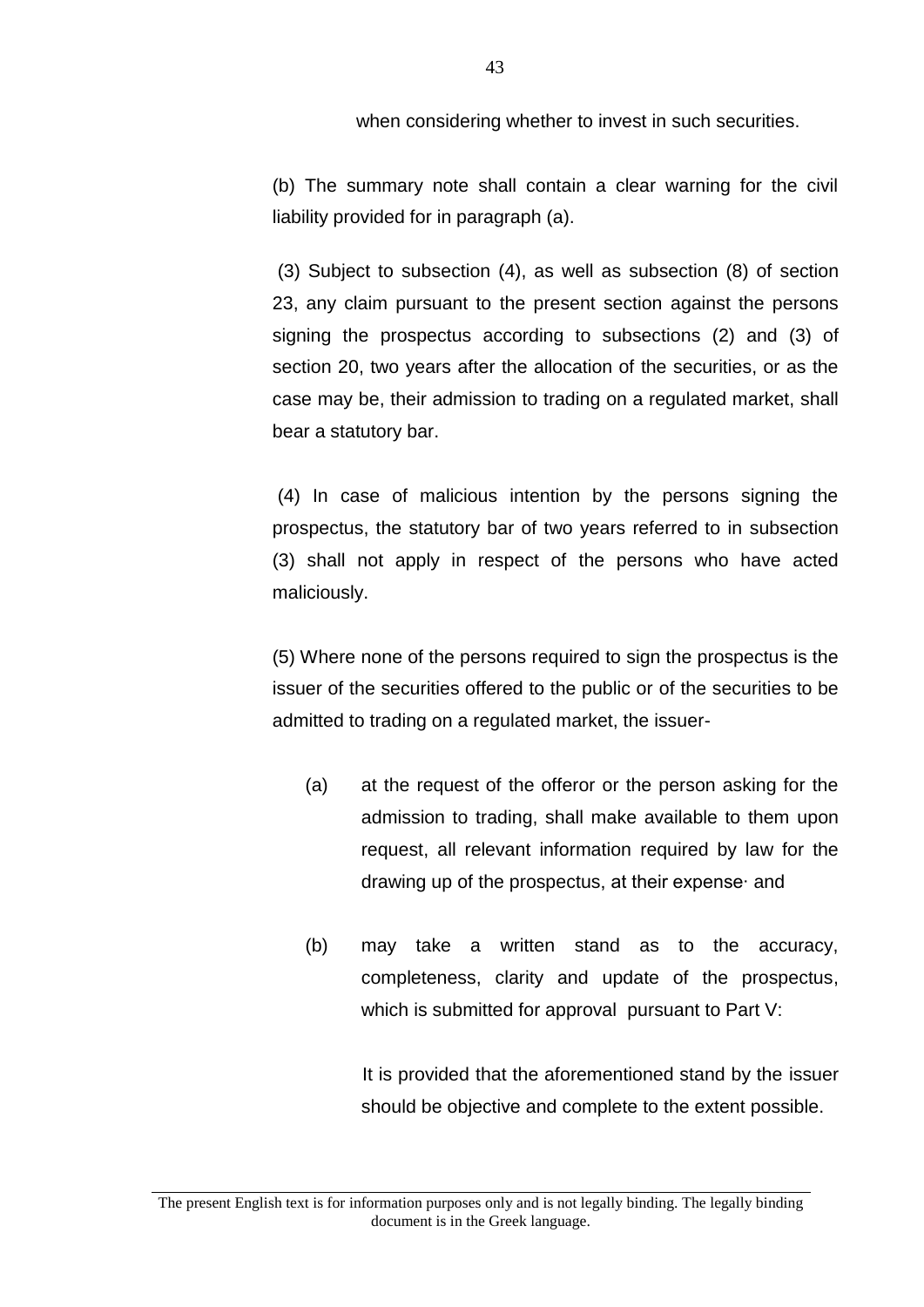(6) Where the issuer takes a written stand, pursuant to paragraph (b) of subsection (5), its stand shall be published, on its own initiative and responsibility, pursuant to the provisions of Part V.

(7) The expenses pursuant to subsection (5) for the provision of information and/or the written stand by the issuer, shall be born by the offeror or, as the case may be, by the applicant for the admission of the securities to trading on a regulated market:

It is provided that, in case of disagreement as to the amount of expenses, these shall be prepaid by the offeror or the person asking admission to trading based on the estimate of the issuer and the disagreement shall be resolved by the competent courts of the Republic.

Cashing though underwriters. 22.-(1) For every public offer that takes place in the Republic, there is an underwriter which is at least responsible for the collection of the purchase value of the securities offered.

> (2) The underwriter shall care for the safe keeping of the money paid by the participants to the public offer and shall ensure that the money is made available to the offeror, at the soonest, simultaneously with the allotment of the offered securities to the investors who participated in the public offer.

Liability of the underwriter for the prospectus. 23. - (1) At the drawing up of the prospectus published for a public offer and for first admittance to trading on a regulated market, there is an underwriter responsible for the drawing up of the prospectus, signing the prospectus.

> (2) Subject to the provisions of the Investments Firms Law, the underwriter responsible for the drawing up of the prospectus shall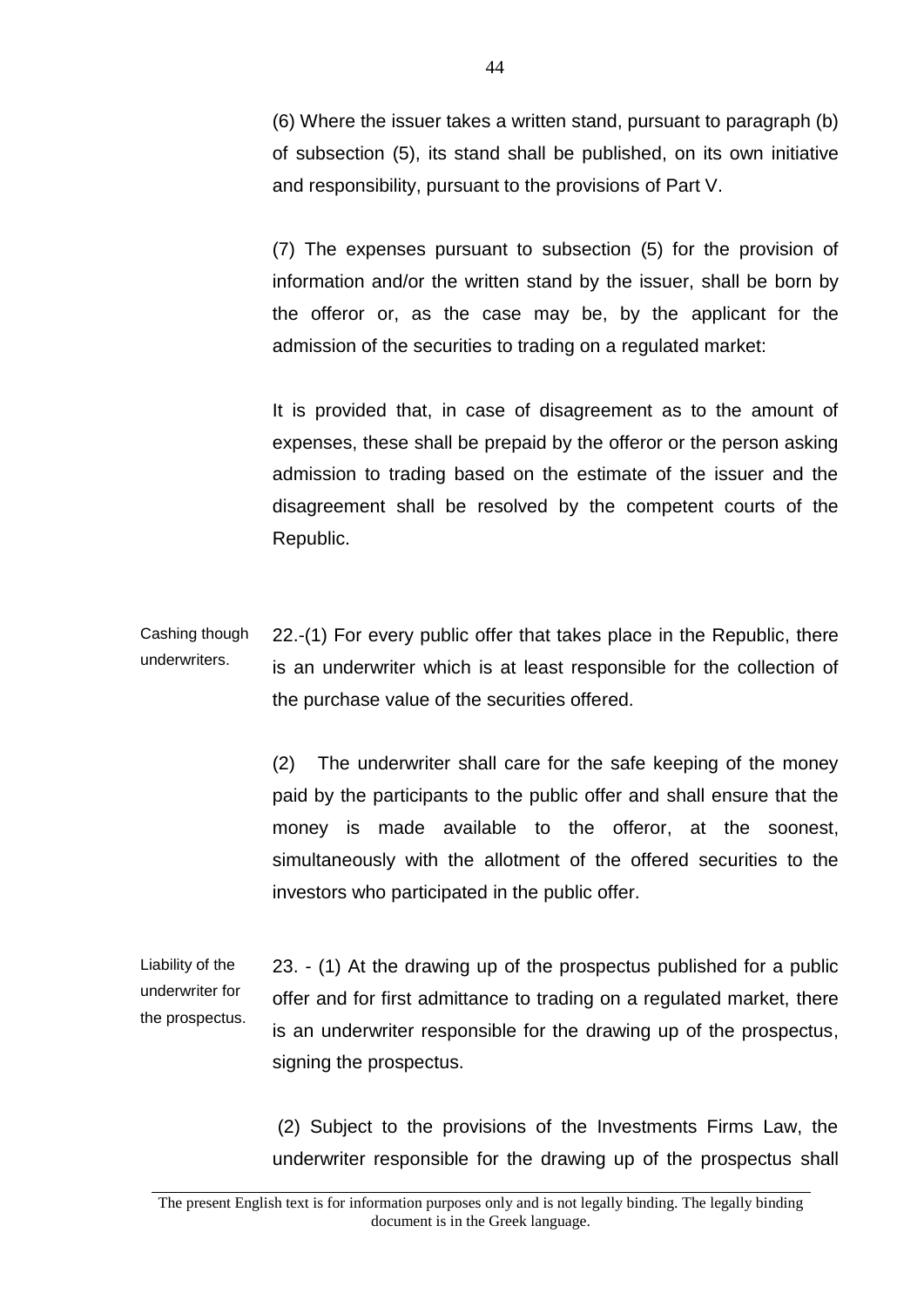exercise due care for the drawing up of the prospectus so as to ensure its accuracy, completeness, clarity and update, aiming to the true, complete and objective information of the investors, as well as the legality of the entire publishing procedure of the prospectus and of the public offer of securities.

(3) The underwriter responsible for the drawing up of the prospectus shall be liable to the investors who acquired securities based on erroneous, deficient or insufficient information contained in the prospectus, for any loss those investors have suffered as a result of the drop of the price of the securities after the deficiencies in the prospectus were revealed:

It is provided that, the underwriter shall not be liable if not responsible for the deficiencies of the prospectus.

(4) Notwithstanding the provisions of subsection (1) of section 21, there shall be a rebuttable presumption as to the lack of liability of the underwriter, if the content of the prospectus was the subject of legal and financial due diligence examination of the issuer, at the request of the underwriter, through independent legal advisors and auditors, as may be specified and defined by the Cyprus Securities and Exchange Commission by way of Directives.

(5) The full text of any legal and financial due diligence examination shall be filed with the Cyprus Securities and Exchange Commission simultaneously with the filing of the prospectus, and these documents shall be available to any person having a legal interest thereof, unless the underwriter responsible for the drawing up of the prospectus, at the request of the issuer, requests the Cyprus Securities and Exchange Commission to classify the information contained in the legal and financial due diligence examination as falling within the ambit of professional privileged information of the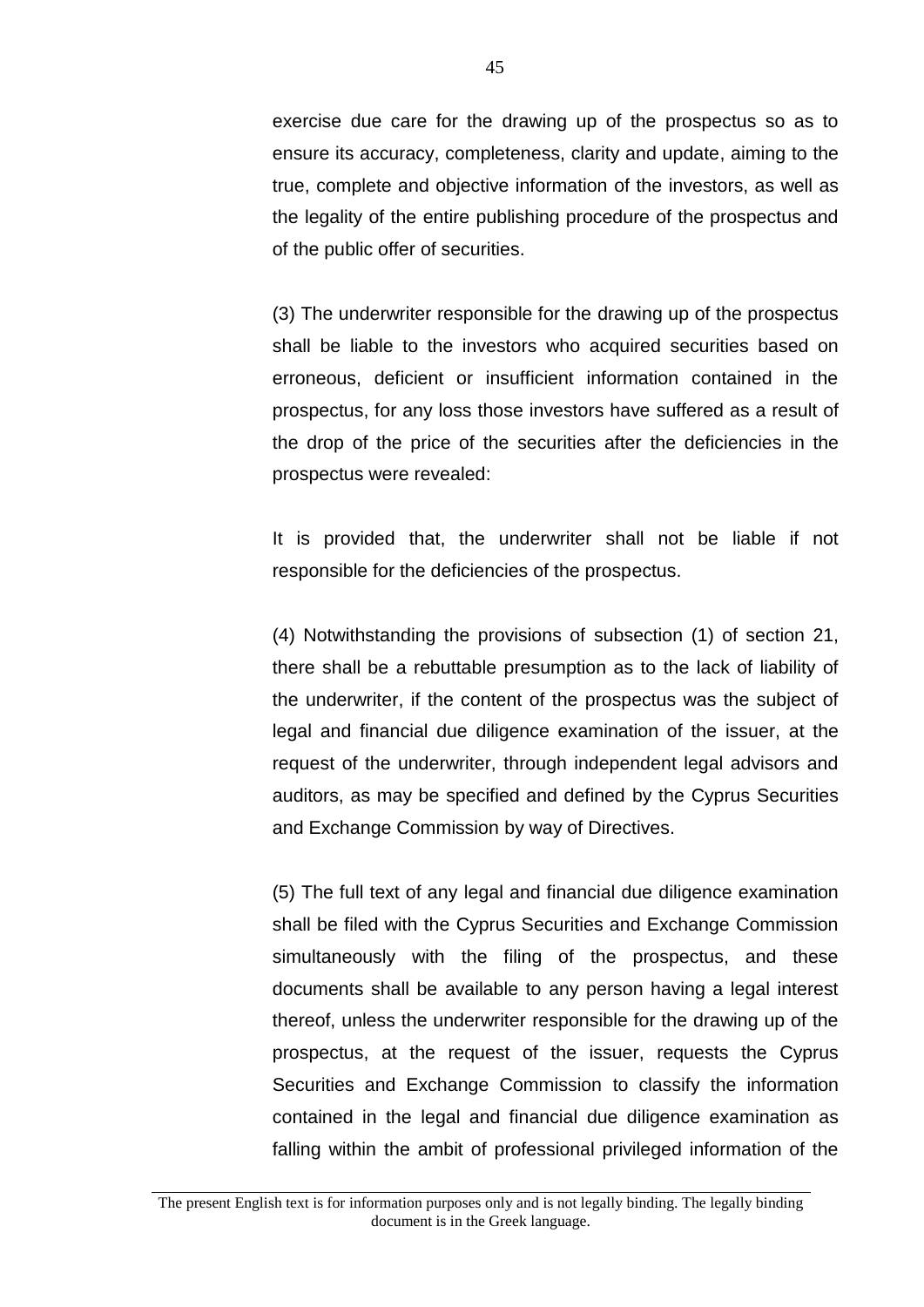issuer and where its disclosure may cause significant damage.

(6) Where more than one underwriters responsible for the drawing up of a prospectus participate in its drawing up, these shall be responsible, pursuant to subsection (3), wholly, jointly and severally.

(7) Subject to subsection (8), any claim pursuant to this section against the underwriter responsible for the drawing up of the prospectus, a year after the allocation of the securities or of their admission to trading on a regulated market, shall bear a statutory bar.

(8) In case of malicious intention by the underwriter, the statutory bar in subsection (7) shall not apply.

24. - (1) Any person who, within his professional duties, provides any type of statements which -

Liability of persons issuing statements for the drawing up of the prospectus.

- (i) constitute a base for the drawing up of the prospectus and the reports contained therein∙ or
- (ii) are prepared in order to be taken into account for the drawing up of the prospectus,

shall exercise due care in order to ensure the accuracy, completeness and clarity of those statements.

(2) Where the statements are mentioned in the prospectus, their author shall be liable against investors for any loss suffered in the event where the prospectus contains inaccuracies or material omissions due to deficiencies in those statements and primarily due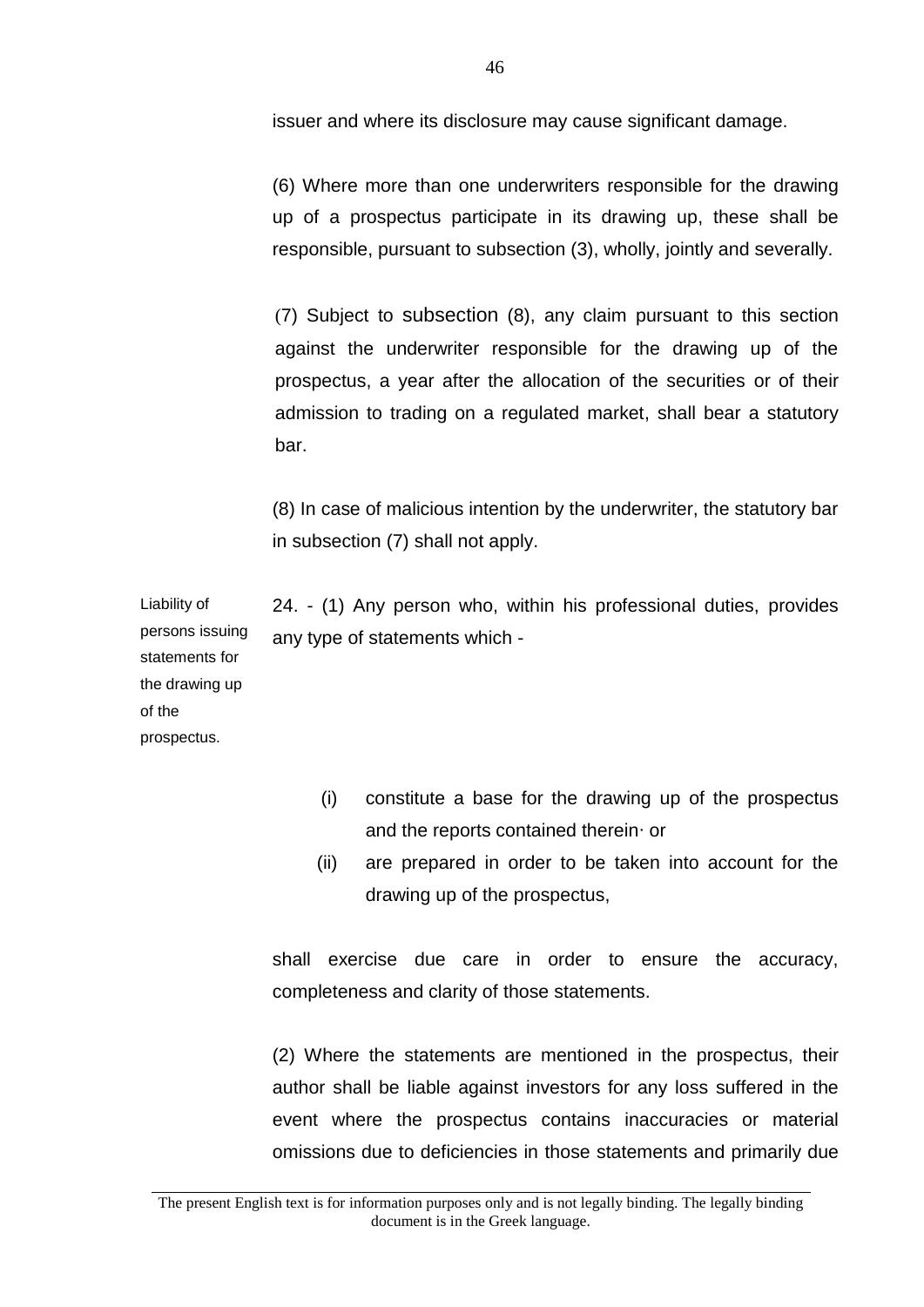to imprecisions or material omissions contained therein, provided the author is liable for the deficiencies contained therein.

(3) Any claims pursuant to this section, a year after the allocation of the securities or, as the case may be, their admission to trading on a regulated market, shall bear a statutory bar:

It is provided that in case of malicious intention by the author of the statement, the statutory bar shall not apply.

Regulatory competence of the Cyprus Securities and **Exchange** Commission. 63(I) of 2013. 25.- Subject to the provisions of Regulation 809/2004, the Cyprus Securities and Exchange Commission may, by way of Directives, regulate matters specific to the application of this Part, and, indicatively, in relation to the content of the prospectus, clarify the presentation form of the information published in the prospectus, and in general, regulate all necessary detail and technical issue.

#### **PART V**

### **APPROVAL AND PUBLICATION OF THE PROSPECTUS**

Approval of the prospectus. 26.- (1) Subject to the provisions of Part VI, the prospectus and any supplement to the prospectus shall be published only after their approval by the Cyprus Securities and Exchange Commission:

> It is provided that, prior to the publication of the approved prospectus, any offer of securities to the public or admission of securities on a regulated market in the Republic shall not be allowed, if for the admission is required in accordance to the provisions of this Law, the publication of a prospectus.

> (2) The Cyprus Securities and Exchange Commission shall approve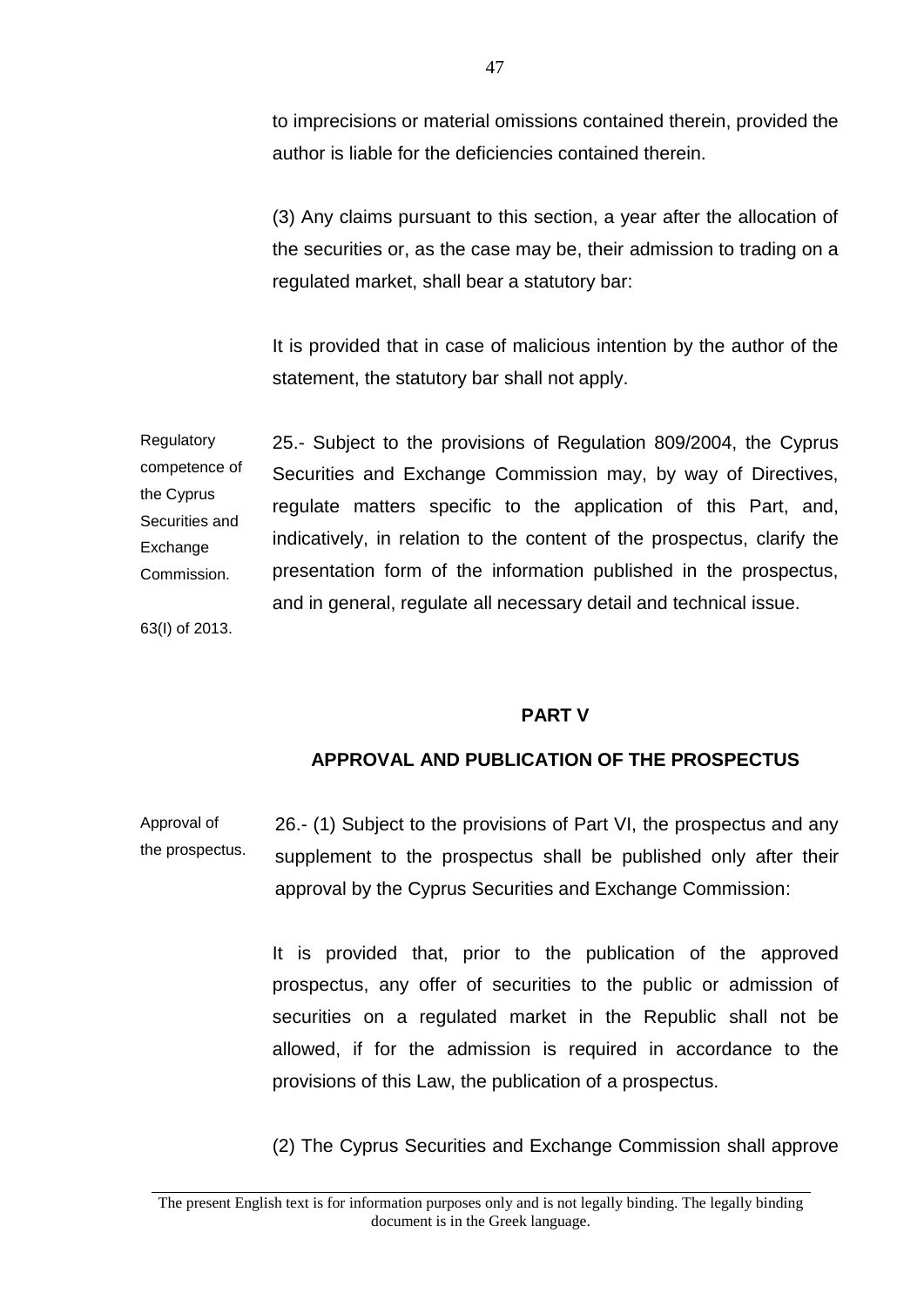the prospectus if its content complies with the provisions of this Law and the regulatory acts issued thereof.

(3) The decision of the Cyprus Securities and Exchange Commission regarding the approval, or not, of the prospectus shall be notified, as the case may be, to the issuer, the offeror or the person asking for admission of securities to trading on a regulated market within ten working days of the submission of the draft prospectus:

It is provided that, if the Cyprus Securities and Exchange Commission fail to give a decision on the prospectus within the time limit of this subsection or of subsection (6), this shall not be deemed to constitute approval of the application.

(4) Τhe Cyprus Securities and Exchange Commission shall notify the issuer for any incompleteness in the documents submitted within ten working days of the submission of the application.

(5) Taking into account the necessity for investors protection and for reinforcing the smooth operation of the capital market, the Cyprus Securities and Exchange Commission may request from the offeror or the person asking for admission to trading on a regulated market, as well as from any underwriter responsible for the drawing up of the prospectus, to make reasonable adjustments or corrections in the prospectus, which it considers necessary to secure the transparency in the capital market, and may subject its approval to the compliance with those requests.

(6) The time limit of subsection (3) shall be extended to twenty working days if the public offer involves securities issued by an issuer which does not have any securities admitted to trading on a regulated market and has not previously offered securities to the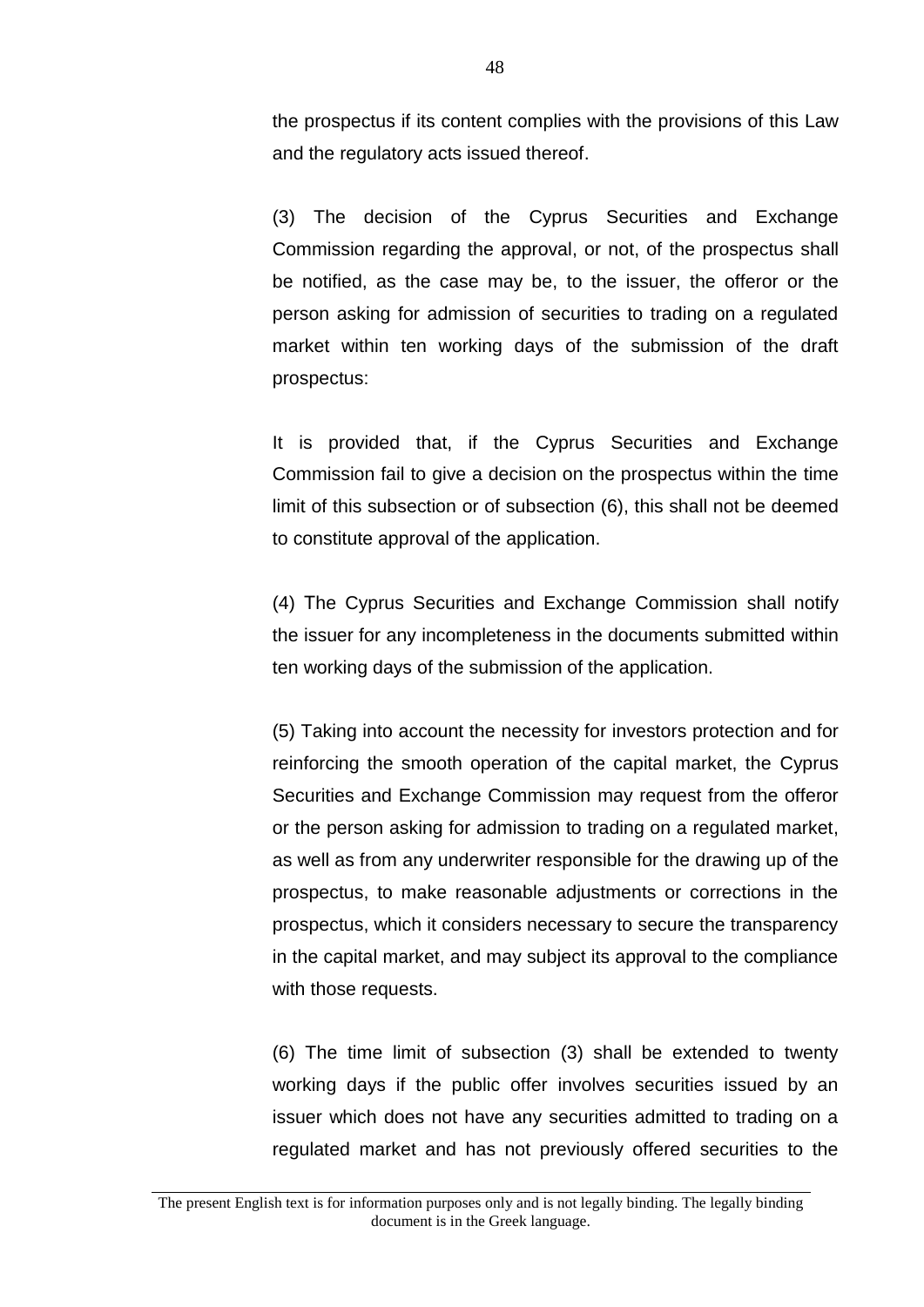public.

(7) If the Cyprus Securities and Exchange Commission finds, on reasonable grounds, that the documents submitted are incomplete or that supplementary information is needed, the time limits of subsections (3) and (6) shall apply only from the date on which such supplementary information is provided by the issuer, the offeror or the person asking for admission to trading on a regulated market.

144(I) of 2012. (8)(a) The Cyprus Securities and Exchange Commission may decided to transfer the approval of the prospectus to the competent authority of another member state, subject to prior notification to ESMA and the consent of that competent authority.

> (b) Any decision of the Cyprus Securities and Exchange Commission pursuant to this subsection shall be notified to the issuer, offeror or the person asking for admission of securities to trading on a regulated market, within three (3) working days from the date of the decision taken, and in such a case, the time limit referred to in subsection (3) shall apply from that date.

> (c) Article 28, paragraph 4 of Regulation 1095/2010 shall not apply to this subsection for the transferring of the approval of the prospectus.

144(I) of 2012. (8A) The Cyprus Securities and Exchange Commission shall notify ESMA of its decision for approval of the prospectus and any supplement thereto, at the same time as that approval shall be notified to the issuer, the offeror or the person asking for admission to trading on a regulated market, in accordance to the provisions of subsection (3), providing at the same time a copy to ESMA of the prospectus and any supplement thereto.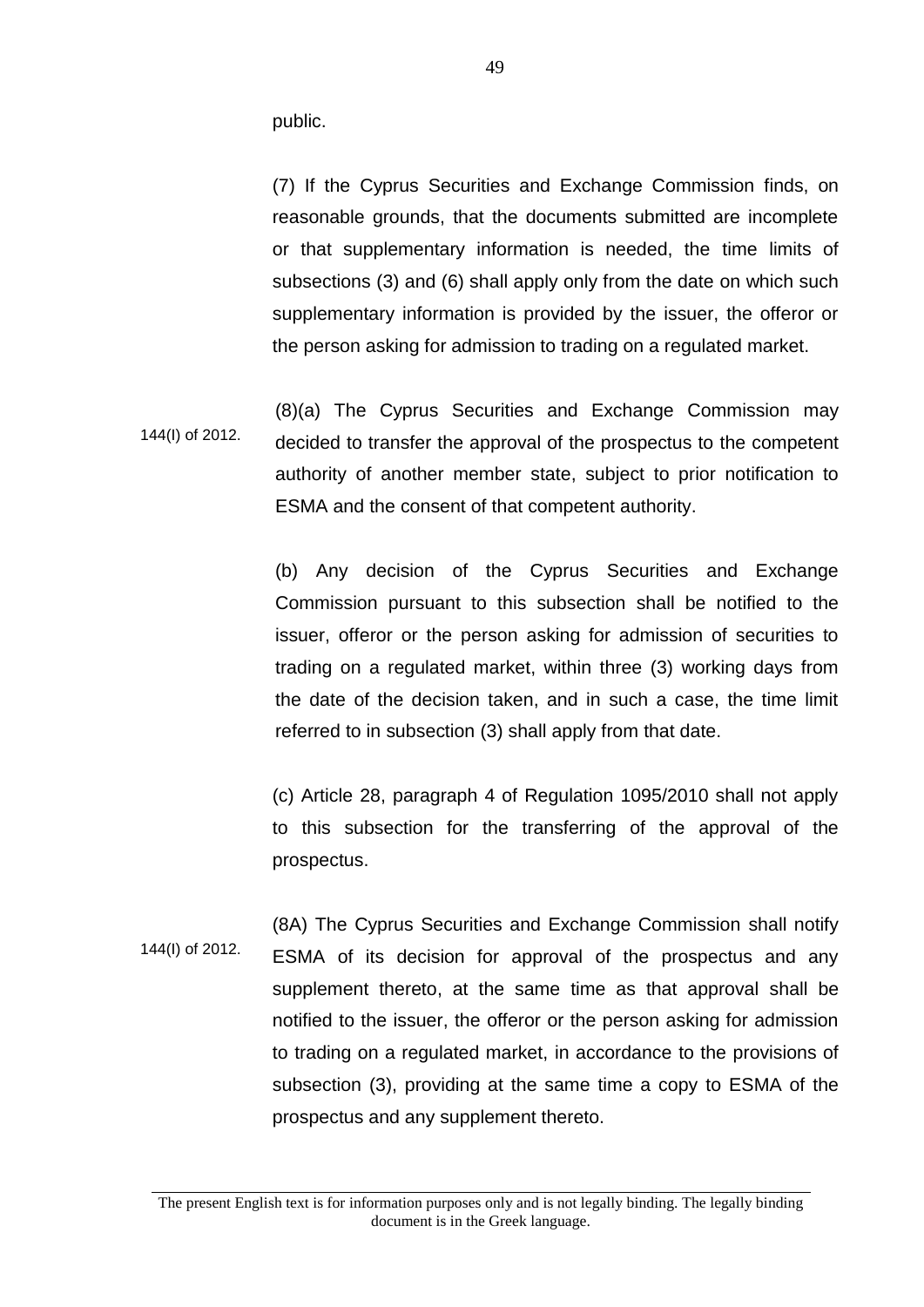(9) The Cyprus Securities and Exchange Commission may, by way of Directives, regulate any special matters and every necessary detail as to the application of the provisions of this section.

Publication of the prospectus. 144(I) of 2012. 27. - (1) The prospectus, after it has been approved by the Cyprus Securities and Exchange Commission, shall be filed with it in its final approved form in a special registry kept, which is accessible to ESMA through the Cyprus Securities and Exchange Commission, and shall be published by the issuer, the offeror of the person asking for admission to trading on a regulated market, as soon as practicable and in any event, at a reasonable time -

- (a) prior to, or, at the latest, at the beginning of, the offer to the public of the securities involved, or
- (b) prior to their admission to trading on the Cyprus Stock Exchange or on other regulated market operating in the Republic or, at the latest, upon their admission to it,

as the case may be.

144(I) of 2012. (2) By way of derogation to the provisions of subsection (1), in case of an initial public offer of a class of shares offered to the public for the first time, which are not admitted to trading but are to be admitted to trading on a regulated market for the first time, the prospectus shall be published at least six working days prior to the end of the offer, provided that any commitment by investors to acquire shares of that class is not be permitted before the publication of the prospectus.

> (3) Subject to subsection (4), and pursuant to the provisions of Articles 29, 30 and 33 of Regulation 809/2004, the approved prospectus which is issued in relation to a public offer taking place in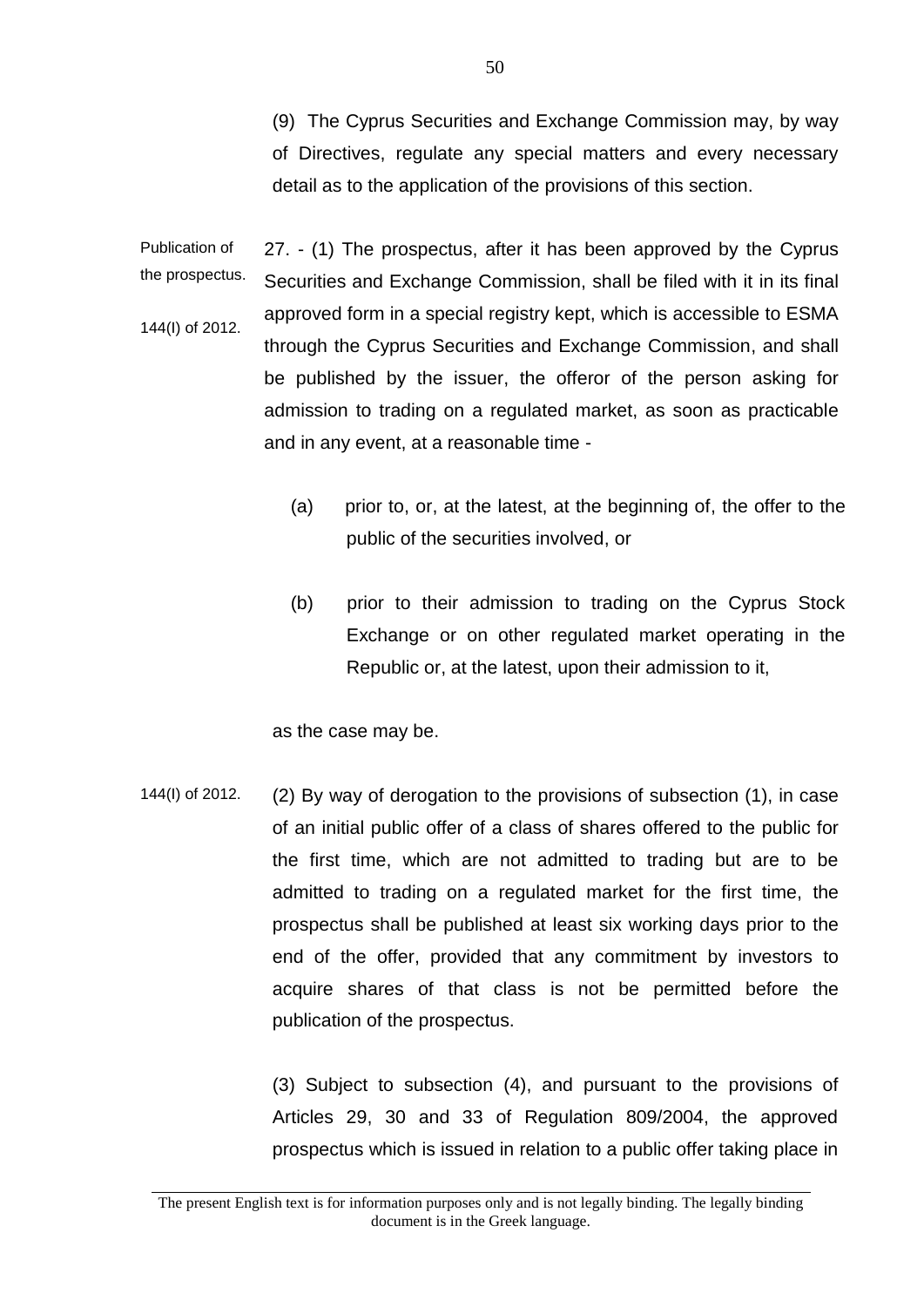the Republic or for the admission of securities to trading on a regulated market operating in the Republic, should be published in at least one of the following forms:

- (a) by insertion in one or more national newspapers widely circulated∙
- (b) in a printed form to be made available, free of charge, to the public-
	- (i) at the offices of the Cyprus Stock Exchange or of the regulated market on which the securities are being admitted to trading, or
- 63(I) of 2013. (ii) either at the registered office of the issuer or at the offices of the financial intermediaries placing or selling the securities, including Investment Firms, or paying agents;
- 63(I) of 2013. (c) in an electronic form on the issuer's website or, if applicable, on the website of the financial intermediaries placing or selling the securities, including Investment Firms or paying agents;
	- (d) in an electronic form on the website of the Cyprus Stock Exchange or of the regulated market where the admission to trading is sought; or
	- (e) in an electronic form on the website of the Cyprus Securities and Exchange Commission:
- 63(I) of 2013. It is provided that the issuers or persons responsible for the drawing up of the prospectus that publish their prospectus in the manner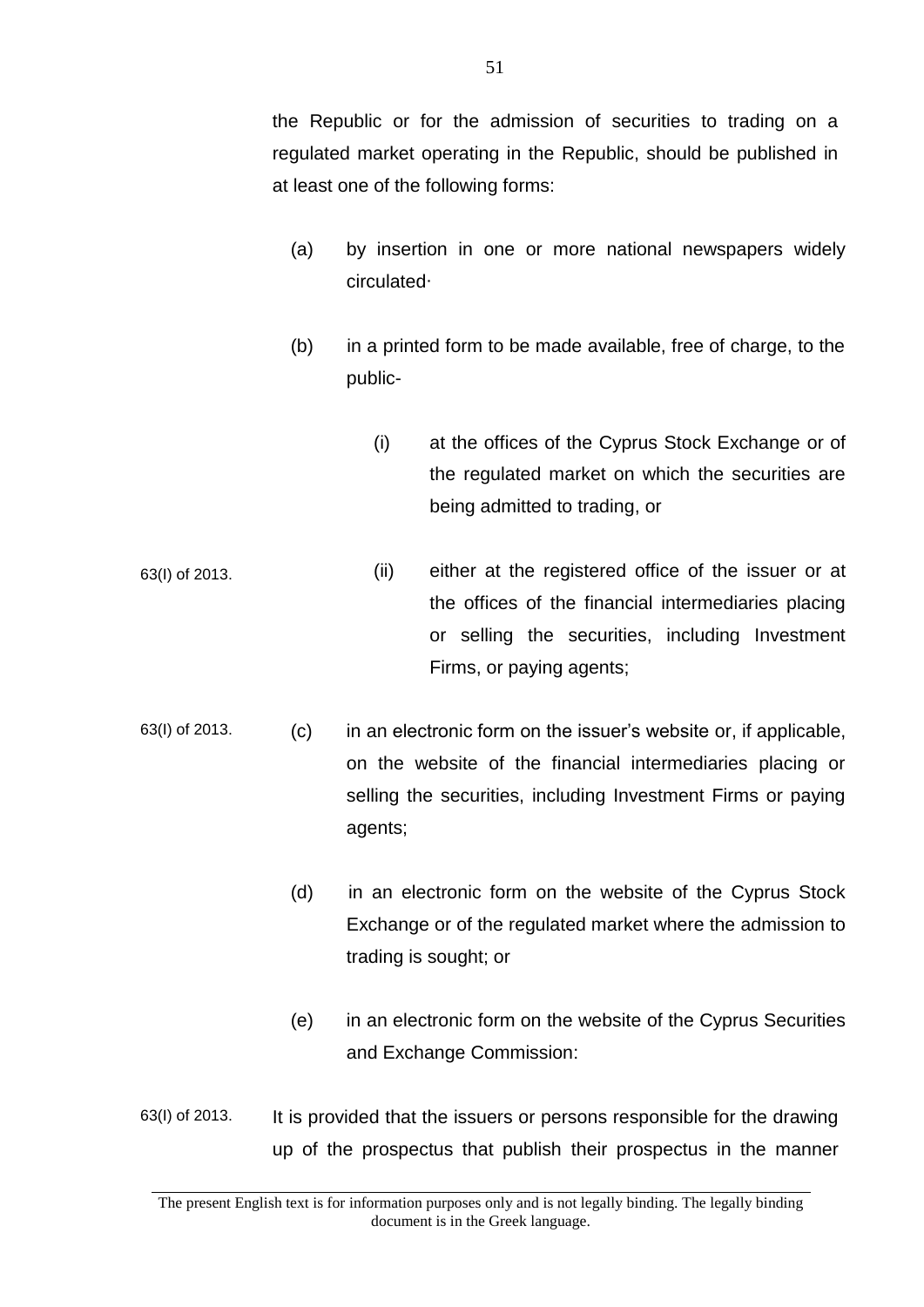prescribed in paragraphs (a) and (b) shall also be obliged to publish their prospectus in the manner prescribed in paragraph (c):

It is provided further that, regarding the forms of publication prescribed in paragraphs (d) and (e), the prior approval of the Cyprus Securities and Exchange Commission shall be necessary.

(4) Subject to the provisions of subsection (5), the offeror or the person asking for admission of securities to trading on the Cyprus Stock Exchange or on another regulated market, as the case may be, may choose amongst the alternative forms of publication of the prospectus as described in subsection (3), notifying the choice to the Cyprus Securities and Exchange Commission at the beginning of the offer to the public or the admission to trading at the latest:

It is provided that, pursuant to the provisions of Article 31 of Regulation 809/2004, the offeror and/or the person asking the admission of securities on the Cyprus Stock Exchange or on another regulated market, shall publish an announcement stating the form in which the prospectus has been made available and where can be obtained by the public.

(5) In the case of a prospectus comprising several documents or incorporating information by reference, the documents and information consisting the prospectus may be published and circulated separately, provided that the said documents are made available, free of charge, to the public in accordance with subsection  $(3)$ :

It is provided that each document shall indicate where the other constituent documents of the full prospectus may be obtained by the public.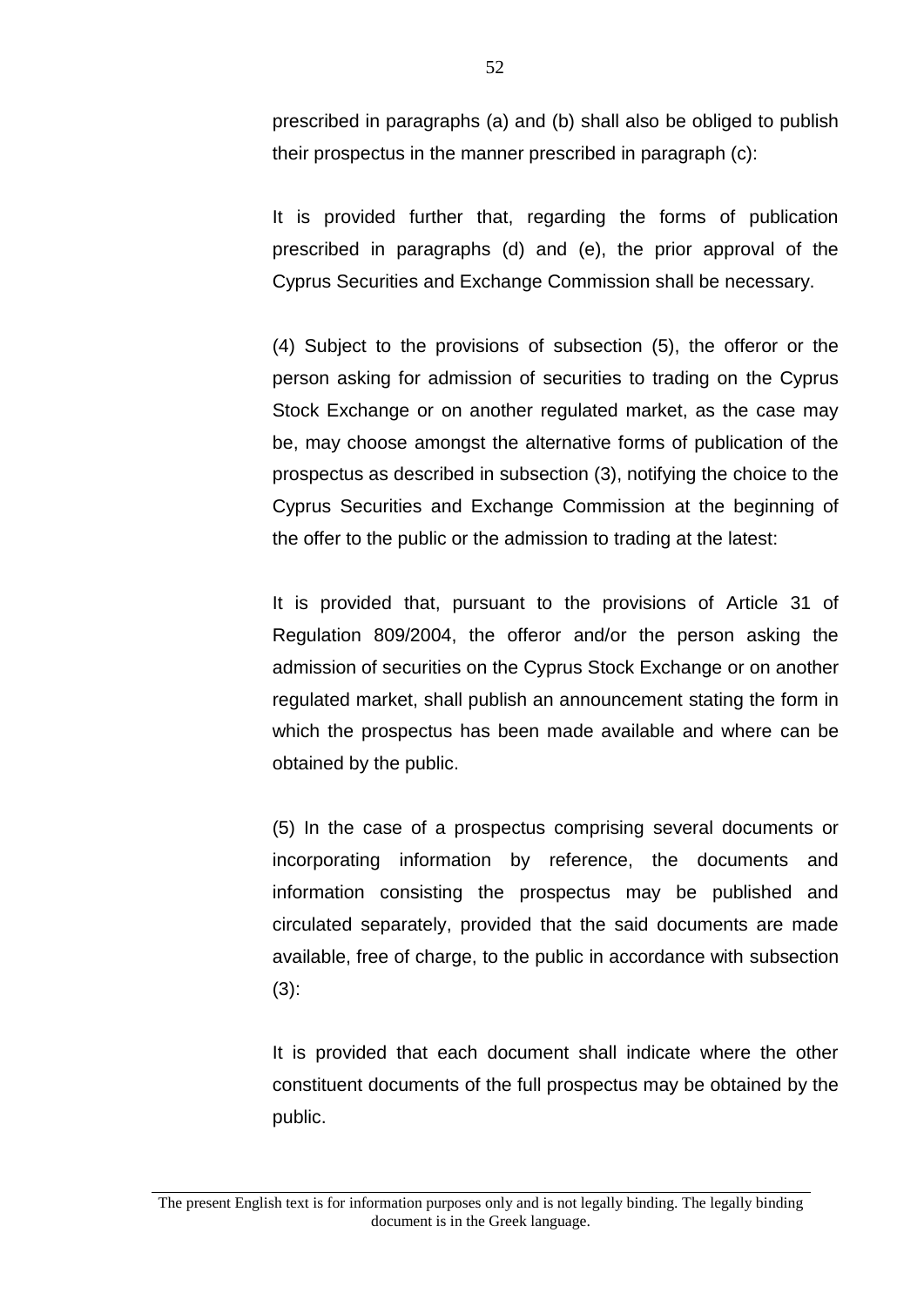(6) The text and format of the prospectus and the supplements to the prospectus, as published or made available to the public, shall at all times be identical to the original version approved by the Cyprus Securities and Exchange Commission.

(7) Where the prospectus is published and made available to the public solely in electronic form, the issuer, the offeror, the person asking for admission to trading of securities on the Cyprus Stock Exchange or on other regulated market or by the underwriter and the Investment Firms allocating or selling the securities, shall provided the investor, upon his request, a paper copy of the prospectus free of charge.

**Continuous** publication of the prospectus in electronic 28. - (1) The Cyprus Securities and Exchange Commission shall publish on its website over a period of at least twelve months after the date of the first publication in its website-

form.

- (a) the full text of every prospectus it has approved, or
- (b) the list of the prospectuses approved in accordance with section 26, with an explicit and specific reference to the website of the Cyprus Stock Exchange or of the other regulated market, as well as of the issuer or of the underwriter responsible for the drawing up of the prospectus, where the full text of the said prospectuses is published, provided that it has ensured that the referred website contains the full text of prospectus for a period of at least twelve months after the date of the first publication of the prospectus, subject to the provisions of Article 32 of Regulation 809/2004.
- (2) In case of securities admitted to trading on the Cyprus Stock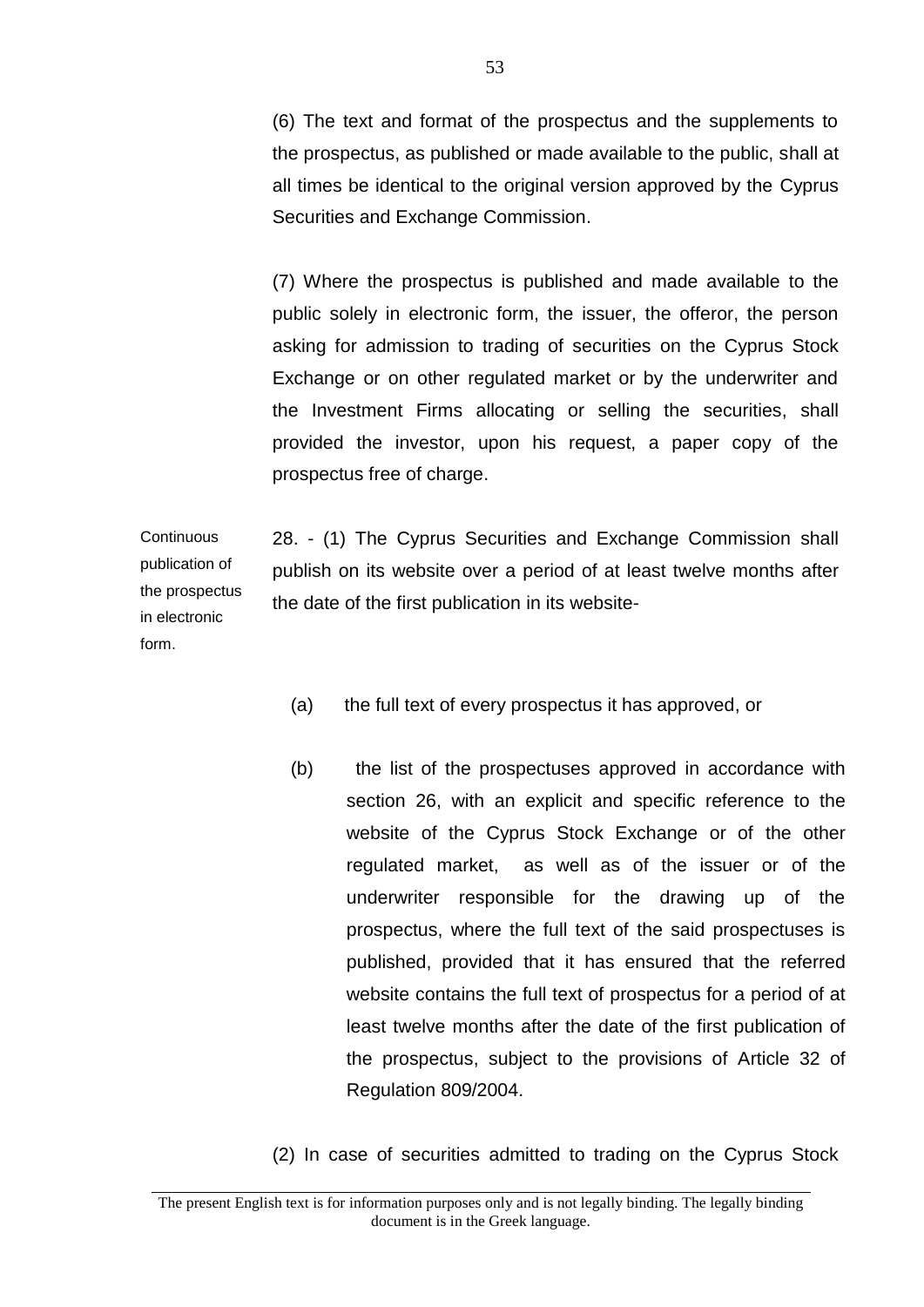Exchange or on other regulated market of the Republic, a full text of the prospectus shall also be published on the website of the Cyprus Stock Exchange or of the other regulated market for a period of at least twelve months after the date the securities were admitted to trading on the Cyprus Stock Exchange or on the other regulated market, subject to the provisions of Article 29 of Regulation 809/204.

Regulatory authority of the Cyprus Securities and Exchange Commission. 29. - The Cyprus Securities and Exchange Commission may, by way of Directives, regulate any special matters regarding the publication of the prospectus, taking into account the technical developments on financial markets, and set out all necessary details for the application of sections 26 and 27.

Advertisements and announcements. 30. - (1) Subject to the provisions of Article 34 of Regulation 809/2004, any type of advertisements relating to an offer to the public of securities or to an admission to trading on the Cyprus Stock Exchange or on another regulated market, that takes place in the Republic, shall observe the principles of this section.

> (2) The provisions in subsections (3) to (6) shall apply only to the cases where the issuer, the offeror or the person applying for admission of securities to trading on the Cyprus Stock Exchange or on another regulated market is covered by the obligation to draw up a prospectus.

> (3) Any advertisement or announcement of an offer of securities to the public or of an admission to trading on the Cyprus Stock Exchange or on another regulated market, shall state that a prospectus has been or shall be published and indicate the location where investors are able to obtain it, or how investors shall be able to have access to its full text.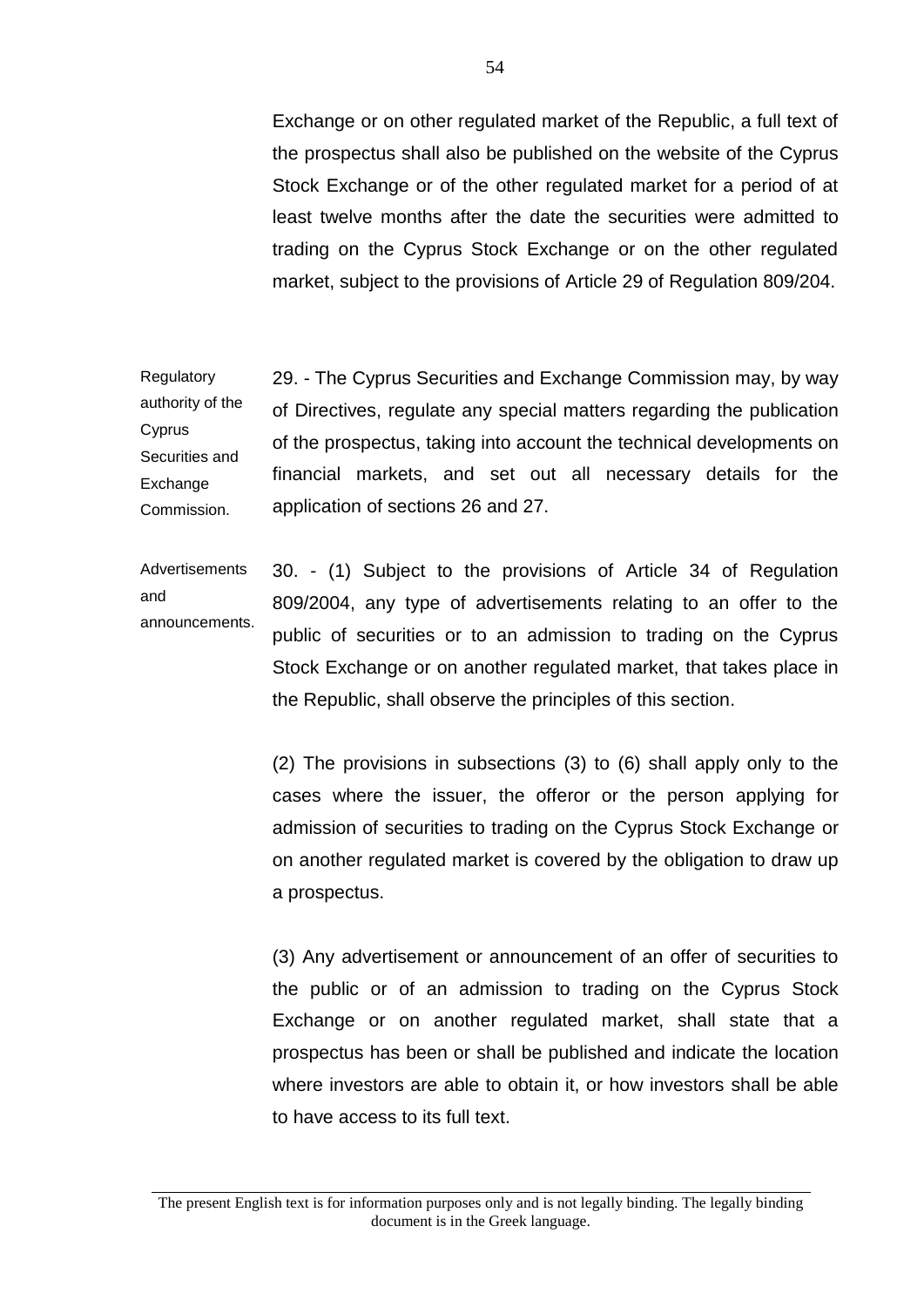(4) Advertisements shall be clearly distinguishable and recognisable.

(5) The information contained in an advertisement shall not be inaccurate or misleading, but consistent and without any conflict or discrepancy with the information contained in the prospectus, if this has already been published, or with the information required to be contained in the prospectus, if this is to be published afterwards.

(6) In any case, all information, announcements or advertisements concerning a public offer or an admission to trading on the Cyprus Stock Exchange or on another regulated market disclosed in an oral or written form, even if the information, announcement or advertisement is not made for advertising purposes, shall be consistent with the content of the prospectus.

(7) When according to this Law, no issue and approval of a prospectus is required, material information provided by an issuer or an offeror and addressed to qualified investors or special categories of investors, including information disclosed in the context of meetings relating to offers of securities, shall be disclosed to all qualified investors or special categories of investors to whom the offer is exclusively addressed:

It is provided that, where a prospectus is required to be published, such information shall be included in the prospectus or in a supplement to the prospectus in accordance with section 14.

(8) In any case of an offer of securities to the public or of an admission to trading on the Cyprus Stock Exchange or on another regulated market, any type of announcements, by which the public offer or the admission to trading on the Cyprus Stock Exchange or on another regulated market is announced, shall be previously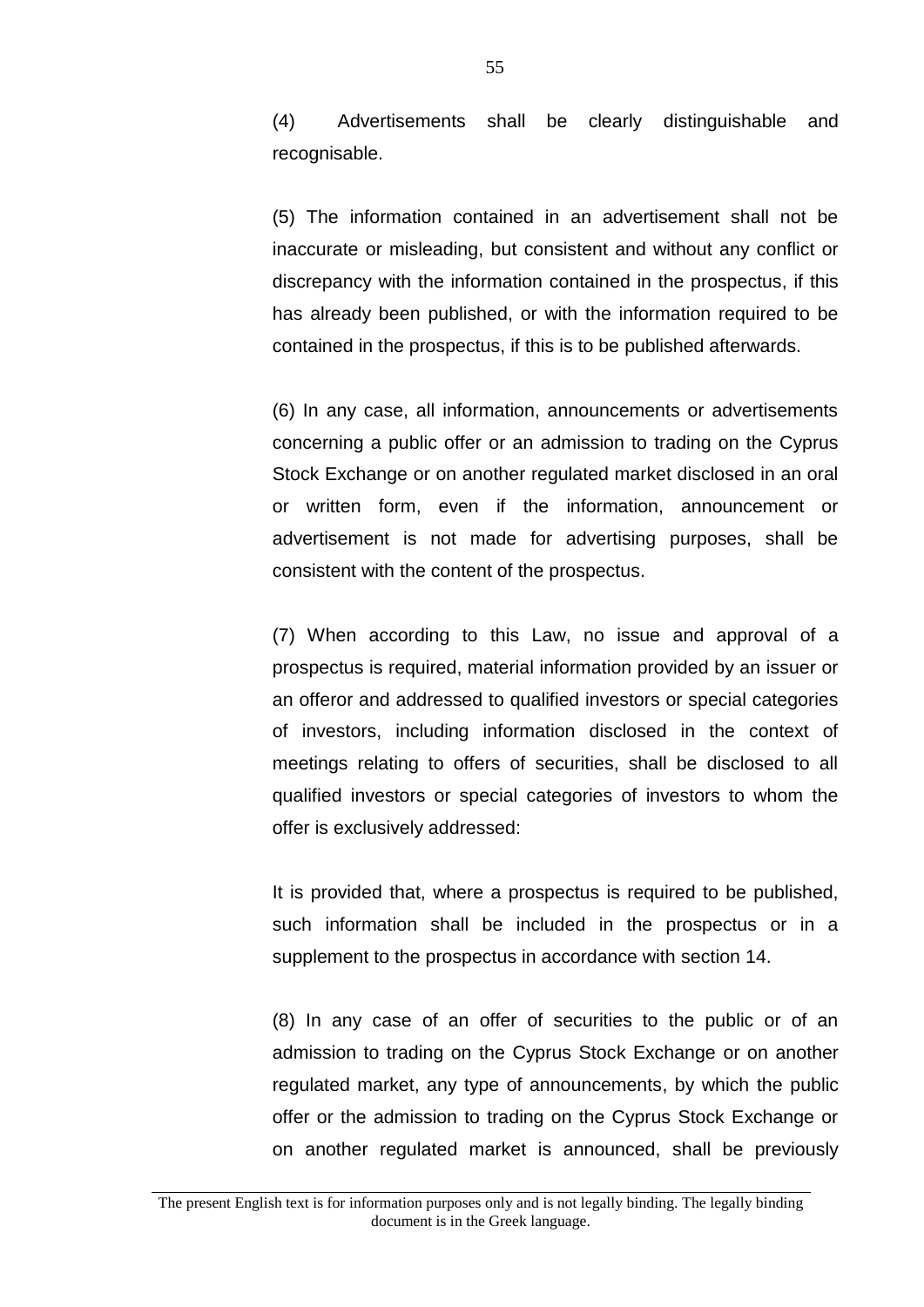submitted to the Cyprus Securities and Exchange Commission.

(9) The Cyprus Securities and Exchange Commission shall examine whether the advertising activity and generally the announcements regarding the public offer of securities or the admission to trading on the Cyprus Stock Exchange or on another regulated market comply with the provisions of this section.

#### **PART VI**

## **CROSS-BORDER PUBLIC OFFER AND ADMISSION TO TRADING**

Notification to a competent authority of a host Member **State** 31. - (1) The Cyprus Securities and Exchange Commission shall, at the request of the issuer or the offeror or the person asking for admission of securities to trading on a regulated market, as the case may be, notify the competent authority of the host member state, within three working days following the receipt of the request or, where the request is submitted together with the draft prospectus, within one working day after the approval of the prospectus with -

- (a) a certificate of approval, attesting that the prospectus has been drawn up in accordance with this Law∙
- (b) a copy of that prospectus approved by the Cyprus Securities and Exchange Commission.

(2) The notification, pursuant to subsection (1), may be accompanied by a translation of the summary note, produced by and under the responsibility of the issuer or the person responsible for drawing up the prospectus: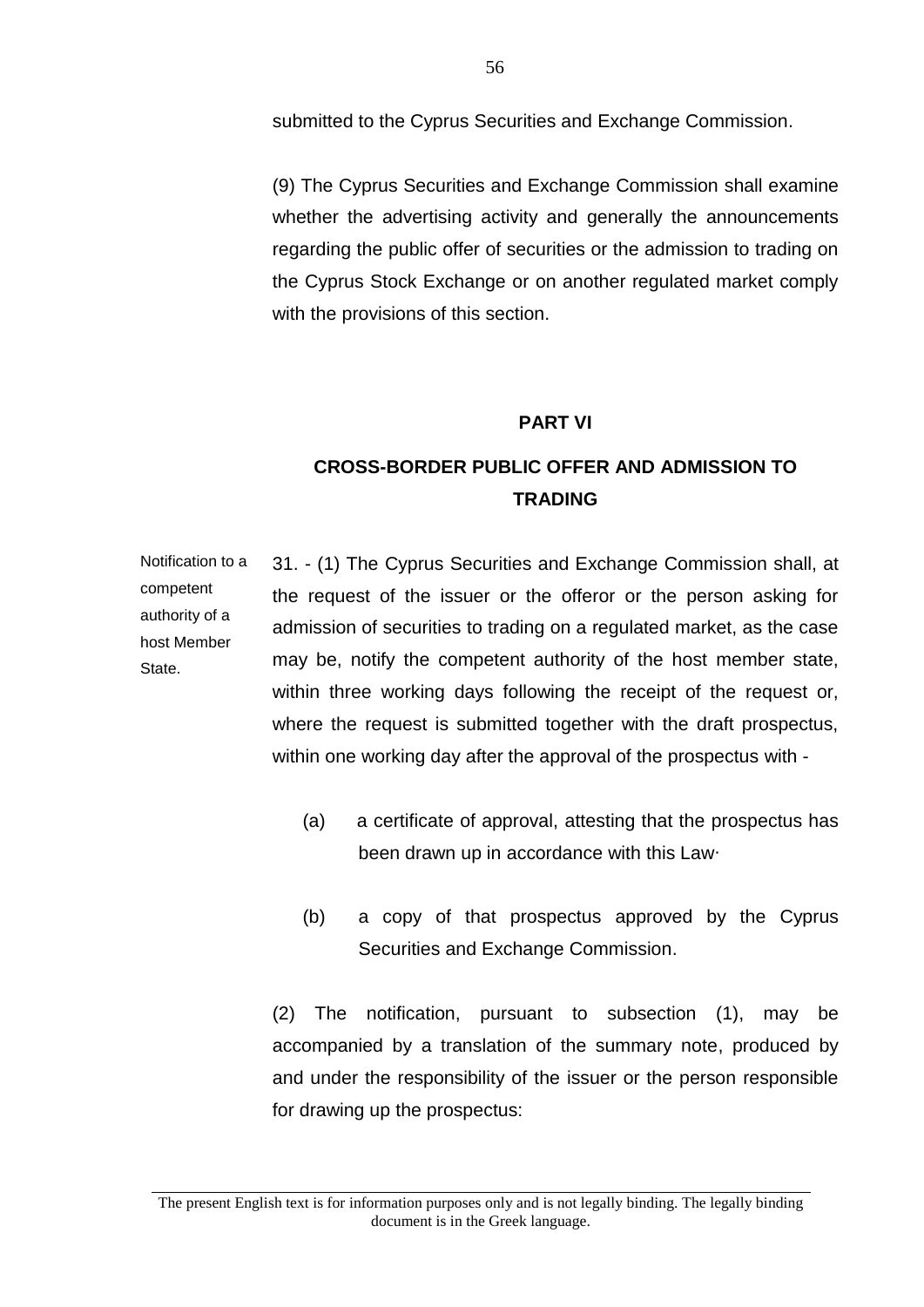It is provided that the procedure described in this section shall also be followed for every supplement to the prospectus.

- 144(I) of 2012. (3) The Cyprus Securities and Exchange Commission shall notify ESMA of the certificate of approval of the prospectus at the same time as it is notified to the competent authority of the host member state in accordance with the provisions of this section.
- 63(I) of 2013. (4) The Cyprus Securities and Exchange Commission shall, at the same time it notifies the competent authority of the host member state in accordance with subsection (1), notify the certificate of approval to the issuer or the person responsible for the drawing up of the prospectus.

**Prospectus** approved by a competent authority of a home Member State other than the Republic. 32.-(1) Subject to the provisions of subsection (1) of section 33, where an offer to the public or admission to trading on the Cyprus Stock Exchange or on another regulated market operating in the Republic takes place, if the home member state is not the Republic, the prospectus and any supplement to the prospectus approved by the competent authority of the home member state shall be valid, provided that the Cyprus Securities and Exchange Commission and ESMA are notified pursuant to section 31:

144(I) of 2012.

It is provided that, in the case of subsection (1), the Cyprus Securities and Exchange Commission shall not undertake any approval or administrative procedures relating to prospectuses:

It is provided further that, in respect of this subsection, the provisions of subsection (6) of section 14 shall apply as appropriate.

63(I) of 2013. (2) (REPEALED).

(3) Where, as referred to in section 14, significant new factors, material mistakes or inaccuracies come to light after approval of the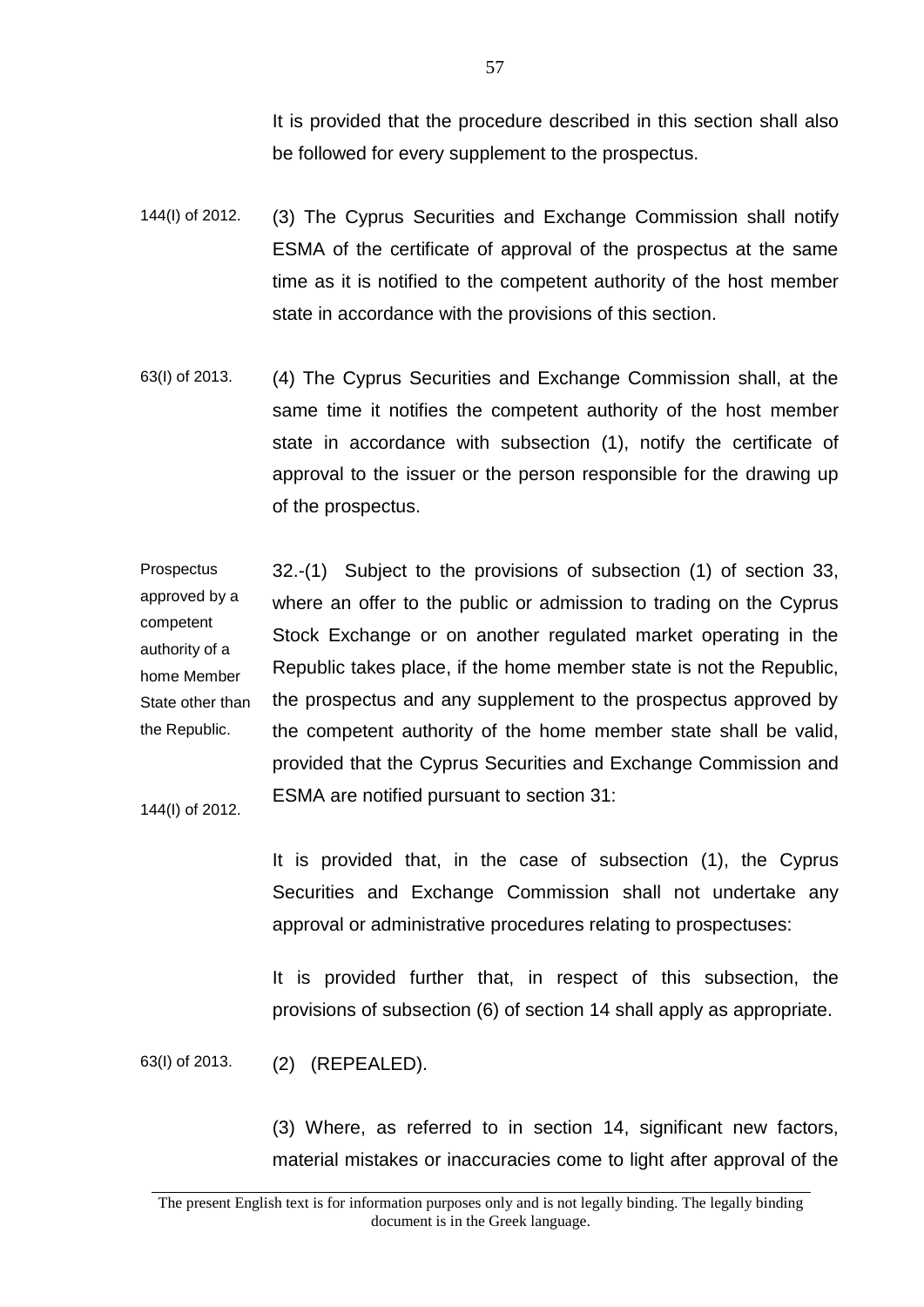prospectus, calling for the issue and approval of a supplement to the prospectus, the Cyprus Securities and Exchange Commission may caution the competent authority of the home member state of the need for updated information and issue a supplement to the prospectus.

- 144(I) of 2012. (4)(a) The Cyprus Securities and Exchange Commission shall publish on its official website the list of the certificates of approval of prospectuses and supplements thereto, which are notified in accordance with Article 18 of Directive 2003/71/EC including, if applicable, a hyperlink to these documents published on the website of the competent authority of the home member state, on the website of the issuer or on the website of the regulated market.
- 144(I) of 2012. (b) The Cyprus Securities and Exchange Commission shall regularly update the list it publishes pursuant to paragraph (a) and such list shall remain on its official website for a period of at least twelve (12) months.

**Precautionary** measures of the 33.-(1) Where the host member state is the Republic, if the Cyprus Securities and Exchange Commission finds -

Cyprus Securities and Exchange **Commission** 

- (a) irregularities or any breaches of the law committed by the issuer or by an underwriter or by any other Investment Firm participating in any way in the procedure of the public offer∙ or
- (b) breaches of the issuer's obligation in respect of the admission to trading of its securities on a regulated market of the Republic,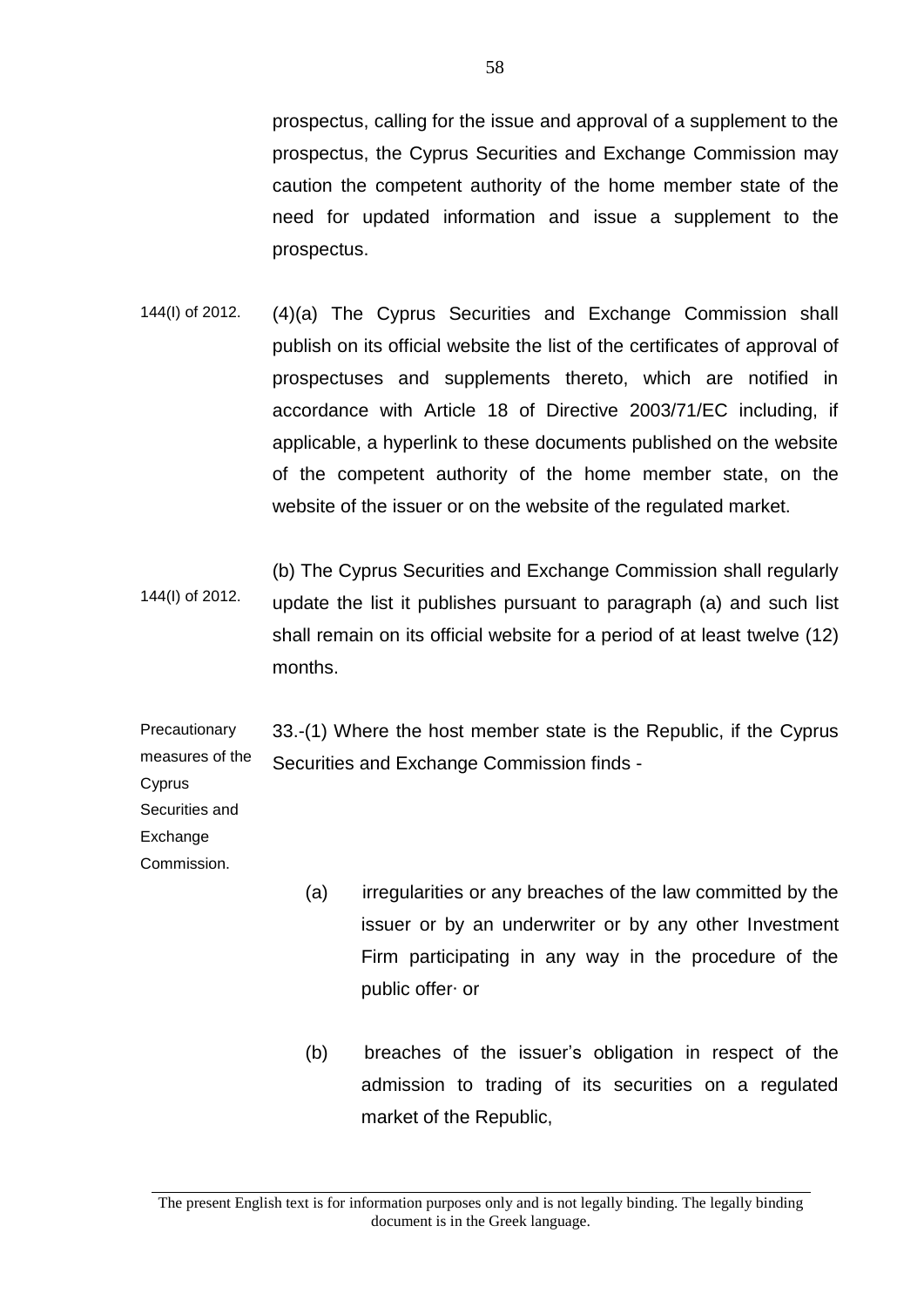144(I) of 2012. shall refer these findings to the competent authority of the home member state and to ESMA.

144(I) of 2012. (2) If, despite the measures taken by the competent authority of the home member state or due to the non-taking of measures by the latter or due to such measures prove inappropriate or inadequate, the issuer and/or the underwriter and/or the Investment Firm participating in the process of the public offer, persist in breaching the relevant legal or regulatory provisions, the Cyprus Securities and Exchange Commission, after informing the competent authority of the home member state, shall take all appropriate measures in order to protect investors, notifying those to the European Commission and ESMA at the earliest possible.

Directives of **C**yprus Securities and Exchange Commission. 144(I) of 2012. 33A. The Cyprus Securities and Exchange Commission may, by way of Directives, regulate special matters and any necessary detail as to the application of the provisions of this Part.

#### **PART VII**

# **USE OF LANGUAGES AND ISSUERS INCORPORATED IN THIRD COUNTRIES**

Language used for the drawing up of a prospectus. 34. - (1) Where an offer to the public is made only in the Republic or an admission of securities to trading is sought only on the Cyprus Stock Exchange or on another regulated market operating in the Republic and the Republic is the home member state, the prospectus approved by the Cyprus Securities and Exchange Commission, shall be drawn up in a language accepted by the Cyprus Securities and Exchange Commission as specified in its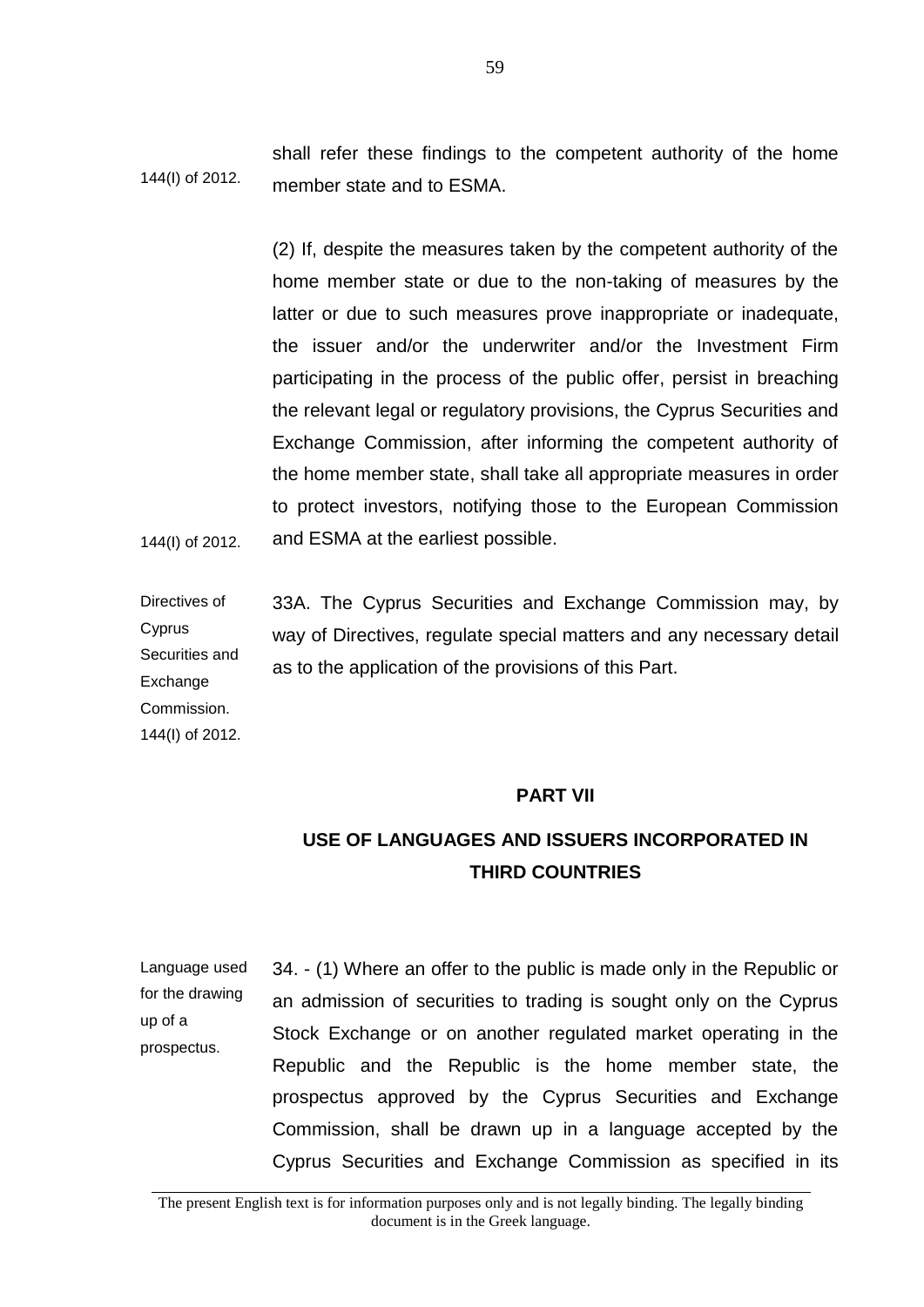Directives.

63(I) of 2013.

(2)(a) Where the home member state is not the Republic and the securities in respect of which the prospectus is drawn up are offered to the public in the Republic and/or shall be admitted to trading on a regulated market of the Republic, the prospectus shall be made available in the Republic either in a language accepted by the Cyprus Securities and Exchange Commission, as specified in its Directives, or in a language customary in the sphere of international finance, at the choice of the issuer or the offeror or the person asking for admission of securities to trading on a regulated market, as the case may be.

(b) Where the language customary in the sphere of international finance is chosen for the publication of the prospectus, it is for the Cyprus Securities and Exchange Commission to decide whether the summary note must be translated in an official language of the Republic, as the Cyprus Securities and Exchange Commission shall specify on a case by case by its decision.

 (3) Where the home member state is the Republic and the securities are offered exclusively in another member state or their admission to trading is sought exclusively on a regulated market of another member state, the prospectus submitted for approval to the Cyprus Securities and Exchange Commission shall be drawn up, either in a language accepted by the Cyprus Securities and Exchange Commission, as specified in its Directives, or in a language customary in the sphere of international finance, at the choice of the issuer or the offeror or the person asking for admission to trading on a regulated market, as the case may be.

 (4) Where an offer to the public is made in the Republic and, in parallel, in another member state or where admission to trading is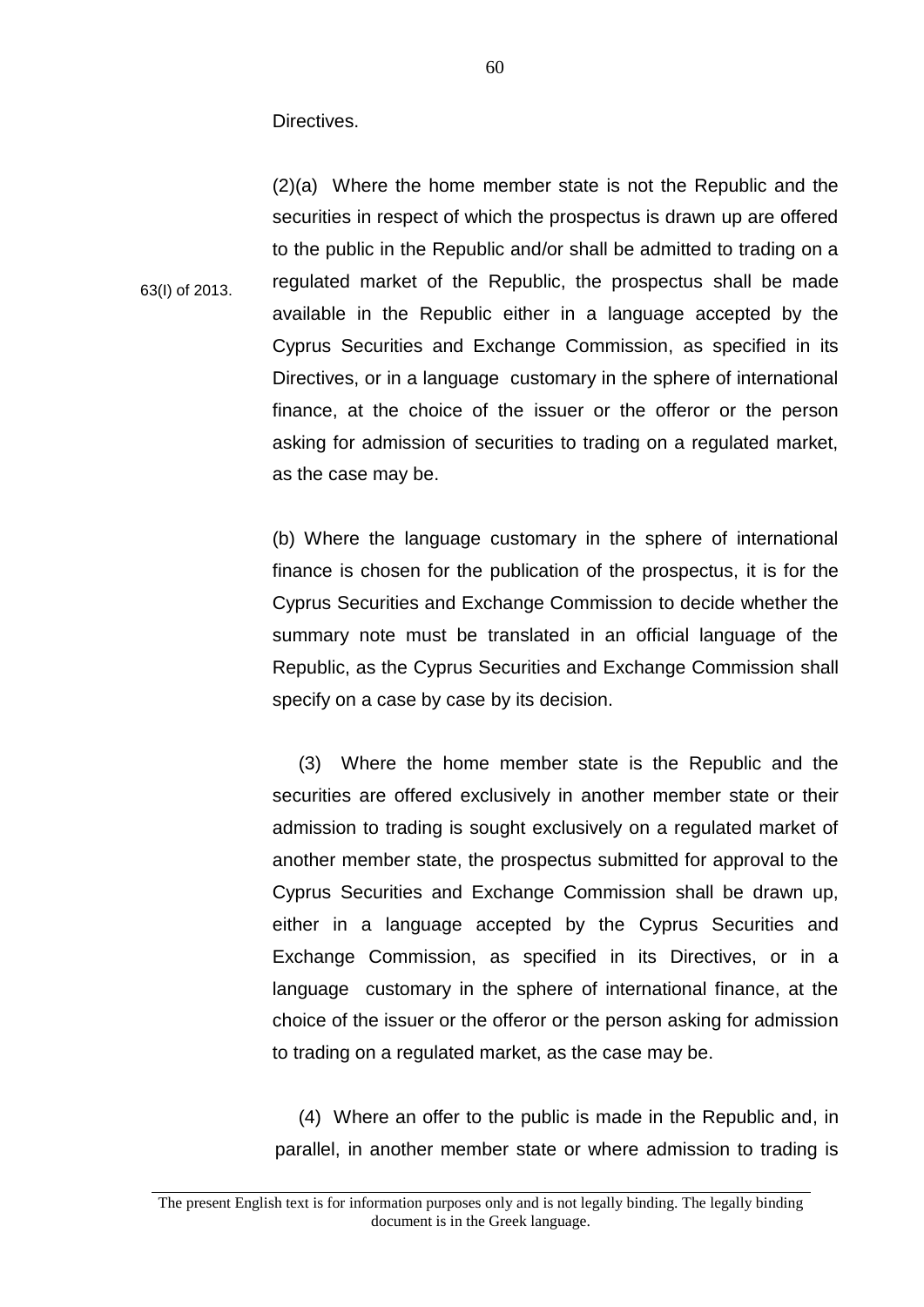sought on the Cyprus Stock Exchange or on another regulated market operating in the Republic and, in parallel, on a regulated market of another member state and the Republic is the home member state, the prospectus approved by the Cyprus Securities and Exchange Commission shall be drawn up in a language accepted by the Cyprus Securities and Exchange Commission, as specified in its Directives, and shall also be made available –

- (a) in a language accepted by the competent authorities of each host member state∙ or
- (b) in a language customary in the sphere of international finance,

at the choice of the issuer, the offeror or the person asking for admission of securities to trading:

it is provided that the prospectus shall be published in the Republic in a language accepted by the Cyprus Securities and Exchange Commission as specified in its Directives.

(5) In the case of subsection (4), the offeror or the person asking for admission to trading on a regulated market, as the case may be, should comply with any requirement of the competent authority of each host member state for the translation of the summary note into its official language:

It is provided that, if the Cyprus Securities and Exchange Commission permits, pursuant to its Directives of subsection (4), the publication of a prospectus in the Republic in a language customary in the sphere of international finance, it may require the publication in the Republic of a translation of the summary note in an official language of the Republic, as specified by a relevant decision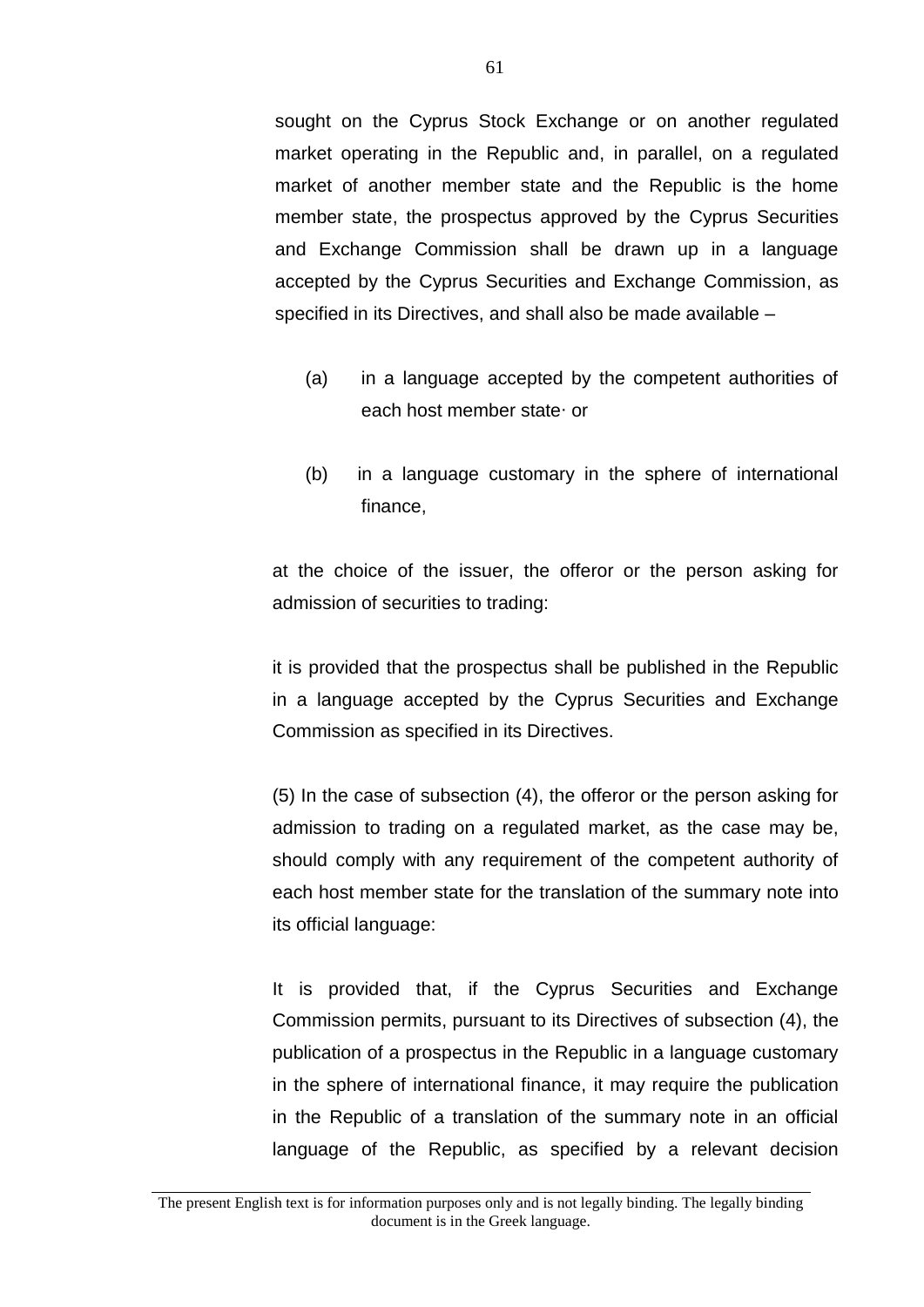thereof.

63(I) of 2013. (6) Where admission to trading on a regulated market in the Republic of non-equity securities whose denomination per unit amounts to at least one hundred thousand Euro (€100.000) is sought, the prospectus shall be drawn up either in a language accepted by the Cyprus Securities and Exchange Commission, or in a language customary in the sphere of international finance, at the choice of the issuer, the offeror or person asking for admission of securities to trading, as the case may be.

**Issuers** incorporated in third countries. 35.-(1) Where the Republic is the home member state of issuers incorporated in a third country, the Cyprus Securities and Exchange Commission may approve a prospectus for an offer to the public or for admission to trading on a regulated market which is drawn up in accordance with the legislation of the third country, provided that-

- (a) the said prospectus has been drawn up in accordance with international standards set by international supervisory or regulatory authorities and, generally, authorities equivalent to the Cyprus Securities and Exchange Commission, including the IOSCO disclosure standards, and
- (b) information requirements under the law, pursuant to which the prospectus was drawn up, including information requirements of a financial nature, are at least equivalent to the requirements provided for under this Law.

(2) When securities of an issuer incorporated in a third country are the object of an offer to the public or admission to trading on the Cyprus Stock Exchange or on another regulated market in the Republic, provided the Republic is not a home member state, the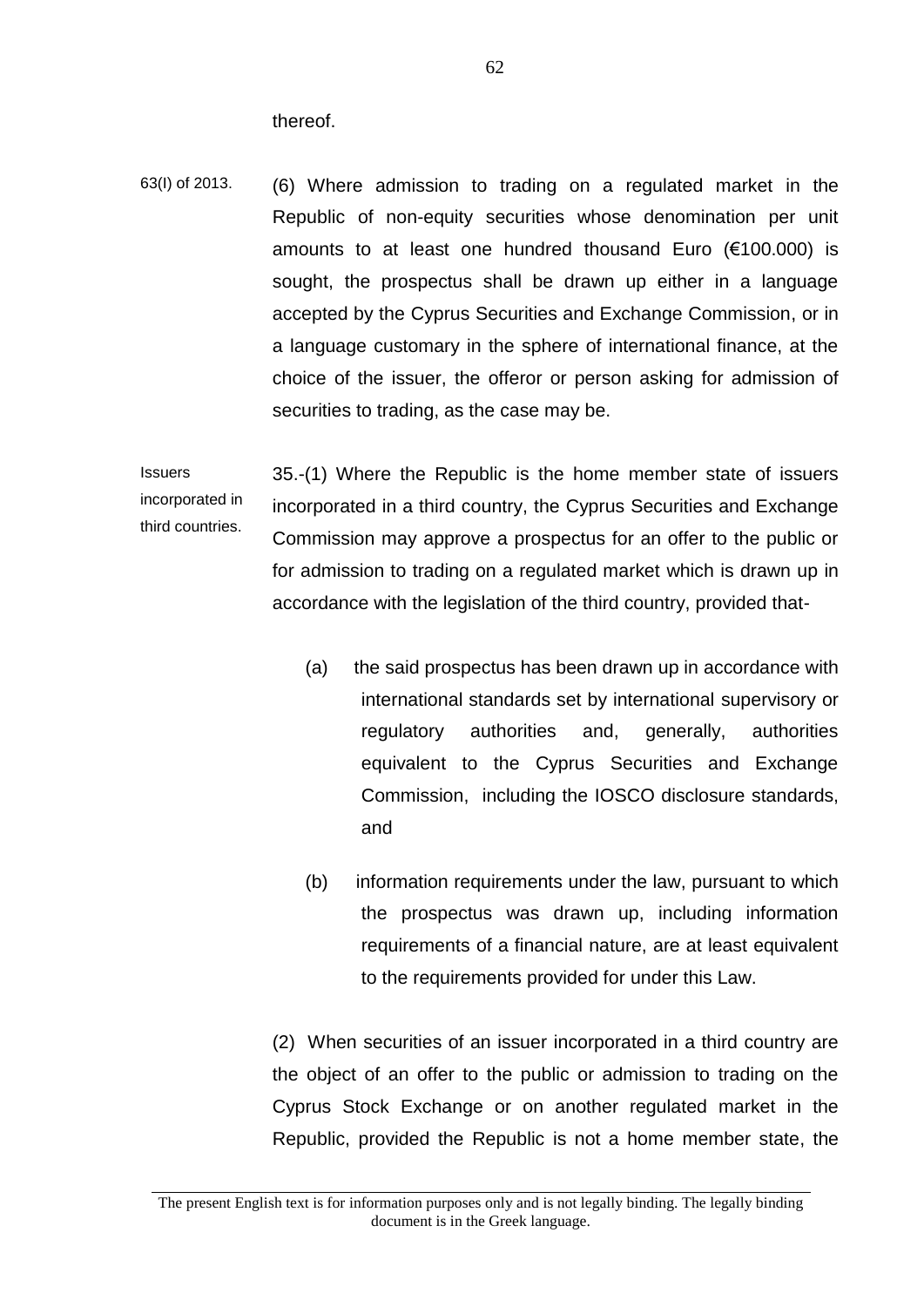provisions of sections 32, 33 and 34 shall apply mutatis mutandis.

63(I) of 2013. (3) The Cyprus Securities and Exchange Commission may, by way of its Directives, regulate special matters and any necessary details as to the application of the provisions of this section and, indicatively, in relation to the equivalence criteria concerning the requirements for the prospectus and its content.

#### **PART VIII**

# **SUPERVISORY AUTHORITY, COOPERATION BETWEEN SUPERVISORY AUTHORITIES AND SUPERVISORY RESPONSIBILITIES**

73(I) of 2009 5(I) of 2012. **Supervisory** responsibilities of the Cyprus Securities and Exchange Commission. 144(I) of 2012 63(I) of 2013. 36.-(1) The provisions of the Cyprus Securities and Exchange Commission Law governing the supervisory responsibilities of the Cyprus Securities and Exchange Commission, its power to collect information, carry out investigations and inspections, impose sanctions, co-operate with competent supervisory authorities abroad and generally all its competencies, powers, responsibilities and duties, pursuant to the above Laws, shall also apply with regard to the exercise by the Cyprus Securities and Exchange Commission of its supervisory responsibilities pursuant to this Law.

144(I) of 2012. (2) Irrespective of the provisions of the Cyprus Securities and Exchange Commission Law on the power of the Cyprus Securities and Exchange Commission to carry out inspections, if a joint inspection is conducted by the Cyprus Securities and Exchange Commission and one or more competent supervisory authorities of other member states, ESMA may also participate in such an inspection pursuant to Article 21 of Regulation 1095/2010.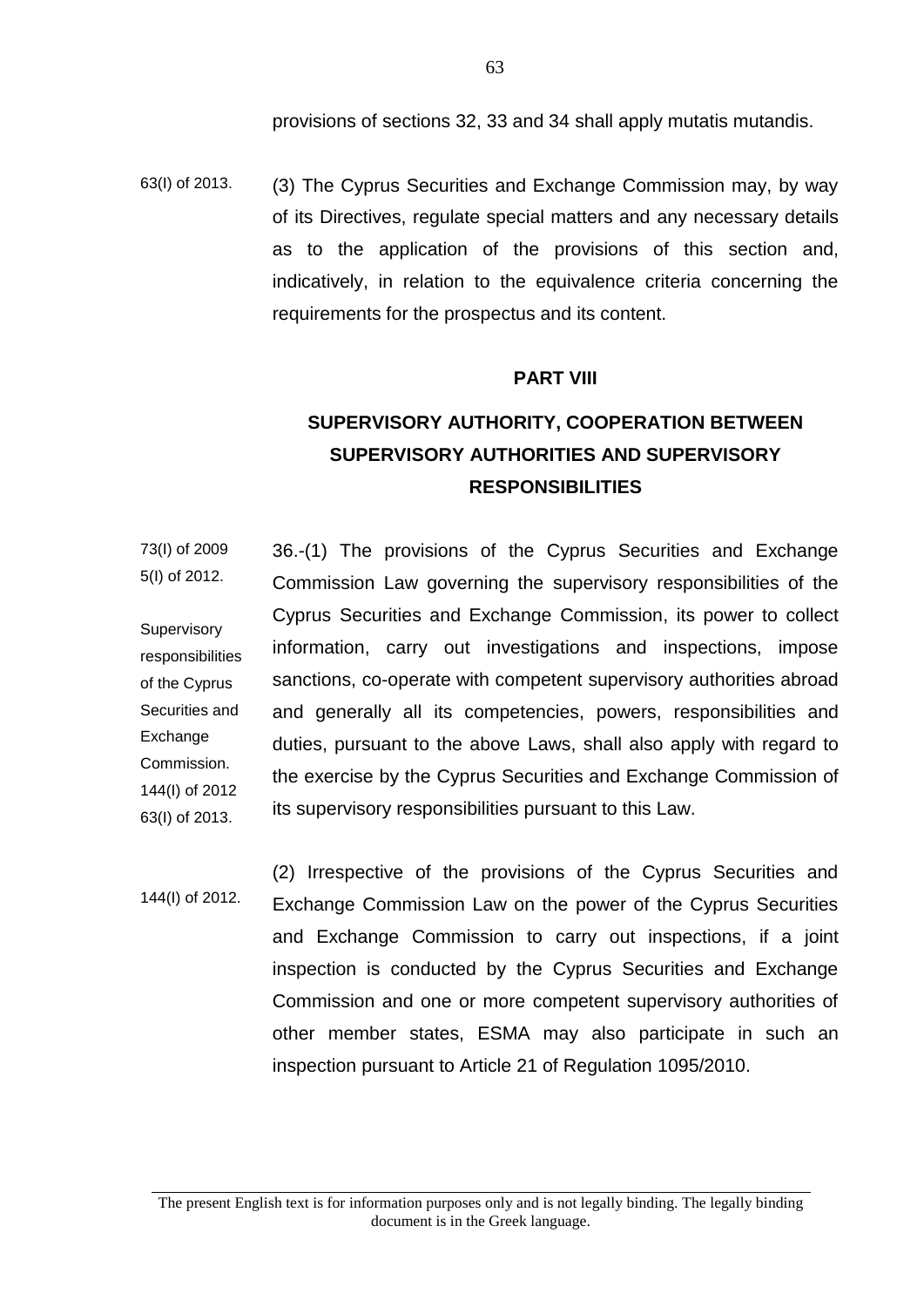37.-(1) Without prejudice to the provisions of section 36, when the Cyprus Securities and Exchange Commission has received an application for approving a prospectus, may, inter alia, to-

exercise of supervisory competence by the Cyprus Securities and Exchange Commission.

Manner of

- (a) require issuers, offerors or persons asking for admission to trading on a regulated market, to include in the prospectus supplementary information, if necessary for investor protection∙
- (b) require issuers, offerors, or persons asking for admission to trading on a regulated market and the persons that control or are controlled by them, to provide information and documents required for the smooth fulfillment of its obligations and the carrying out of its duties∙
- (c) require external auditors and managers of the issuer, offeror or person asking for admission to trading on a regulated market, as well as Investment Firms commissioned to carry out the offer to the public or ask for admission to trading, to provide the information required for the examination of the application for approval of a prospectus∙
- (d) suspend on any single occasion a public offer or admission to trading on a regulated market for a maximum of ten consecutive working days, if it has reasonable grounds to suspect that the provisions of this Law have been infringed∙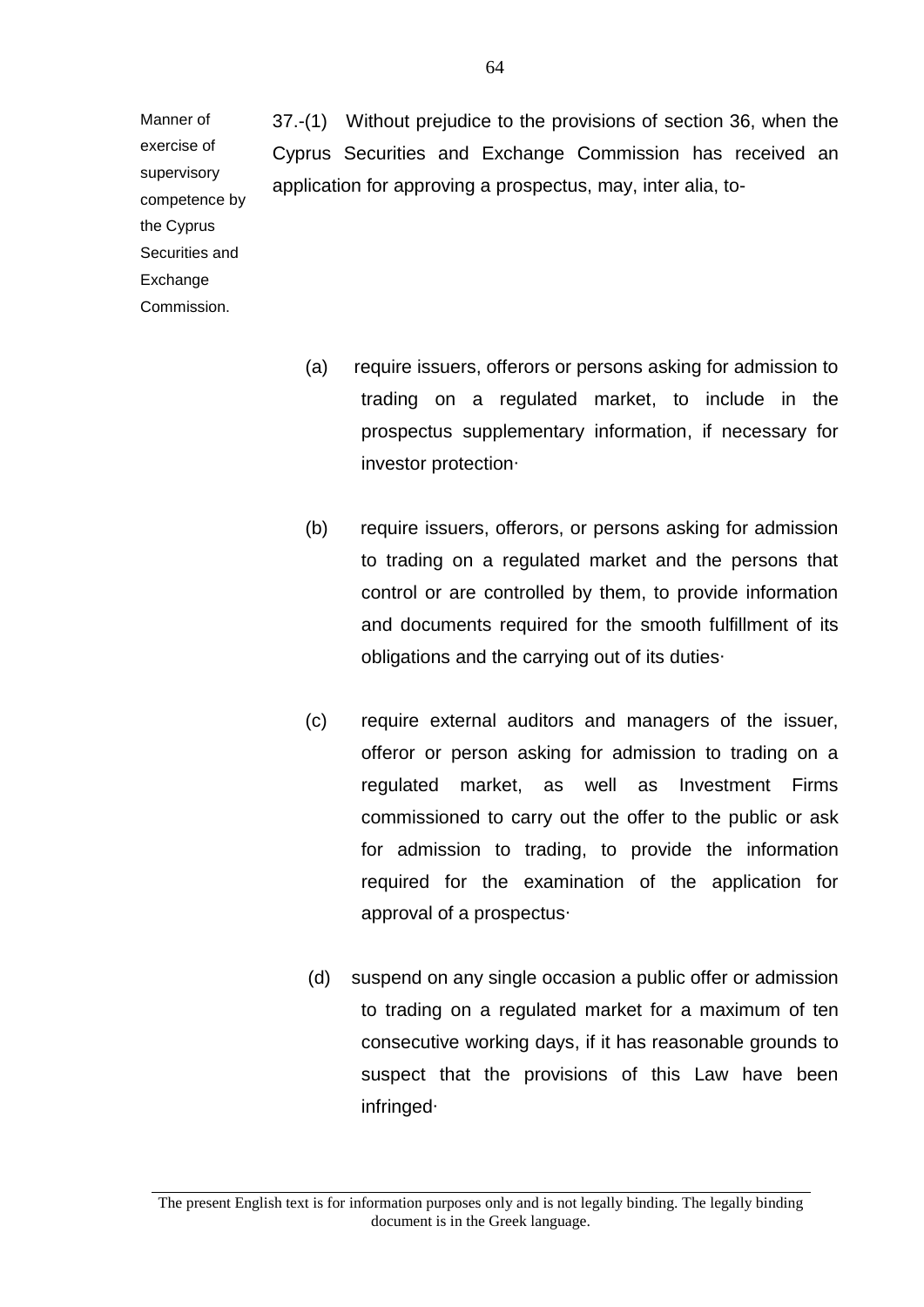- (e) prohibit or suspend on any single occasion advertisements of a public offer or admission of securities to trading for a maximum of ten consecutive working days, if it has reasonable grounds to suspect that the provisions of this Law have been infringed∙
- (f) prohibit a public offer, if it finds that the provisions of this Law have been infringed or if it has reasonable grounds to suspect that they have been infringed∙
- (g) suspend or ask the relevant regulated markets to suspend trading on a regulated market for a maximum of ten consecutive working days on any single occasion, if it has reasonable ground to suspect that the provisions of this Law have been infringed∙
- (h) prohibit trading on a regulated market, if it finds that the provisions of this Law have been infringed∙
- (i) make public the fact that an issuer is failing to comply with its obligations.
- 63(I) of 2013. (1A) Without prejudice to the provisions of section 36, the Cyprus Securities and Exchange Commission, if the securities have been admitted to trading on a regulated market, shall have the power to-
	- (a) require the issuer to disclose all material information which may have an effect on the assessment of the securities admitted to trading on regulated markets, in order to ensure investor protection or the smooth operation of the market∙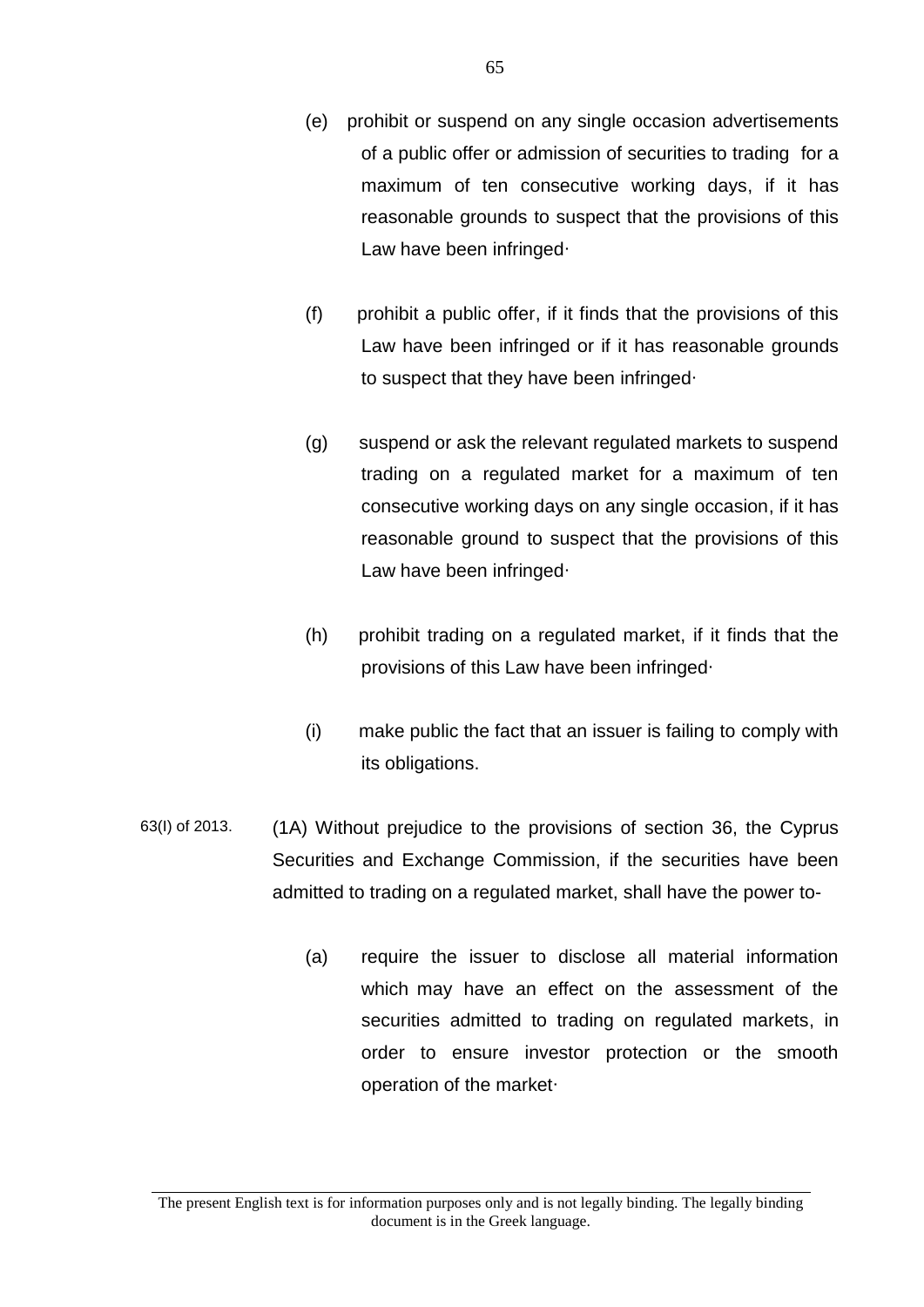- (b) suspend or ask the relevant regulated markets to suspend the securities from trading if, in its opinion, the issuer's situation is such that trading would be detrimental to investors' interests∙
- (c) ensure that issuers whose securities are traded on regulated markets comply with the obligations provided for in paragraph (b) of subsection (1) and subsection (2) of section 37 and section 41 of the Transparency Requirements (Securities Admitted to Trading on a Regulated Market) Law and that equivalent information is provided to investors and equivalent treatment is granted by the issuer to all security holders who are in the same position, in all member states where the offer to the public is made or the securities are admitted to trading∙
- (d) carry out on-site inspections in the Republic in order to verify compliance with the provisions of this Law and of the Directives issued thereunder, as well as of Regulation 809/2004.

.

(2) By a decision, the Cyprus Securities and Exchange Commission may assign the scrutiny of the prospectus and of the supplements to the prospectus to a third party:

It is provided that, in this case also, the approval of the prospectus and of the supplements to the prospectus shall be granted by the Cyprus Securities and Exchange Commission.

(3) In the decision of the Cyprus Securities and Exchange Commission on the delegation of tasks in accordance to subsection (2), it shall be specified, inter alia, the tasks to be undertaken by the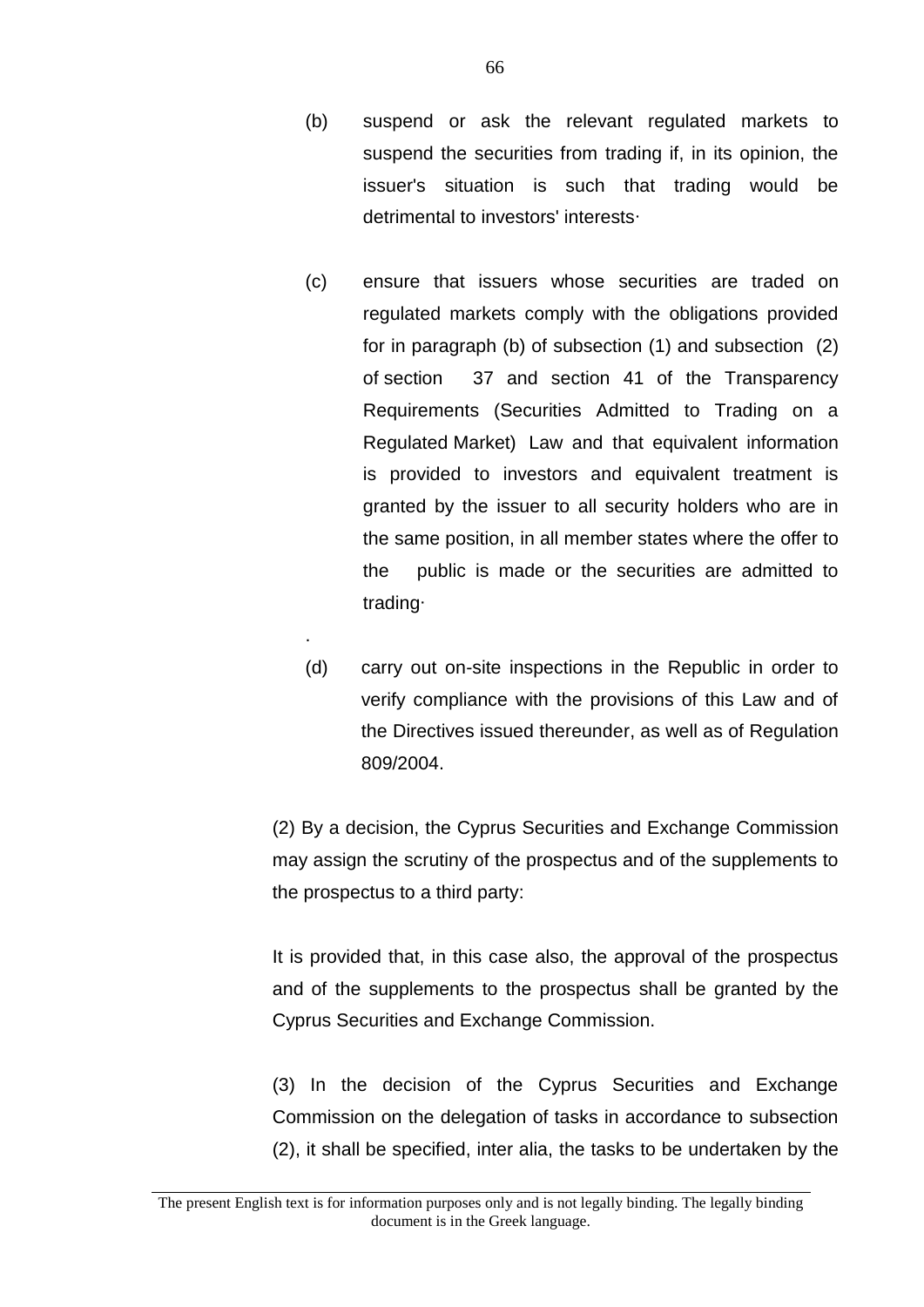third party and the conditions under which they are to be carried out.

(4) In any case, the third party shall act and be organized in such a manner, so as to avoid conflict of interest and so that information obtained from carrying out the delegated tasks is not used unfairly or to prevent competition, as the Cyprus Securities and Exchange Commission may specify with its decisions of subsection (3).

#### **PART ΙΧ**

## **COOPERATION BETWEEN COMPETENT SUPERVISORY AUTHORITIES**

Cooperation between competent supervisory authorities. 144(I) of 2012. 38.-(1) The Cyprus Securities and Exchange Commission shall cooperate with and render assistance to the competent supervisory authorities of other member states, by exercising its powers specified in this Law and in the Cyprus Securities and Exchange Commission Law, whenever necessary for carrying out their duties, and in particular it shall-

- (a) exchange information and cooperate with the competent supervisory authority of another Member State, when an issuer has more than one home supervisory authority because of its various classes of securities,
- (b) exchange information and cooperate with the competent supervisory authority of another member state, where it has transfer the approval of a prospectus has been in accordance with subsection (8) of section 26 to the competent supervisory authority of another member state,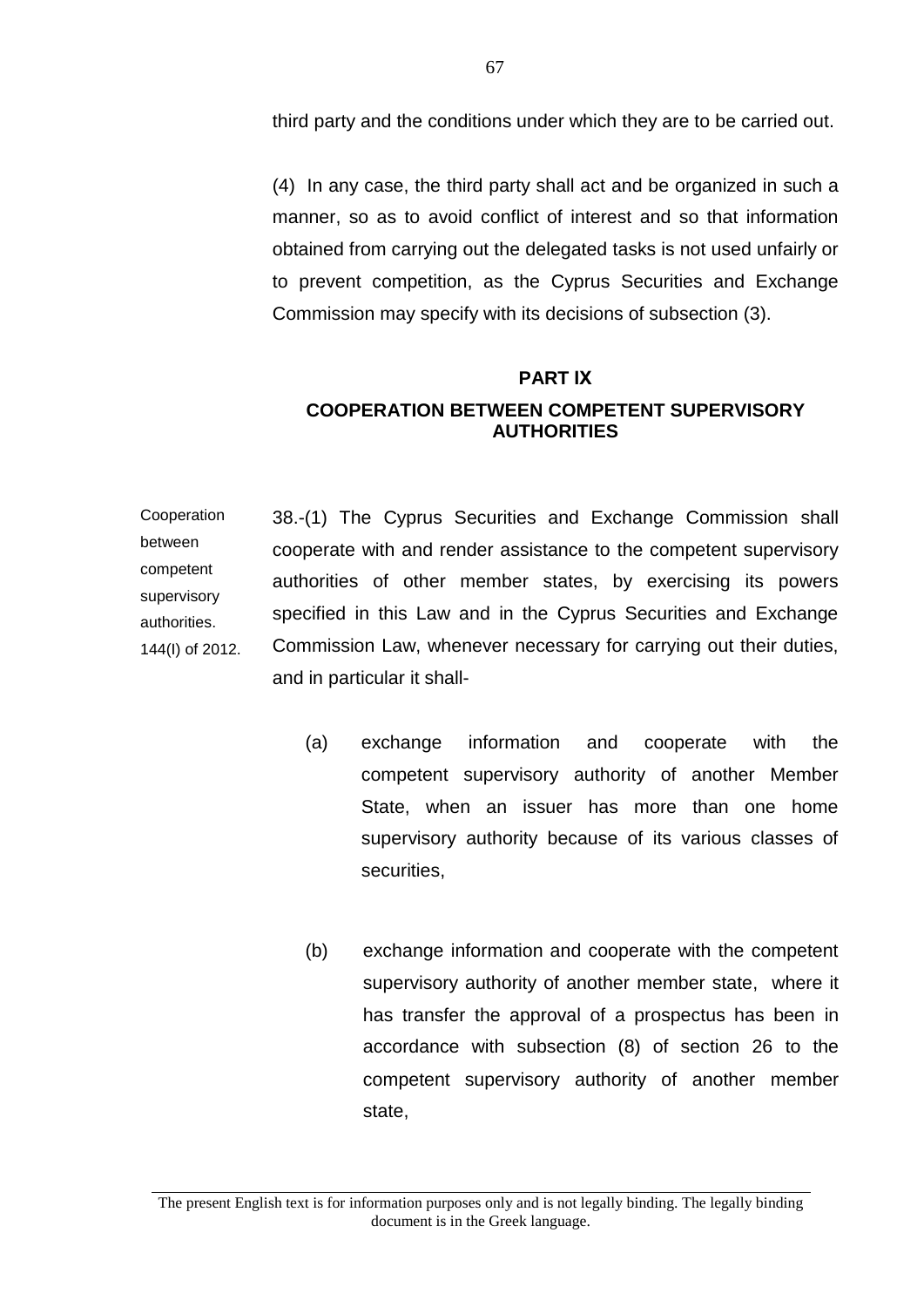- (c) inform the competent supervisory authorities of other member states of all arrangements regarding delegation of its tasks as well as of the exact terms governing the said delegation,
- (d) cooperate with the competent supervisory authority of another member state when requiring suspension or prohibition of trading for securities traded in various member states, in order to ensure a level playing field between trading venues and protection of investors:

It is provided that the Cyprus Securities and Exchange Commission, if requested by the competent supervisory authority of the host member state, shall assist from the stage at which the case is scrutinized, in particular as regards a new type or rare forms of securities and

(e) ask for information from the competent supervisory authority of the host member state or give information to the competent authority of the home member state where the Republic is the host member state, on any items specific to the relevant market.

(2) The Cyprus Securities and Exchange Commission may exchange confidential information with the competent supervisory authorities of other member states pursuant to the provisions of section 29 and 30 of the Cyprus Securities and Exchange Commission Law.

(3) Where a request by the Cyprus Securities and Exchange Commission for cooperation to a competent supervisory authority of another member state, in particular for the exchange of information, has been rejected or has not been acted upon within a reasonable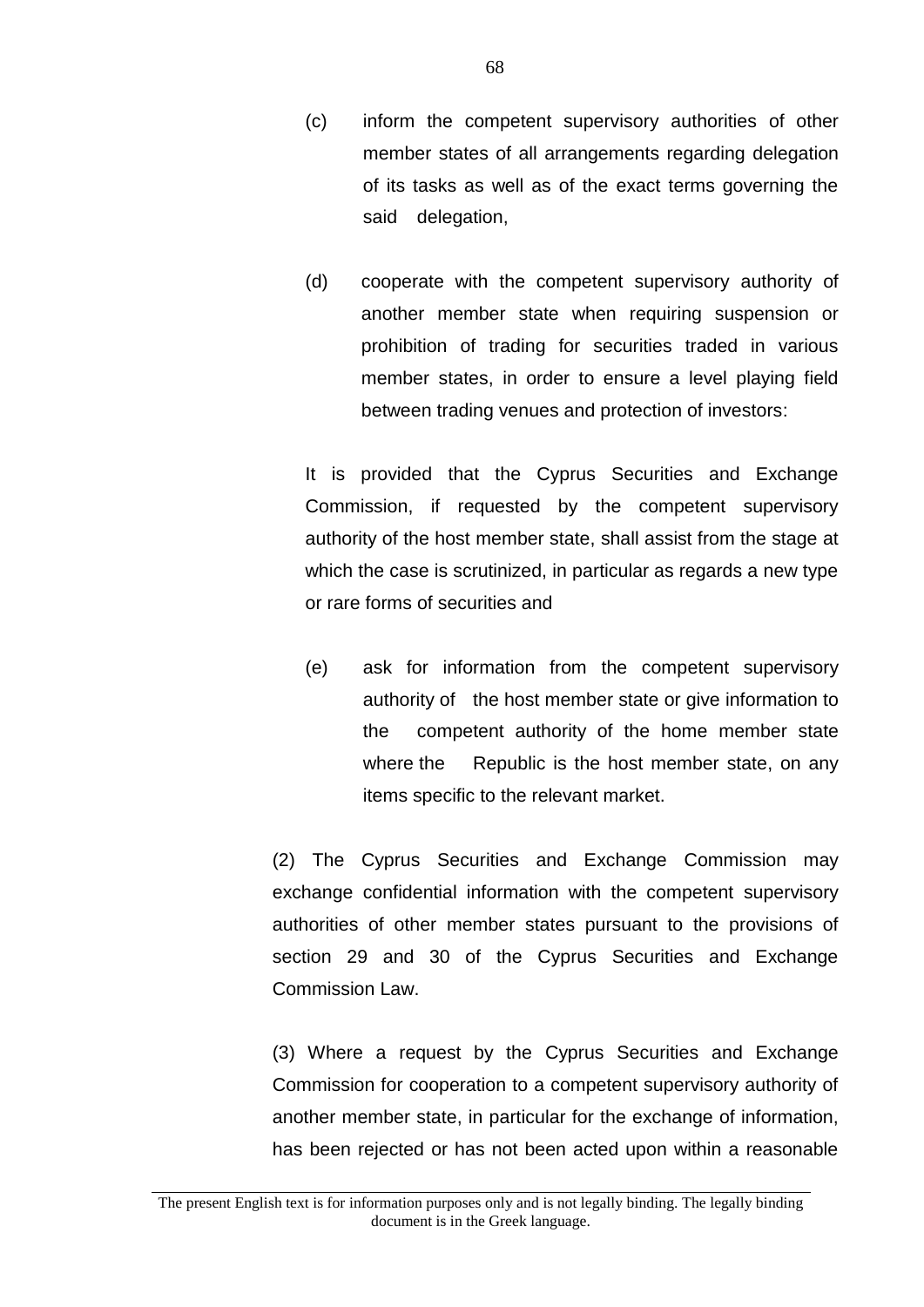time, the Cyprus Securities and Exchange Commission may refer the situation to ESMA.

(4) The Cyprus Securities and Exchange Commission may, by way of Directives, regulate special matters and any necessary details as to the application of the provisions of this section.

Cooperation of 38A.-(1) The Cyprus Securities and Exchange Commission shall cooperate with ESMA for the purposes of this Law, in accordance with the provisions of Regulation 1095/2010.

the Cyprus Securities and **Exchange Commission** with ESMA and ESRB. 144(I) of 2012.

> (2) The Cyprus Securities and Exchange Commission shall provide ESMA the soonest possible with all information necessary for the fulfilment of its duties, in accordance with Article 35 of Regulation 1095/2010.

> (3) The Cyprus Securities and Exchange Commission shall inform ESMA of all arrangements regarding delegation of its tasks, as well as of the exact terms governing the said delegation.

> (4) Subject to the provisions of section 29 and section 30 of the Cyprus Securities and Exchange Commission Law, the Cyprus Securities and Exchange Commission may exchange confidential information or transmit information to ESMA and ESRB, subject to constraints relating to the firm-specific information and effects on third countries as provided for in Regulation 1095/2010 and Regulation 1092/2010 respectively, if the persons receiving such information are covered by a corresponding obligation of confidentiality and professional secrecy as regards such information.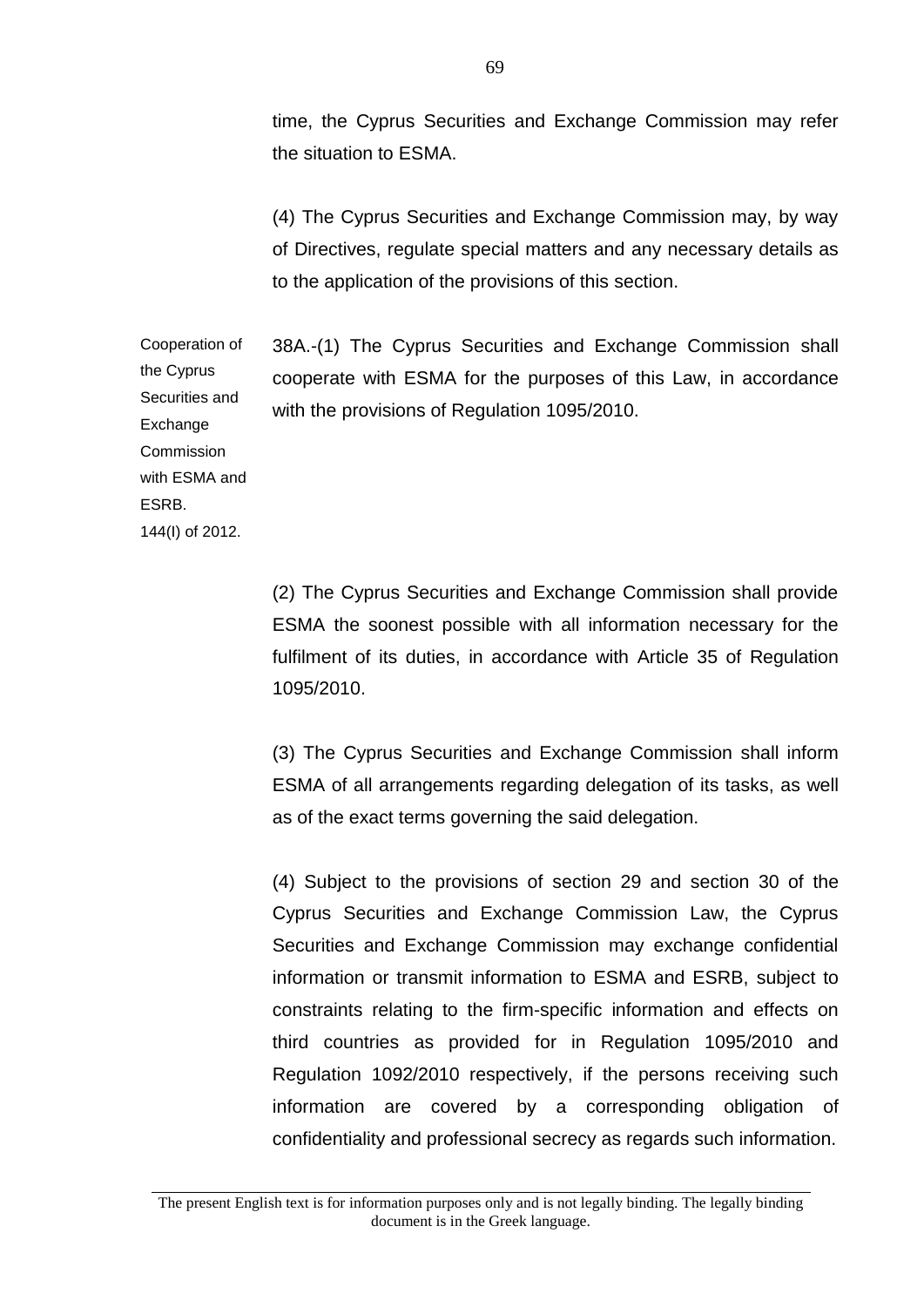# **PART Χ SANCTIONS**

Criminal Offences. 39. - Whoever commits a breach in violation of the provisions of section 4, shall be guilty of an offence, and in the event of conviction, punishable by imprisonment, not exceeding two years or by fine, not exceeding one hundred thousand Cypriot Pounds (CYP 100.000) and/or both, and in case of a second or following conviction of the same offence, by imprisonment not exceeding four years or by fine, not exceeding two hundred thousand Cypriot Pounds (CYP 200.000) and/or both.

Competent authority for the imposition of administrative sanctions. 40. - (1) The Cyprus Securities and Exchange Commission shall be the competent authority for the exercise of the power of administrative supervision and the imposition of administrative sanctions pursuant to this Law.

> (2) The Cyprus Securities and Exchange Commission shall address administrative violations either ex officio or following a complaint submitted thereto.

> (3) The Cyprus Securities and Exchange Commission, in exercising its competence with regard to the imposition of administrative fines, shall apply section 39 of the Cyprus Securities and Exchange Commission (Establishment and Responsibilities) Law.

> (4) Subject to the provisions of this section, the Cyprus Securities and Exchange Commission shall have the power to impose administrative fines either:

- (a) only to legal persons∙ or
- (b) only to directors, managers or officers, in case it is establish that the violation is a consequence of their fault,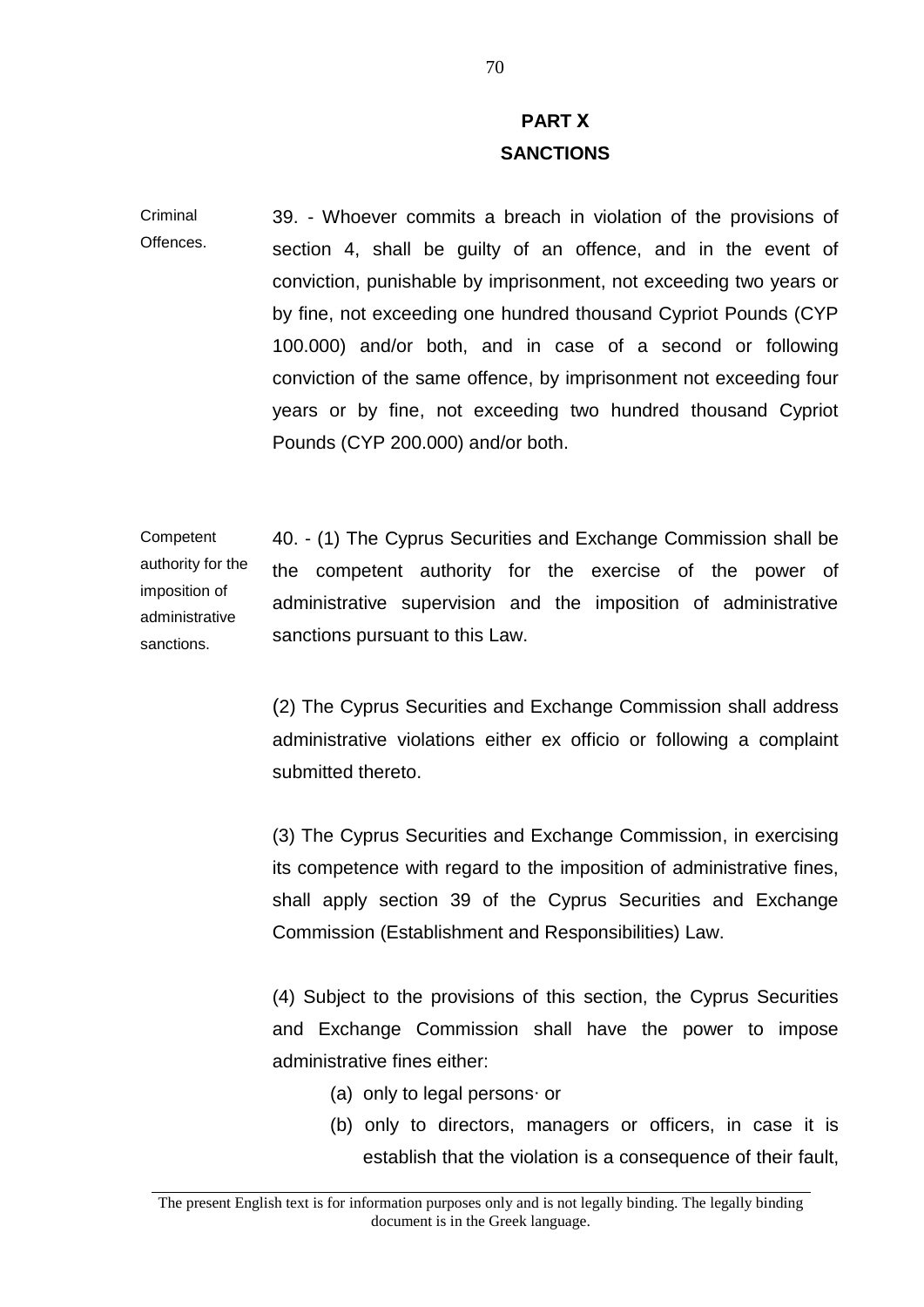wilful omission or negligence∙ or

(c) to legal persons and to their directors, managers or officers in case it is established that the violation is a consequence of their fault, wilful omission or negligence.

Administrative sanctions. . 41. -(1) Irrespective of any criminal liability and without prejudice to subsections (4) and (5), subject to an administrative sanction by the Cyprus Securities and Exchange Commission, consisting of an administrative fine not exceeding one hundred thousand Cyprus Pounds (CYP 100.000) and, in case of repeated violation, two hundred thousand Cyprus Pounds (CYP 200.000) is-

> (a) whoever violates the provisions of subsection (1) of section 4:

> > It is provided that, where the amount of a public offer conducted without the approval of the Cyprus Securities and Exchange Commission in breach of section 4, exceeds three times the fine which may be imposed on an occasion by the Cyprus Securities and Exchange Commission in accordance with paragraph (a), the Cyprus Securities and Exchange Commission may impose a fine equal to one third of the level of the illegally conducted public offer and in case of repeated violation, equal to half of this amount.

(b) whoever violates the provisions of section 6, of sections 20 to 24 and of subsection (1) of section 26.

 (2) Subject to the provisions of subsections (4) and (5), subject to an administrative sanction by the Cyprus Securities and Exchange Commission, consisting of an administrative fine not exceeding fifty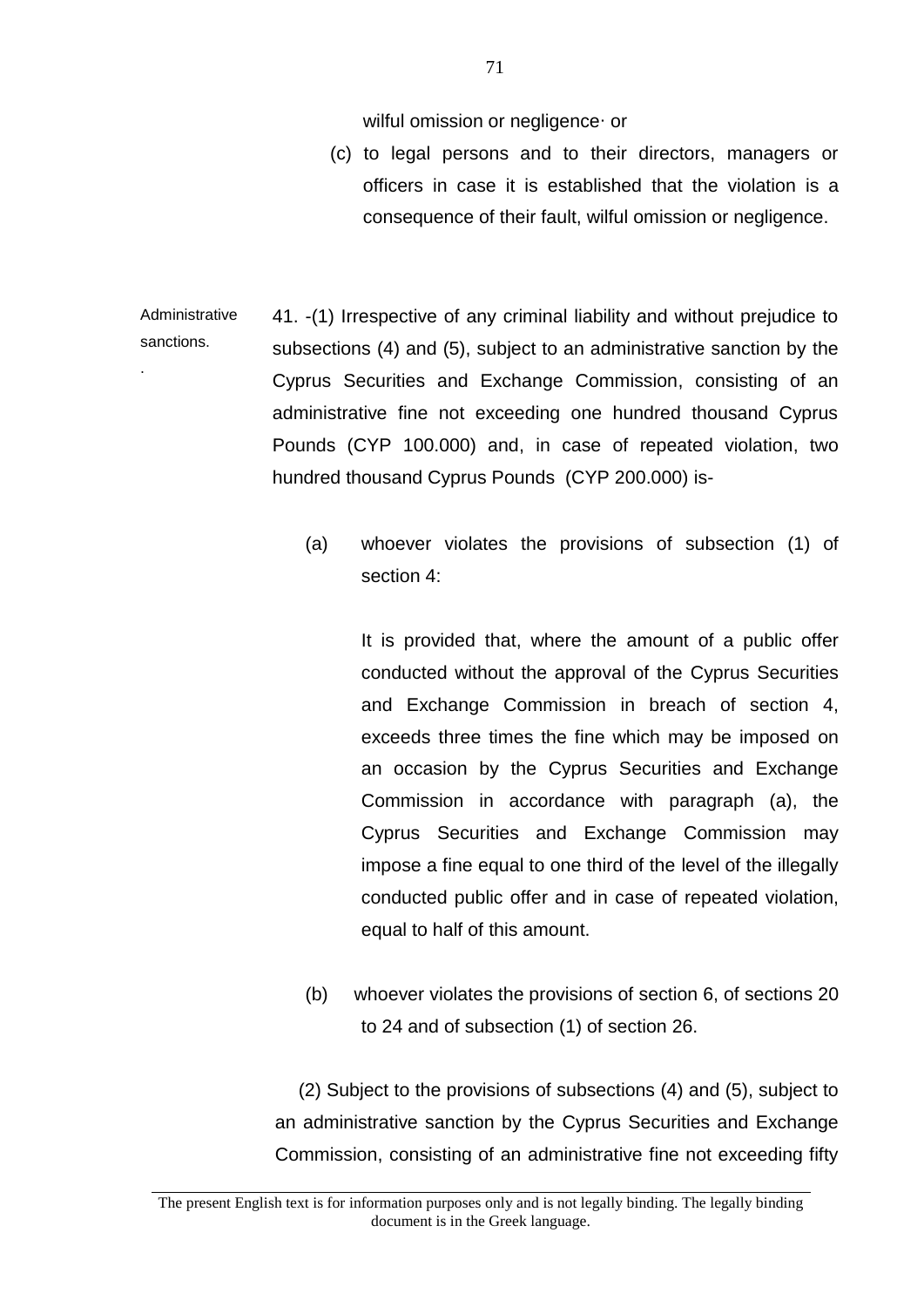thousand Cyprus Pounds (CYP 50.000), and in case of repeated violation, one hundred thousand Cyprus Pounds (CYP 100.000) is whoever violates one or more of the following provisions -

- (a) of subsection (5) of section 4, of sections 8, 10, 12, 13, 14, 17, 18, 19, of subsections (1) and (2) of section 27, of sections 30, 37 and 46,
- 63(I) of 2013. (b) of Regulation 809/2004,
	- (c) of the Directives issued pursuant to this Law by the Cyprus Securities and Exchange Commission.

 (3) Subject to the provisions of subsections (1), (2), (4) and (5), subject to an administrative sanction by the Cyprus Securities and Exchange Commission, consisting of an administrative fine not exceeding twenty five thousand Cyprus Pounds (CYP 25.000) and, in case of repeated violation, fifty thousand Cyprus Pounds (CYP 50.000) is whoever violates any provision of this Law and/or the decisions of the Cyprus Securities and Exchange Commission provided for in this Law.

 (4) Where, after the imposition of an administrative fine has by the Cyprus Securities and Exchange Commission in accordance with this section, the violation persists, the Cyprus Securities and Exchange Commission, after a reasonable period of time which may not be less than one month, may impose a new and repeated administrative fine, treating non- compliance as repetition of the breach.

 (5) In all cases where an administrative fine has been imposed pursuant to this section, the offender shall also be liable for any damage to those who acquired securities in response to the offer or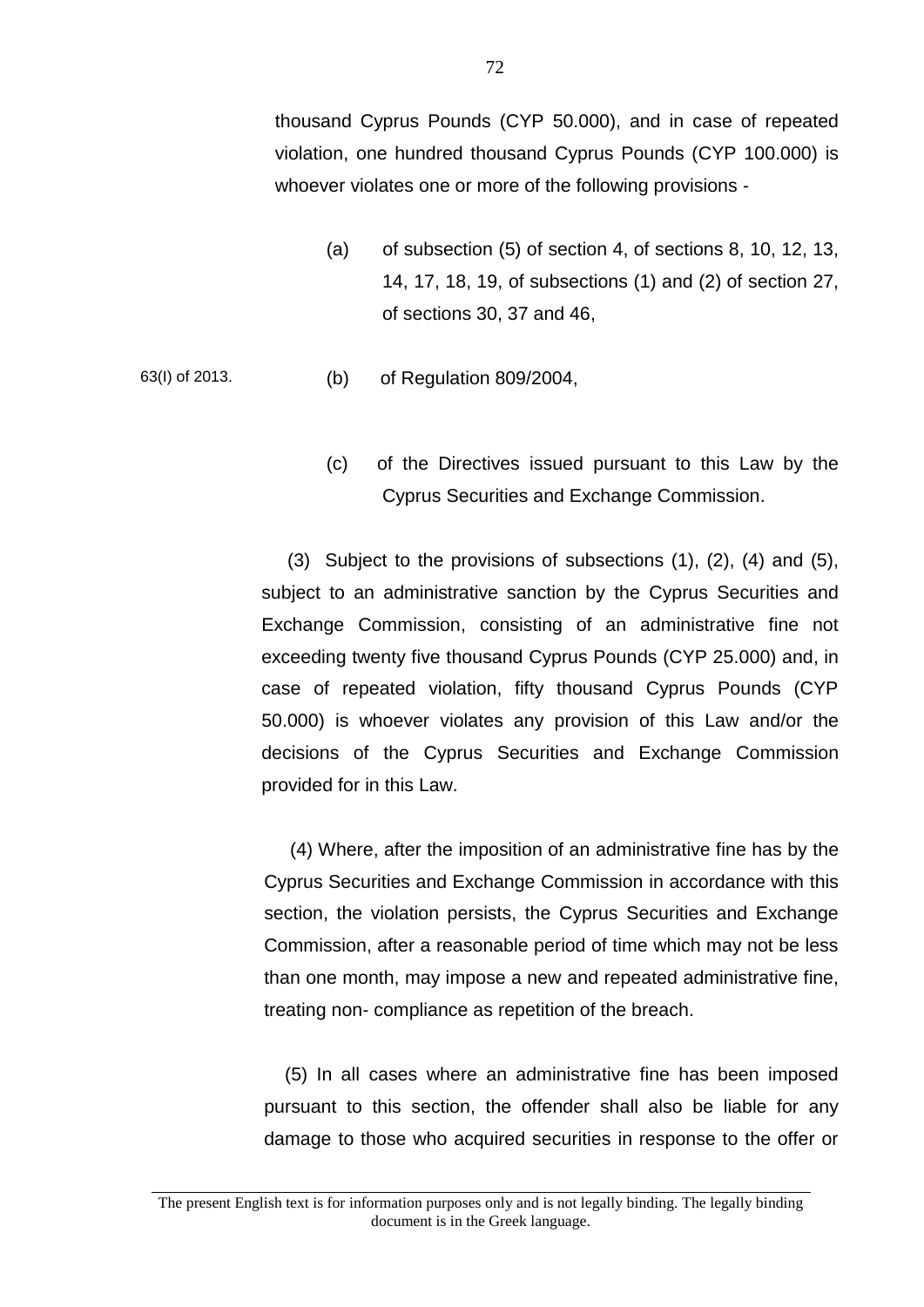purchased securities on the regulated market, based on inaccurate or incomplete information of the prospectus, including loss of profits.

Collection of administrative fines. 42. - (1) The administrative fines imposed pursuant to the provisions of this Law, shall be calculated as revenue to the Treasury of the Republic.

> (2) In the event of a failure to pay any administrative fine, legal measures shall be taken for their collection, as provided for in the Cyprus Securities and Exchange Commission (Establishment and Responsibilities) Law.

# **PART ΧΙ FEES OF THE CYPRUS SECURITIES AND EXCHANGE COMMISSION**

Fees. Annex Four. 43. For the examination by the Cyprus Securities and Exchange Commission of any application provided for under this Law, the fees specified in Annex Four shall be paid together with the submission of the relevant application.

#### **PART ΧΙΙ**

#### **FINAL AND TRANSITIONAL PROVISIONS**

**Compliance** with Directives. . 44. Compliance with the Directives issued by the Cyprus Securities and Exchange Commission under this Law by the persons to whom they are addressed to is compulsory and, subject to any specific provisions, a compliance violation constitutes an administrative violation and subject to an administrative sanction, consisting to an administrative fine pursuant to paragraph (c) of subsection (2) of section 41.

Exchange rate 45.-(1) Wherever in this Law reference is made to the equivalence of

The present English text is for information purposes only and is not legally binding. The legally binding document is in the Greek language.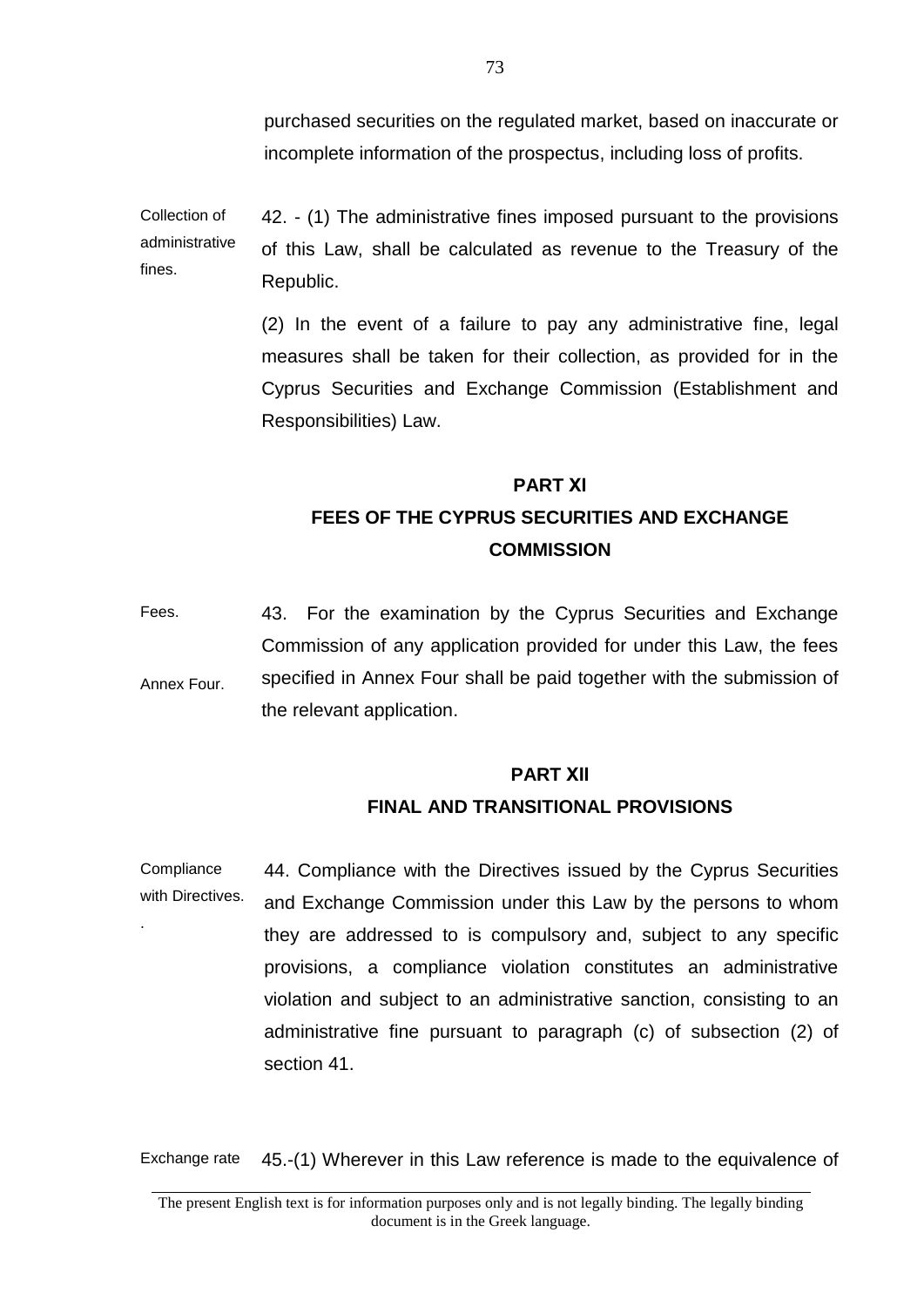of Euro and Cyprus Pound. Euro and Cyprus Pounds, the applicable exchange raye shall be the average exchange rate as specified by the Central Bank, of the last working day of each calendar half-year period for all currency equivalences of the next calendar half-year period.

> (2) The Cyprus Securities and Exchange Commission may regulate all matters concerning the rounding up of the currency and/or the calculation of a total amount in Cyprus Pounds, particularly where there is a different exchange rate in Cyprus Pounds of a particular sum in Euro, where the time period under consideration extends beyond the calendar half-year period.

General obligation of compliance to the Cyprus Securities and **Exchange** Commission's instructions. 46. Where this Law provides for a right or competence or power of the Cyprus Securities and Exchange Commission to request of any person for information or for a particular conduct , whenever the Cyprus Securities and Exchange Commission addresses such a request, the persons to whom this request is addressed to, shall be under an obligation to comply.

Repeal of the Investments Invitation to the Public Law. N. 149(I) of 2002.

47.-(1) Subject to the provisions of subsection (2), with the coming into force of this Law, the Investments Invitation to the Public Law of 2002 shall be repealed.

(2) The provisions of the Investments Invitation to the Public Law shall continue to be in force in respect of offers to the public, which took place up until the coming into force of this Law and, in respect of sanctions regarding violations of this Law, its provisions shall continue to be in force.

The present English text is for information purposes only and is not legally binding. The legally binding document is in the Greek language.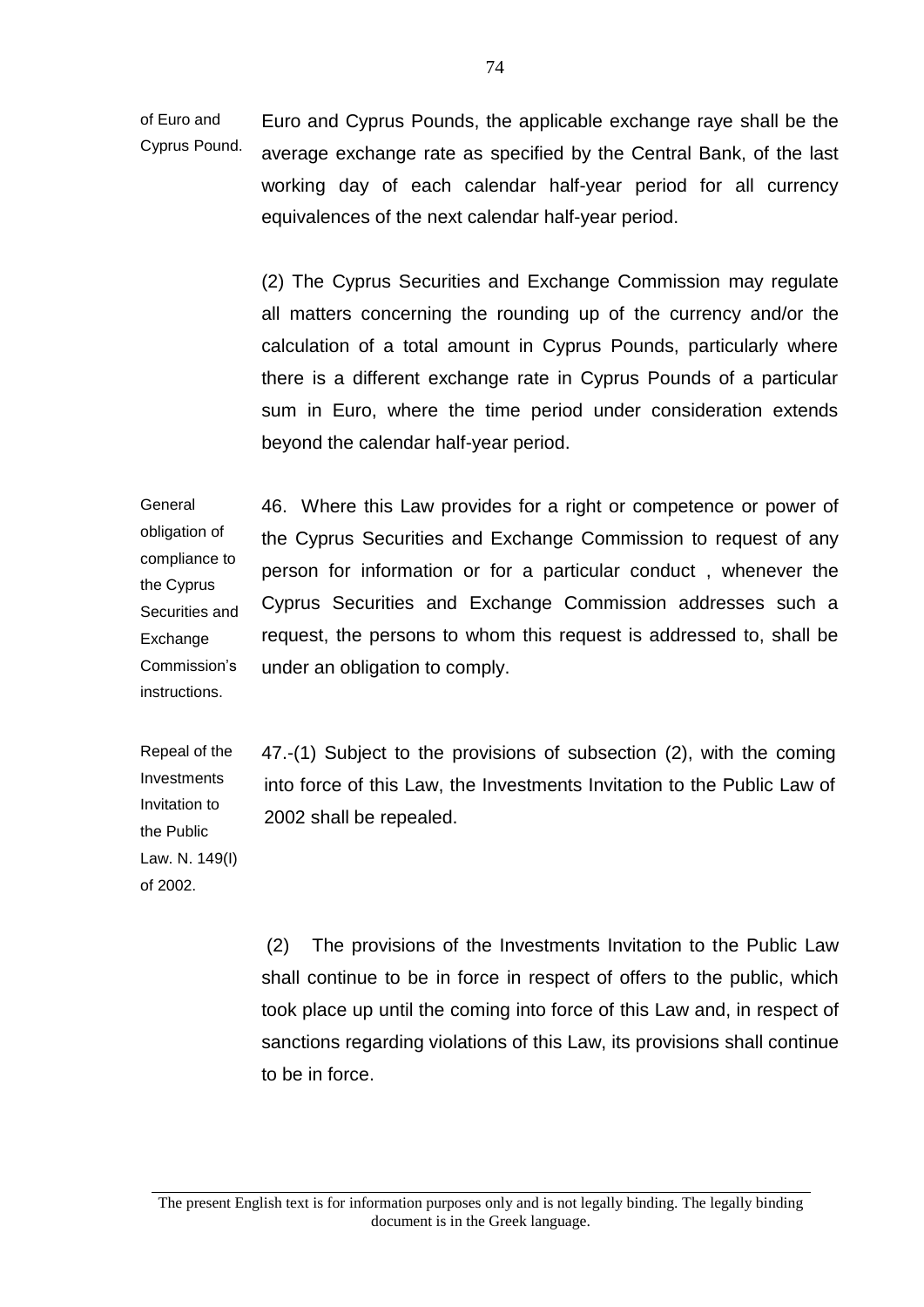**ANNEX ONE**

63(I) of 2013 REPEALED

### **ANNEX TWO**

63(I) of 2013 REPEALED

## **ANNEX THREE**

## **(sections 9(3), 25, 41)** 63(I) of 2013 REPEALED

# **ANNEX FOUR**

# **(section 43) Applications' examination fees**

|    | Service Provided:                                                                 | Fee      |
|----|-----------------------------------------------------------------------------------|----------|
| 1. | Examination of an application for approval of a prospectus:                       | £2000,00 |
| 2. | Examination of an application for approval of supplement to<br>the prospectus:    | £500,00  |
| 3. | Examination of an application for the omission of information<br>in a prospectus: | £250.00  |

The present English text is for information purposes only and is not legally binding. The legally binding document is in the Greek language.